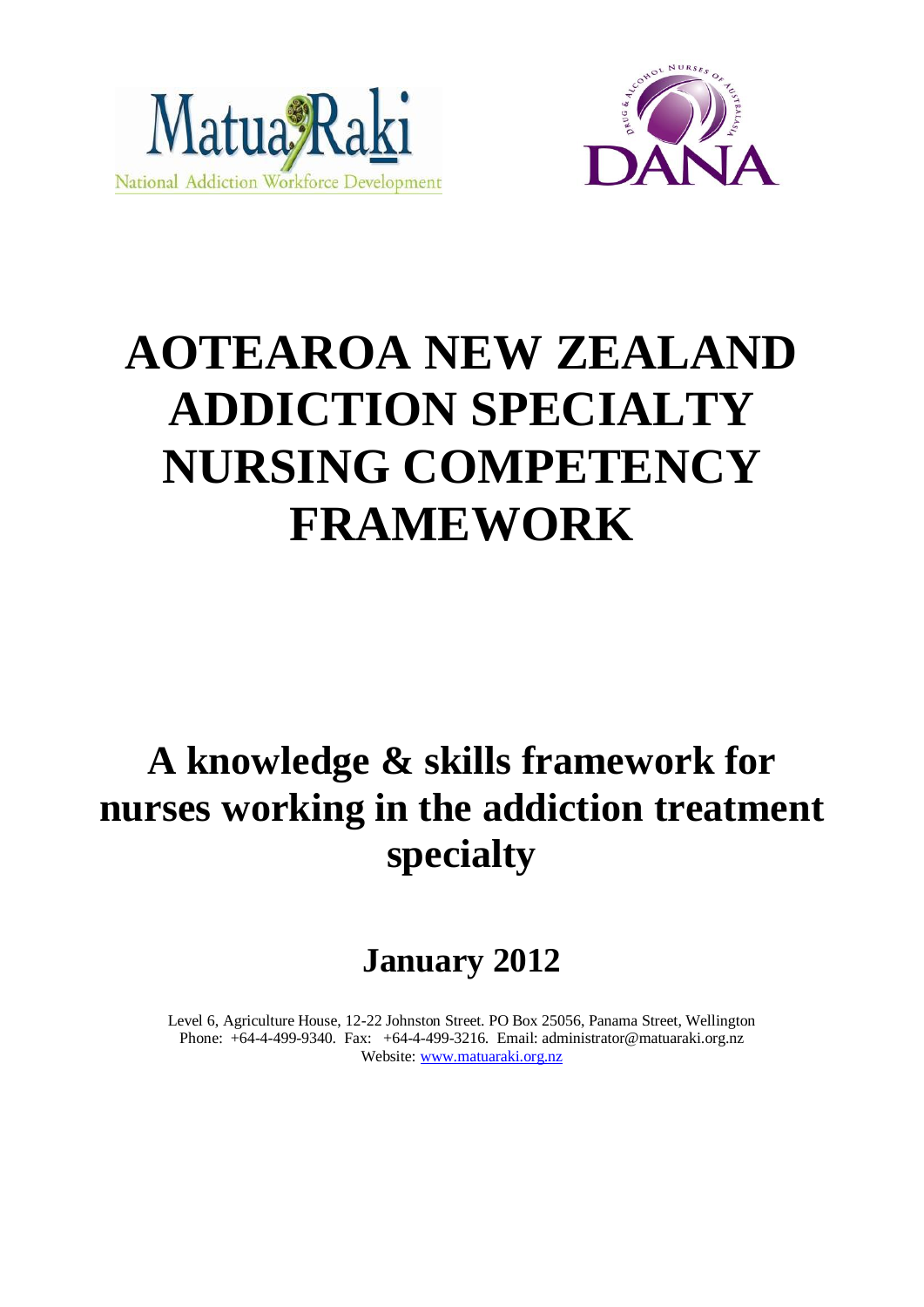**Citation**

Drug and Alcohol Nurses of Australasia 2012. Aotearoa New Zealand Addiction Specialty Nursing Competency (Knowledge & Skills) Framework Developed with funding support from Matua Raki by Daryle Deering and Addiction Specialty National Nursing Reference Group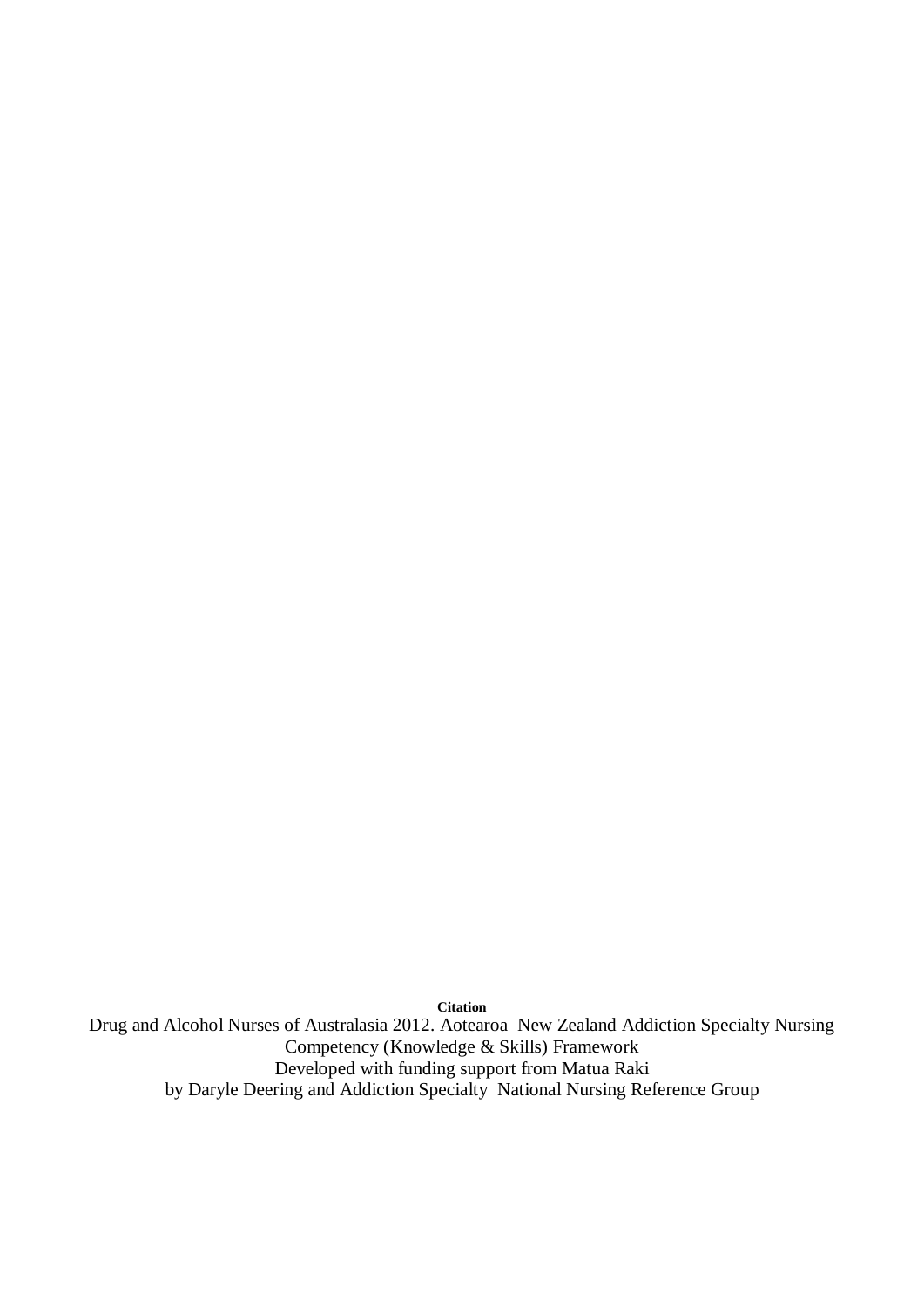#### **FOREWORD**

The Drug and Alcohol Nurses of Australasia Inc (DANA) is the peak nursing body representing drug and alcohol nurses across Australia and New Zealand. DANA recognises that all nurses need the basic knowledge and skills to assess, identify and respond to people whose health and wellbeing is affected by drug and alcohol use. However, the specialist drug and alcohol nurse is also required to have comprehensive leadership, knowledge and skills of the field. DANA has invested in the development, promotion and support of this specialty over the last three decades, and is committed to ensuring that this specialist workforce is well able to deliver safe, evidence based comprehensive nursing care to people adversely affected by drug and alcohol issues.

#### **DANA Mission Statement**

DANA is the peak nursing organisation in Australasia providing leadership to nurses and midwives with a professional interest in Alcohol, Tobacco and Other Drugs (ATOD) issues. We aim for excellence and the ongoing improvement of quality care in nursing in all practice contexts.

#### **DANA Philosophy and Values**

As the peak alcohol and other drug specialist nursing organisation, DANA provides leadership to nurses and midwives with a professional interest in Alcohol, Tobacco and Other Drugs (ATOD) issues. DANA endeavours to enhance the capacity of ATOD specialist nurses to respond effectively to ATOD use in a culturally sensitive manner. We provide a mechanism for professional development and support for our members. DANA provides support and direction to key stakeholders, service providers and educational institutions on ATOD use and related policies and practices.

#### **DANA Standards Expert Reference Group**

The DANA Standards Expert Reference Group (SERG) comprises DANA members from Australia and New Zealand, and was formed to oversee this trans-Tasman work. Acknowledging cultural and other contextual differences between our two countries, discussions were held about, and agreement undertaken to, having a congruent Australian and New Zealand specialty drug and alcohol nursing framework. The need for two separate but congruent frameworks became evident due to differing cultural requirements, domains of nursing standards, competencies and practice,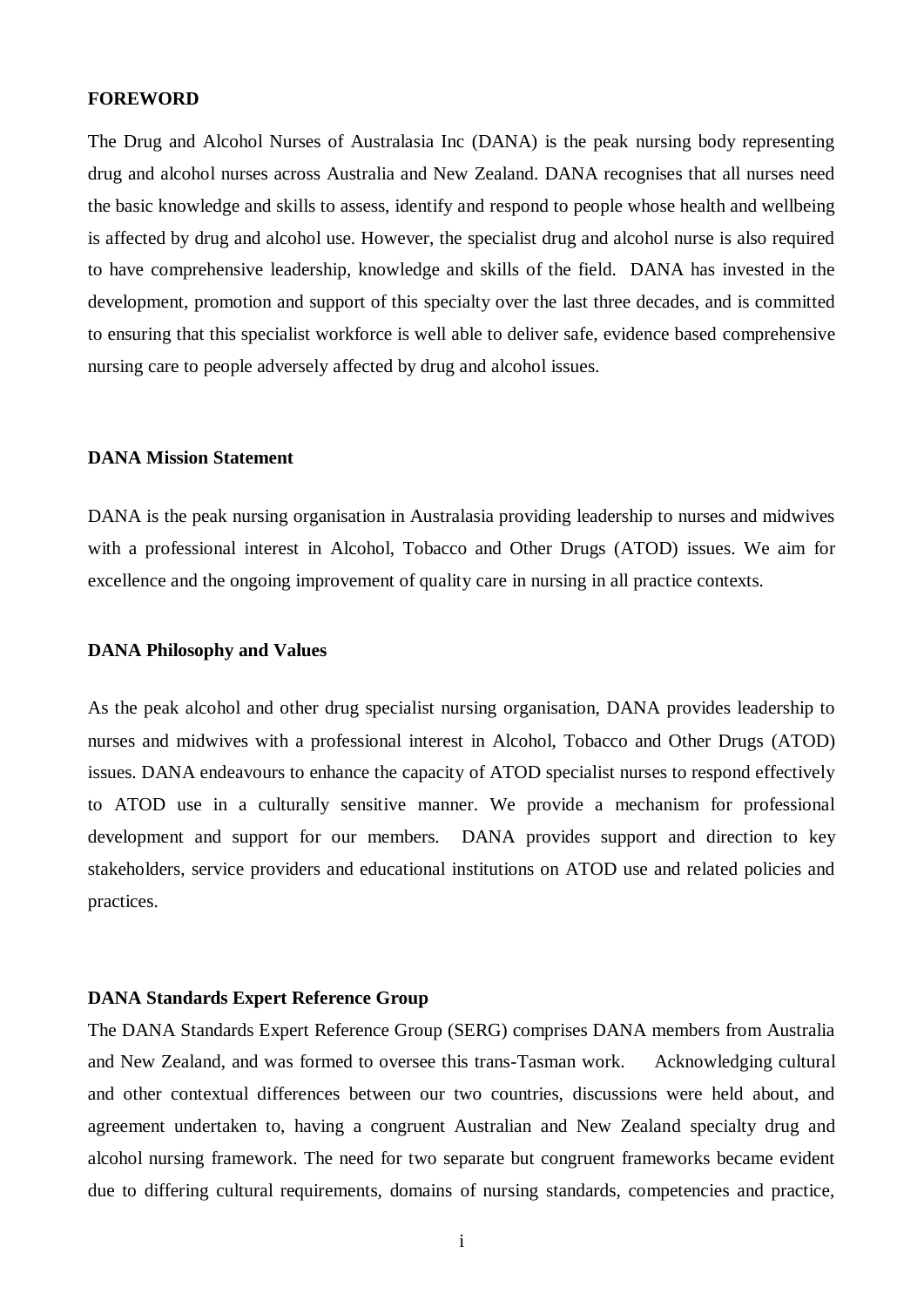health workforce organisational structures and particular of the nursing and midwifery councils of both nations. DANA is the peak nursing body under which these Australian and New Zealand specialist standards and competencies are now auspiced.

#### **Standards Expert Reference Group members**

| <b>Rosalyn Burnett</b>       | Victoria        |
|------------------------------|-----------------|
| Prof. Charlotte de Crespigny | South Australia |
| Dr Daryle Deering            | New Zealand     |
| Tonina Harvey                | New South Wales |
| Margo Hickman                | Queensland      |
| Louise Leonard               | New Zealand     |
| Janice Ough                  | South Australia |

DANA nurses continued commitment to quality care is evident by the many contributions to this project, through focus groups, workshops and teleconference meetings. While not all have been individually named below, their input is equally appreciated. In particular, DANA wishes to thank the following for their contribution: Peter Athanasos, Dr Janette Curtis, Kt Harvey and Lynda Scott. In addition, DANA would like to formally acknowledge and thank Reckitt Benckiser and Drug and Alcohol Services of South Australia (DASSA) in Australia, and Matua Raki National Addiction Workforce Development Centre in New Zealand for supporting and funding the development the Australian and New Zealand documents. Both documents have drawn on the previous contributions of Drug and Alcohol Services of South Australia (DASSA) ATOD Specialist Nursing Standards document (2007).

replierman

**Margo Hickman** DANA President Date: 21.12.2011

Report

**Louise Leonard** DANA International Vice President Date: 23.12.2012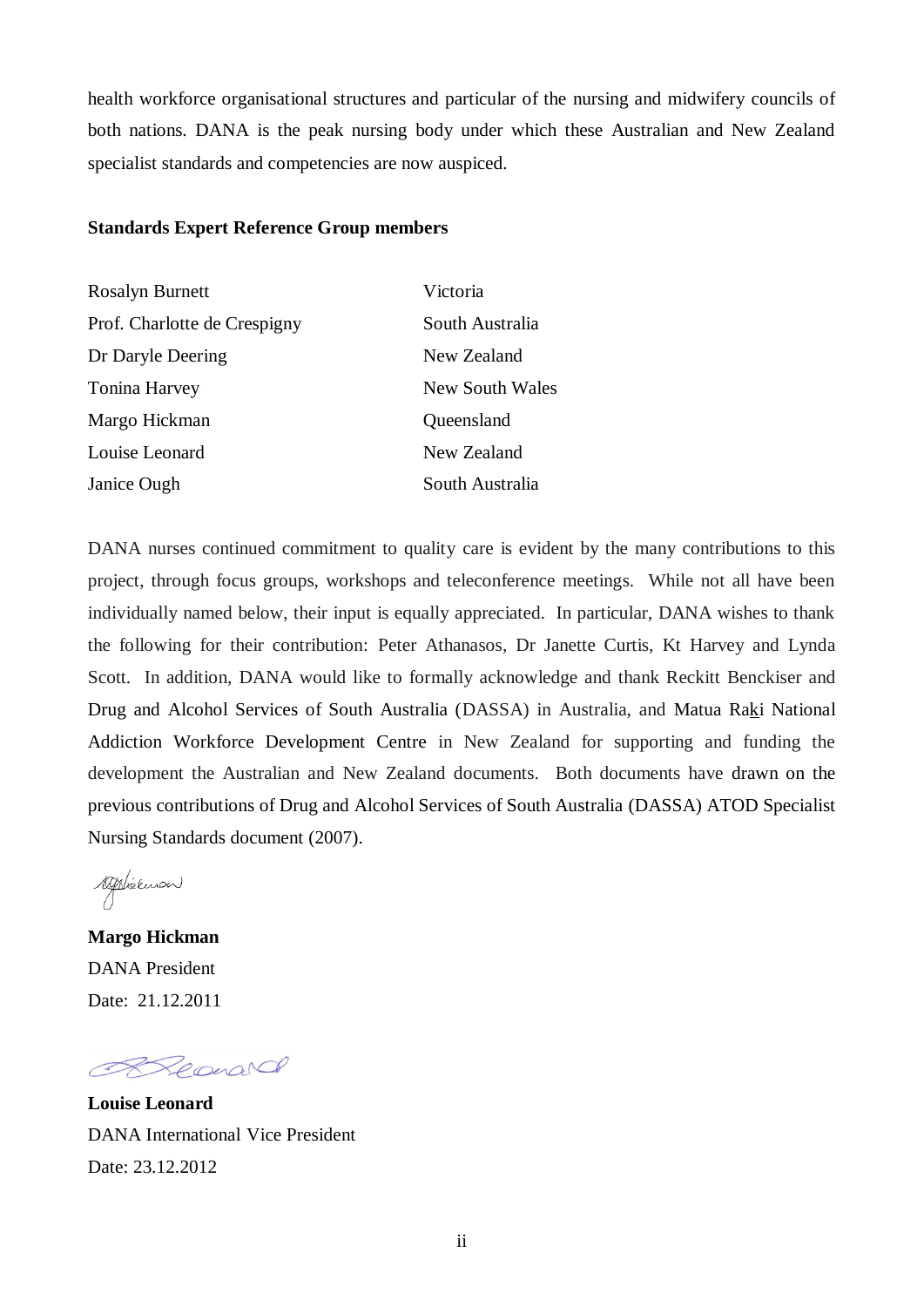## **THE AOTEAROA NEW ZEALAND ADDICTION SPECIALTY NURSING**

#### **COMPETENCY FRAMEWORK**

*The Aotearoa New Zealand Addiction Specialty Nursing Competency (Knowledge & Skills) Framework* was developed with funding support from Matua Raki by a National Nursing Reference Group. Appendix 3 provides an overview of the New Zealand development process.

The National Reference Group acknowledges individuals and groups external to the Reference Group who provided input to the development of the Framework, particularly those individuals and groups listed in Appendix 1. Special acknowledgement is made of the input of Klare Braye and other Matua Raki staff who facilitated the development of this document.

#### **National Nursing Reference Group**

| Daryle Deering          | Project Co-ordinator                         |
|-------------------------|----------------------------------------------|
| <b>Steph Anderson</b>   | Nelson/Marlborough                           |
| Emma Black              | Hawkes Bay                                   |
| <b>Tony Braam</b>       | Otago                                        |
| John Caygill            | <b>West Coast</b>                            |
| Peter Freeman           | Canterbury                                   |
| Michelle Fowler         | Canterbury, South Island DANA representative |
| Julie Galloway          | Lakes/Rotorua                                |
| <b>Claire Gilbert</b>   | Canterbury                                   |
| Maryann Wilson          | South Canterbury                             |
| Moira Gilmour           | Wellington                                   |
| Louise Leonard          | Waikato, North Island DANA representative    |
| Virginia Maskill        | Canterbury                                   |
| Rachel McDowell         | Southland                                    |
| <b>Shonagh Paterson</b> | Mid-Central                                  |
| Lorelie Olafson         | Wairarapa                                    |
| Jewell Reti             | Northland                                    |
| Elly Richards           | Auckland                                     |
| Marylou Sloane          | Wellington                                   |
| Karin Spannagl          | Taranaki                                     |
| Dr Helen Warren         | Auckland                                     |
|                         |                                              |

#### **Assistance with feedback analysis and developing the Framework**

| <b>Sharon Gould</b> | Canterbury                                   |
|---------------------|----------------------------------------------|
| Michelle Fowler     | Canterbury, DANA South Island Representative |

#### **Performance Indicator Development sub-group (2011)**

| Daryle Deering          | Project Co-ordinator                                 |
|-------------------------|------------------------------------------------------|
| <b>Catherine Coates</b> | Policy expertise                                     |
| <b>Steph Anderson</b>   | Nelson/Marlborough, South Island DANA representative |
| Melanie Boortman        | Auckland                                             |
| Michelle Fowler         | Canterbury (South Island DANA representative         |
| Moira Gilmour           | Wellington                                           |
| Louise Leonard          | Waikato, DANA International Vice President           |
| <b>Elly Richards</b>    | Auckland, North Island DANA representative           |
| Wendy Tait              | Wellington                                           |
| Raine Berry             | Wellington                                           |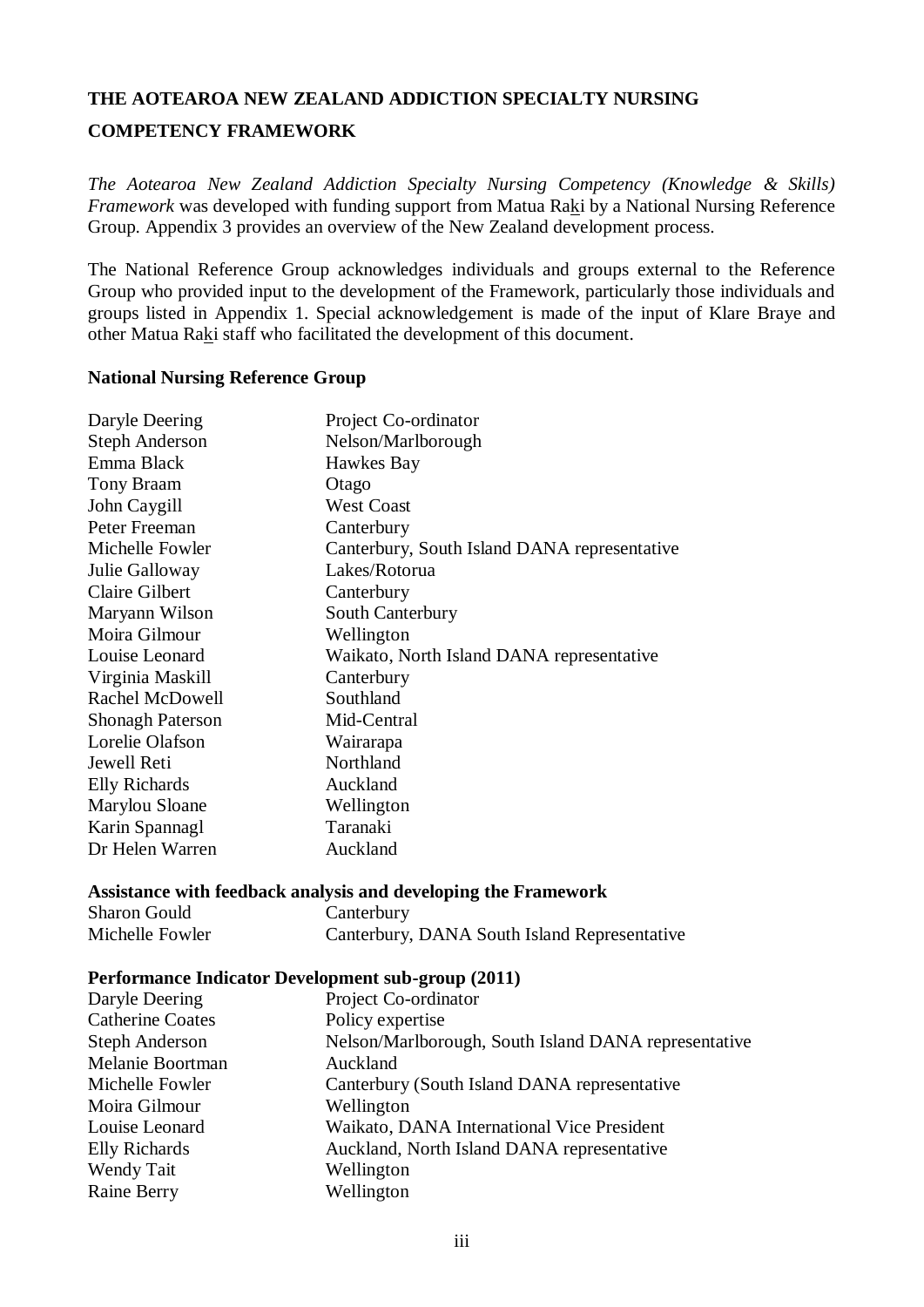## **TABLE OF CONTENTS**

| 1.0   |                                                                                                                                         |  |  |  |  |  |  |  |  |  |
|-------|-----------------------------------------------------------------------------------------------------------------------------------------|--|--|--|--|--|--|--|--|--|
| 1.1   |                                                                                                                                         |  |  |  |  |  |  |  |  |  |
| 1.2   |                                                                                                                                         |  |  |  |  |  |  |  |  |  |
| 1.3   |                                                                                                                                         |  |  |  |  |  |  |  |  |  |
| 1.4   | Consistency with Nursing Council of New Zealand Domains of Practice 1                                                                   |  |  |  |  |  |  |  |  |  |
| 2.0   | THE ADDICTION SPECIALTY NURSING COMPETENCY FRAMEWORK  2                                                                                 |  |  |  |  |  |  |  |  |  |
| 2.1   |                                                                                                                                         |  |  |  |  |  |  |  |  |  |
| 2.2   | Relationship to Professional Development and Recognition Programmes  3                                                                  |  |  |  |  |  |  |  |  |  |
| 2.3   |                                                                                                                                         |  |  |  |  |  |  |  |  |  |
| 2.3.1 |                                                                                                                                         |  |  |  |  |  |  |  |  |  |
| 2.3.2 |                                                                                                                                         |  |  |  |  |  |  |  |  |  |
| 2.3.3 |                                                                                                                                         |  |  |  |  |  |  |  |  |  |
| 3.0   |                                                                                                                                         |  |  |  |  |  |  |  |  |  |
| 3.1   |                                                                                                                                         |  |  |  |  |  |  |  |  |  |
| 3.2   |                                                                                                                                         |  |  |  |  |  |  |  |  |  |
| 3.2.1 |                                                                                                                                         |  |  |  |  |  |  |  |  |  |
| 3.2.2 |                                                                                                                                         |  |  |  |  |  |  |  |  |  |
| 3.2.3 |                                                                                                                                         |  |  |  |  |  |  |  |  |  |
| 3.2.4 | Te Ariari o te Oranga: The Assessment and Management of People with Co-existing<br><b>Substance Use and Mental Health Problems</b><br>6 |  |  |  |  |  |  |  |  |  |
| 4.0   |                                                                                                                                         |  |  |  |  |  |  |  |  |  |
| 4.1   |                                                                                                                                         |  |  |  |  |  |  |  |  |  |
| 4.1.1 |                                                                                                                                         |  |  |  |  |  |  |  |  |  |
| 4.1.2 |                                                                                                                                         |  |  |  |  |  |  |  |  |  |
| 4.2   |                                                                                                                                         |  |  |  |  |  |  |  |  |  |
| 5.0   | AOTEAROA NEW ZEALAND ADDICTION SPECIALTY NURSING                                                                                        |  |  |  |  |  |  |  |  |  |
| 5.1.  | Relationship to Professional Development Recognition Programmes (PDRP)  9                                                               |  |  |  |  |  |  |  |  |  |
| 5.2.  |                                                                                                                                         |  |  |  |  |  |  |  |  |  |
| 6.0   |                                                                                                                                         |  |  |  |  |  |  |  |  |  |
| 6.1.  |                                                                                                                                         |  |  |  |  |  |  |  |  |  |
|       |                                                                                                                                         |  |  |  |  |  |  |  |  |  |
|       |                                                                                                                                         |  |  |  |  |  |  |  |  |  |
|       |                                                                                                                                         |  |  |  |  |  |  |  |  |  |
|       |                                                                                                                                         |  |  |  |  |  |  |  |  |  |
|       |                                                                                                                                         |  |  |  |  |  |  |  |  |  |
|       |                                                                                                                                         |  |  |  |  |  |  |  |  |  |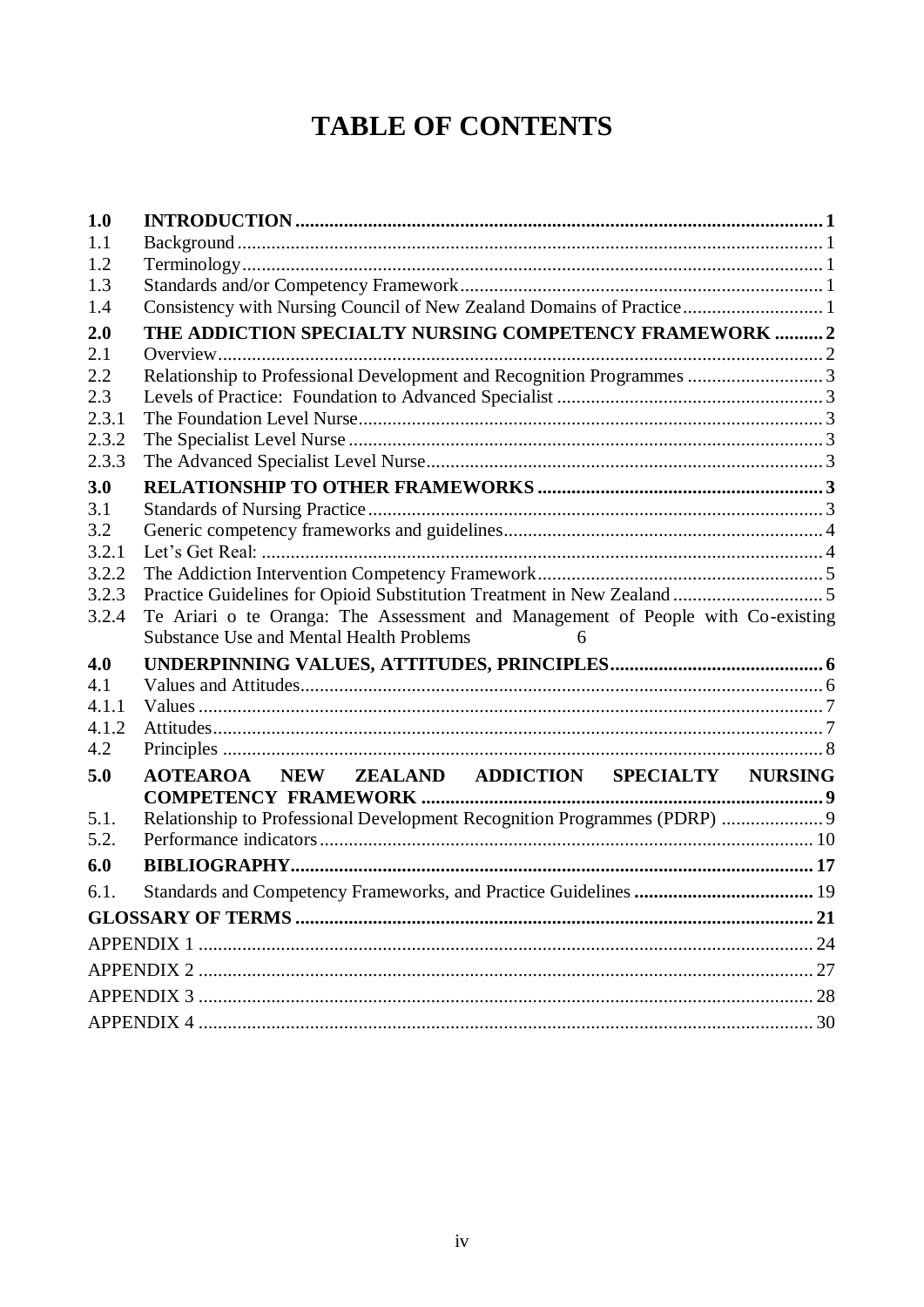## <span id="page-6-0"></span>**1.0 INTRODUCTION**

#### <span id="page-6-1"></span>**1.1 Background**

The development of the *Aotearoa New Zealand Addiction specialty nursing (knowledge & skills) competency framework* (*Addiction nursing framework*) arose out of the 2008 Matua Raki report: *Development of the advanced practice nursing strategy for the addiction treatment sector: a discussion document* (Deering 2008). A key recommendation in this report was the need to develop addiction speciality advanced practice nursing standards. For the 2009/10 Matua Raki Project, the development of competencies for addiction specialty nursing practice became the focus, with the overall aim being to describe the continuum of nursing practice and the role of the Specialist level nurse.

The background document (Deering 2009) identified several key considerations that were taken into account in the development of the framework. These considerations are listed in Appendix 2.

#### <span id="page-6-2"></span>**1.2 Terminology**

Addiction treatment is positioned within the mental health and addiction sector in New Zealand and, in the broadest sense, may refer to public health, primary and secondary care (District Health Board (DHB) and non-government organisation (NGO) services. Therefore, the term addiction was used in the *Addiction nursing framework* in preference to Alcohol and other Drugs (AOD) or Alcohol, Tobacco and other Drugs (ATOD). This terminology is consistent with the Drug and Alcohol Practitioners Association of Aotearoa New Zealand (DAPAANZ) *Addiction intervention competency framework* (2011). The use of the term addiction also recognises that problems related to substance use (including nicotine) and co-existing behavioural addictions such as gambling impact on the lives of many individuals (Adamson et al. 2006) and their significant others, families and whānau.

#### <span id="page-6-3"></span>**1.3 Standards and/or Competency Framework**

To align with national nursing discussions on thresholds and criteria for developing standards and knowledge and skills frameworks (Appendix 4), the New Zealand framework is referred to as *a competency (knowledge & skills) framework*. For nurses in Aotearoa New Zealand who work in the mental health and addiction sector this will allow for alignment with the *Standards of practice for mental health nursing in New Zealand* (Te Ao Maramatanga NZCMHN 2004) (see 3.0) which are currently under review.

Of note is that competence standards have been defined as "…the resultant products of combining competency units and elements (Australian Nursing and Midwifery Council 2005 p8) i.e. the combination of a specific function or functional area that a registered nurse may perform with competency sub-unit components.

#### <span id="page-6-4"></span>**1.4 Consistency with Nursing Council of New Zealand Domains of Practice**

The Nursing Council of New Zealand defines competency as a defined area of skilled performance and competence as the combination of skills, knowledge, attitudes, values and abilities that underpin effective performance as a nurse (Nursing Council of New Zealand 2007).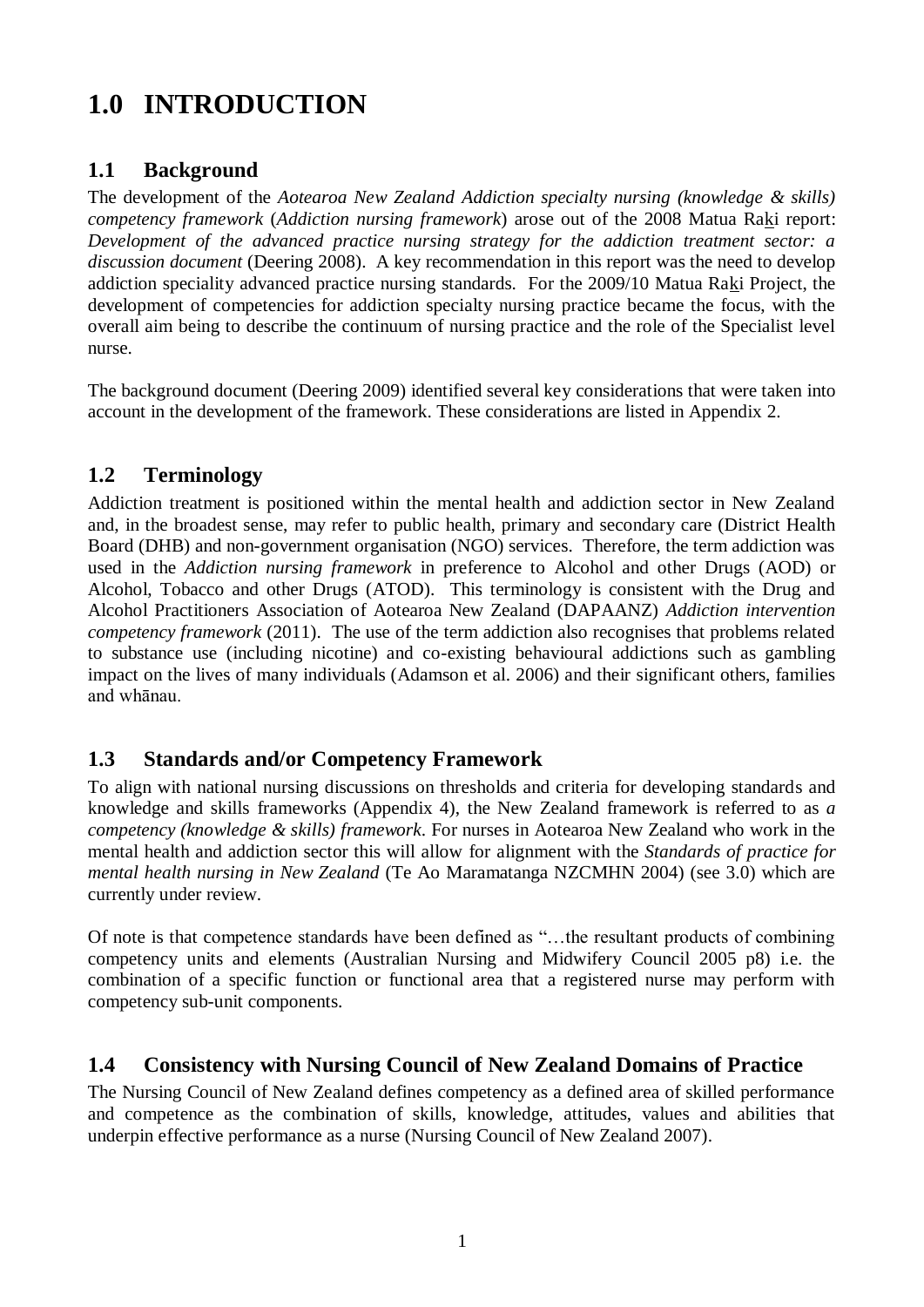The competencies that comprise the *Addiction nursing framework* build on the competencies for registered nurses (Nursing Council of New Zealand 2009) and are organised under the Nursing Council of New Zealand's four domains of practice:

- 1. Professional responsibility
- 2. Management of nursing care
- 3. Interpersonal relationships
- 4. Inter-professional health care and quality improvement

Management of nursing care is the first domain in the *Addiction nursing framework* highlighting the primary role of direct client care.

## <span id="page-7-0"></span>**2.0 THE ADDICTION SPECIALTY NURSING COMPETENCY FRAMEWORK**

#### <span id="page-7-1"></span>**2.1 Overview**

The competencies contained in the *Addiction nursing framework* are designed to be:

- Accessible: supported by a range of available education/training pathways
- Assessable: it must be possible to demonstrate or provide evidence of competency. This requirement is met by means of the performance indicators.

The *Addiction nursing framework* is not designed to be a performance management tool. It is a professional nursing framework designed to provide:

- Guidance on the clinical career pathway for nurses working in the Addiction Speciality from Foundation to Advanced Specialist
- A description of the levels of practice of nurses working in the Addiction Specialty
- Clarification of the Specialist level nursing practice within the Addiction Specialty for nurses, other professionals, peer support workers, consumers, consumer advisors, employers, funding and planning personnel
- Guidance for education providers in designing curricula
- Information for effective nursing workforce development
- The potential to develop a process for endorsement

While the Framework may be utilised in a number of ways to meet local requirements, congruence with the levels of practice and domain content is expected.

The *Addiction nursing framework* stands alongside the relevant nursing and other professional codes of ethics e.g. DAPAANZ, legislative and policy frameworks and accepted best practice guidelines.

Figure 1. illustrates the *Addiction nursing framework* within the developmental clinical pathway from registered nurse to nurse practitioner.

#### *Figure 1:*

*The Addiction Specialty Nursing Competency Framework: the developmental clinical pathway from registered nurse (RN) to nurse practitioner (NP)*

|  |  | <b>Foundation Level</b><br><b>Nurse</b> | <b>Specialist Level</b><br><b>Nurse</b> | <b>Advanced Specialist</b><br><b>Level Nurse</b> |  | <b>NP</b> |
|--|--|-----------------------------------------|-----------------------------------------|--------------------------------------------------|--|-----------|
|--|--|-----------------------------------------|-----------------------------------------|--------------------------------------------------|--|-----------|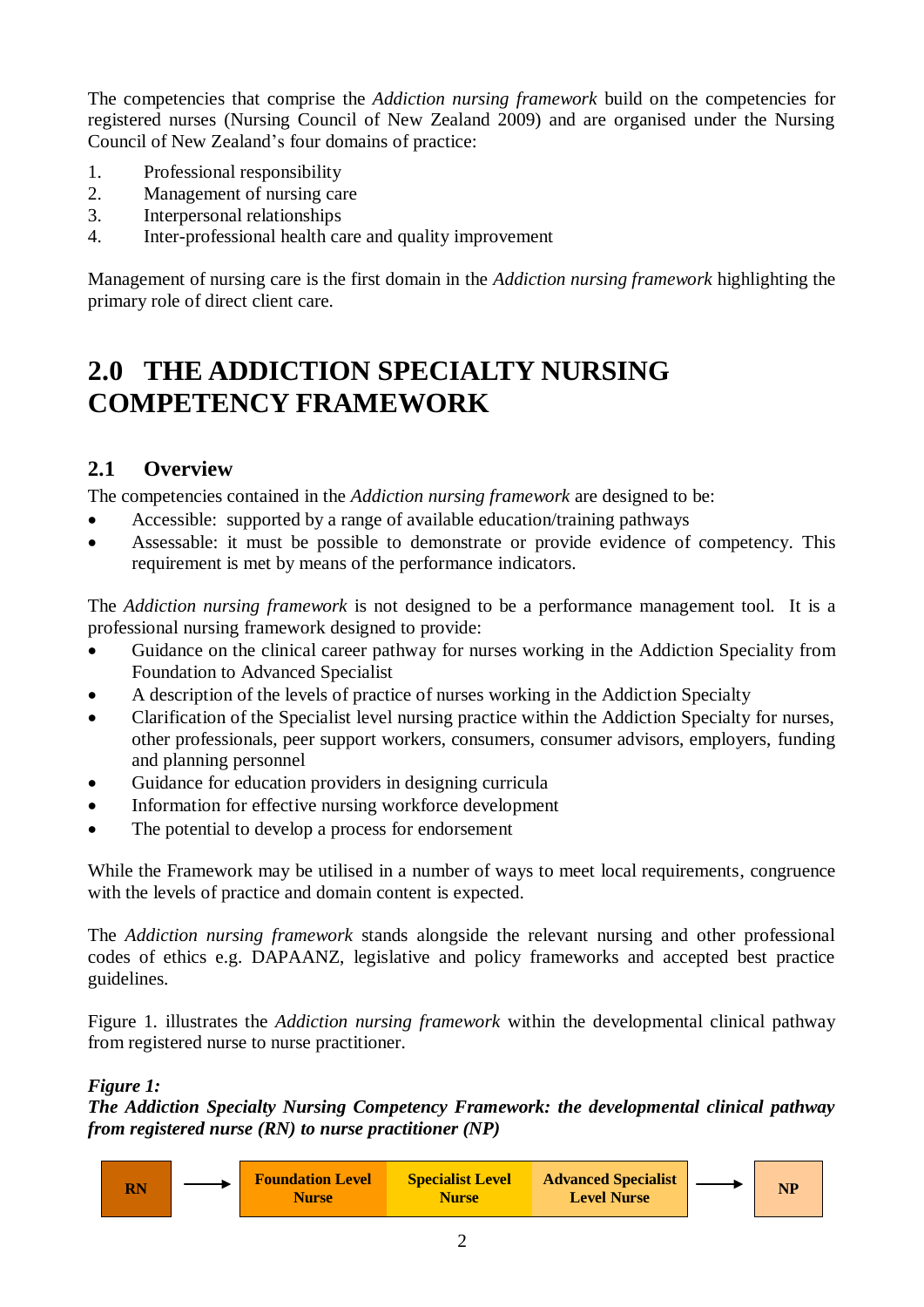#### <span id="page-8-0"></span>**2.2 Relationship to Professional Development and Recognition Programmes**

In respect to alignment with New Zealand employer based Professional Development and Recognition Pathways (PDRPs) (National Nursing Organisations 2004/05), it is expected that a Specialist level nurse would be at the level of Proficient/Expert on a PDRP (recognising the need for a development pathway at this current time for specialist nurses) and an Advanced Specialist level nurse be at the level of Expert or above (e.g. a senior clinical nursing pathway).

#### <span id="page-8-1"></span>**2.3 Levels of Practice: Foundation to Advanced Specialist**

#### <span id="page-8-2"></span>*2.3.1 The Foundation Level Nurse*

The Foundation level nurse is likely to enter the Addiction Specialty via two main pathways:

- 1. New Zealand new graduate registered nurses who are completing or who have completed a postgraduate entry to Specialty Practice Programme in Mental Health and Addiction.
- 2. Registered nurses who have varying levels of experience in other areas of nursing, including overseas nurses, but who are new to working in the Addiction Specialty in New Zealand. In order to meet the requirements for a Specialist level nurse, such nurses would be required to undertake addiction related postgraduate programmes of study combined with formal/informal experiential learning.

#### <span id="page-8-3"></span>*2.3.2 The Specialist Level Nurse*

Nurses who *choose* to become Specialist level nurses in the Addiction Specialty will develop specialist capabilities through clinically focused addiction/co-existing disorders related postgraduate programmes of study (diploma level or with a certificate and working towards a diploma qualification) combined with formal/informal experiential learning.

#### <span id="page-8-4"></span>*2.3.3 The Advanced Specialist Level Nurse*

Nurses who are Advanced Specialist level nurses will have completed clinically focused Masters level programmes with an addiction/co-existing disorders specific component (or be on the pathway) together with formal/informal experiential learning. It is expected that the advanced specialist competencies are congruent with the Nursing Council of New Zealand advanced competencies. It is also expected that these competencies provide guidance for those nurses who are seeking to become Nurse Practitioners (Nursing Council of New Zealand 2007) with an addiction related scope of practice.

### <span id="page-8-5"></span>**3.0 RELATIONSHIP TO OTHER FRAMEWORKS**

#### <span id="page-8-6"></span>**3.1 Standards of Nursing Practice**

The *Addiction nursing framework* should complement standards of practice for broader areas of nursing: for example, the *Standards of practice for mental health nursing in New Zealand* (Te Ao Māramatanga NZCMHN 2004). The importance of linking *Addiction specialty nursing competencies* with these Standards was expressed by Addiction specialty nurses who responded to the 2009 survey undertaken as an initial step in the review of the *Standards of practice for mental health nursing* (Berry 2009).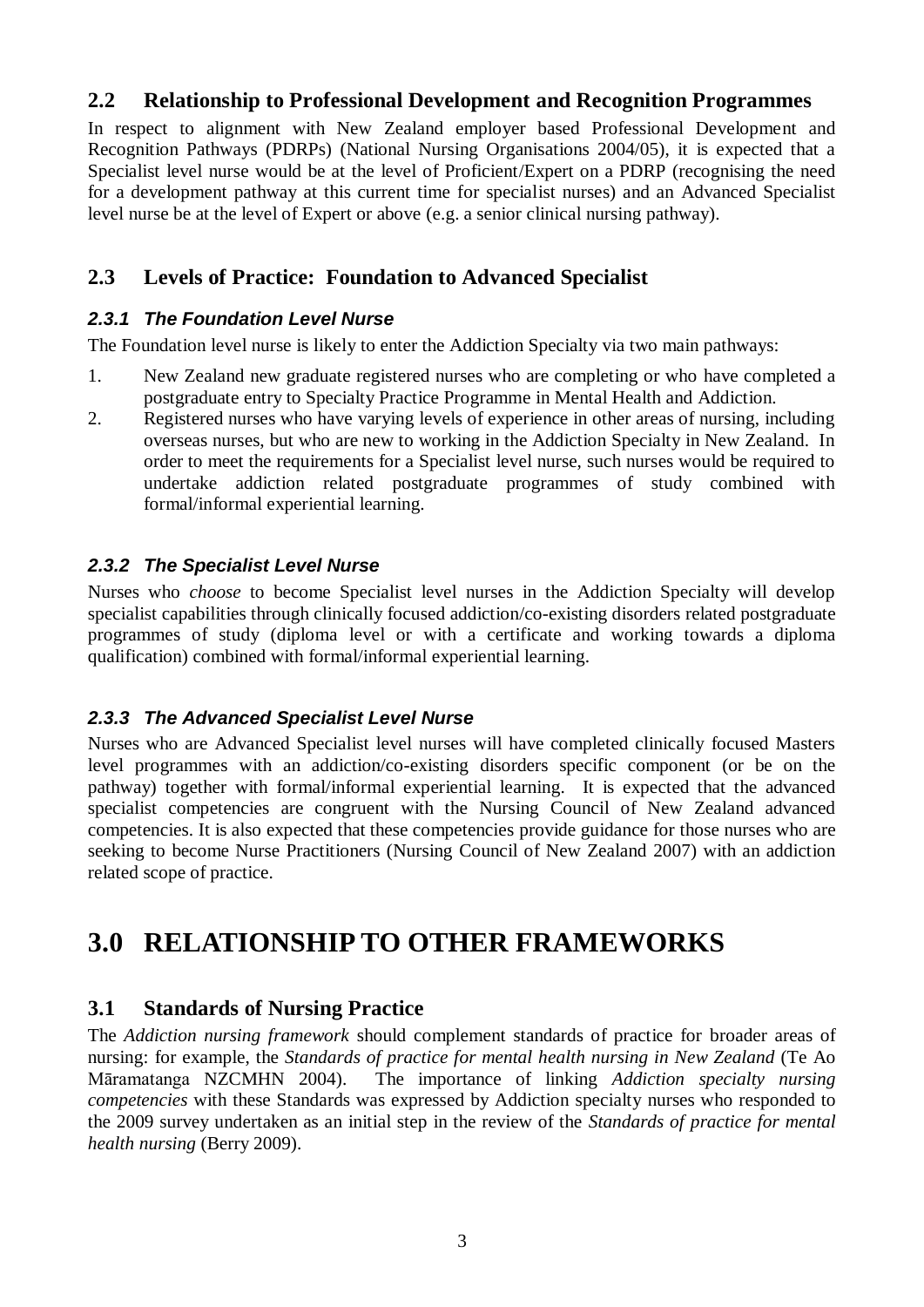The relationship of the *Addiction specialty nursing framework* to the *Standards of practice for mental health nursing in New Zealand* and Nursing Council of New Zealand *Competencies for registered nurses* is shown in Figure 2.

#### *Figure 2:*

*The relationship of the Addiction Specialty Nursing Competency Framework to the Standards of Practice for Mental Health Nursing and Nursing Council Competencies for registered Nurses.*



#### <span id="page-9-0"></span>**3.2 Generic competency frameworks and guidelines**

There are a number of generic competency frameworks and guidelines that are relevant to addiction treatment and support. These are listed in the references under the heading: Standards and competency frameworks and practice guidelines. Of particular importance for Addiction specialty nurses working within the mental health and addiction treatment sector are the following frameworks and practice guidelines.

#### <span id="page-9-1"></span>*3.2.1 Let's Get Real:*

Real Skills for real people working in mental health and addiction *and* Real Skills Plus competency frameworks*. Let's get real* describes the essential knowledge, skills and attitudes required to deliver effective mental health and addiction treatment services in Aotearoa New Zealand (Ministry of Health 2008). Undergraduate educational programmes including nursing are expected to be informed by the knowledge, skills, values and attitudes described in the Let's Get Real competency framework.

*Real skills plus Seitapu* is part of the Ministry of Health's *Let's get real* framework. It is a pacific cultural competency framework that people working with Pacific service users/consumers and their families can aspire to (Le Va Pasifika. (2009).

*Real skills plus CAMHS* (Child, Adolescent Mental Health Service) is a competency framework that describes the knowledge, skills and attitudes that a practitioner needs in order to work with infants, children and young people who have moderate to severe mental health and/or alcohol or other drug (AOD) difficulties, their whānau and their community (Werry Centre 2008). *Real skills* p*lus CAMHS* is for all practitioners who provide direct services to infants, children and young people with mental health/AOD difficulties and their whānau.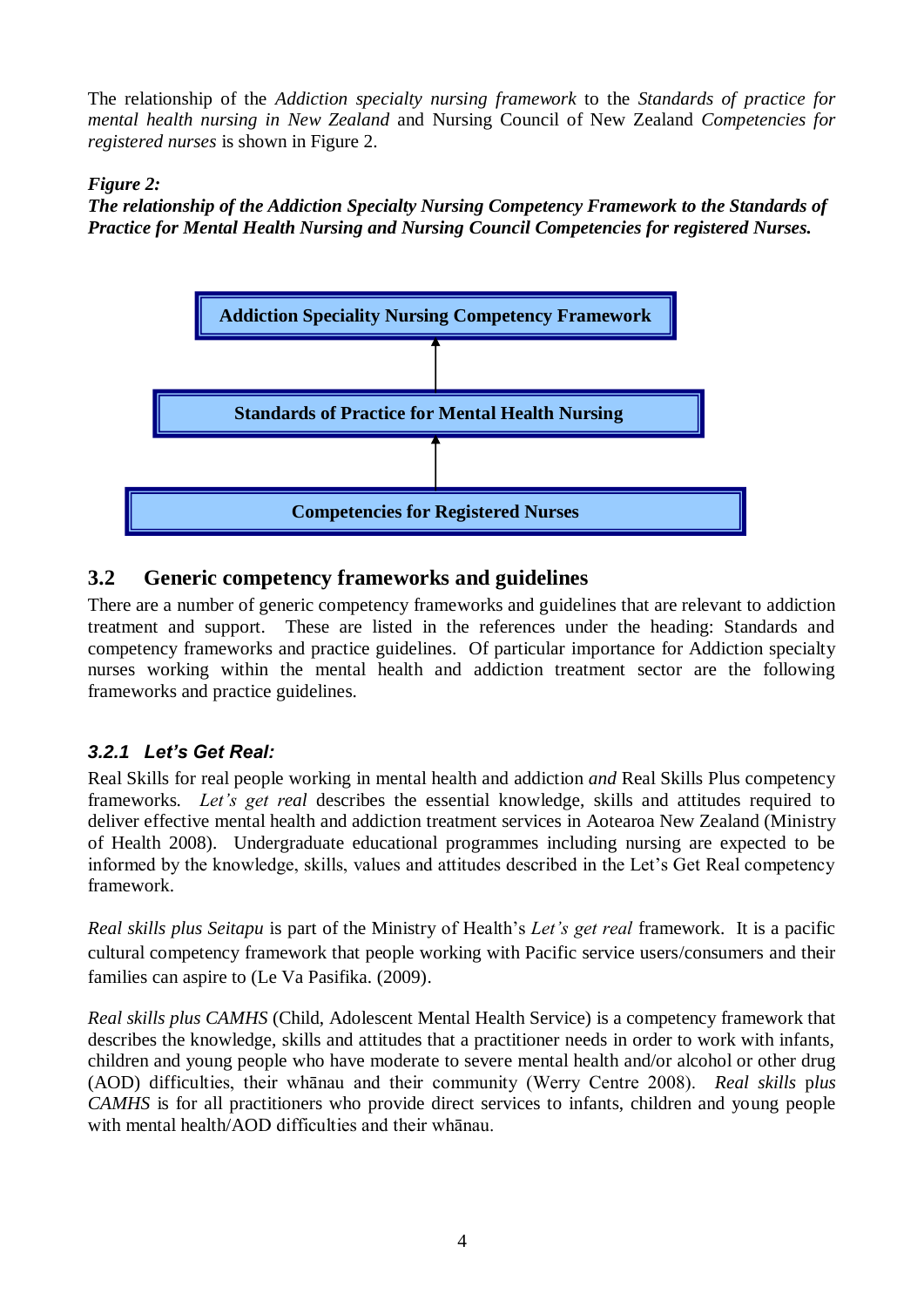It is expected that the practice of Specialist and Advanced Specialist level nurses who provide child and youth interventions as the primary focus of their work would reflect the *Real skills plus CAMHS* competencies at the appropriate level (Practitioner-Core or Practitioner-Specialist).

The *Takarangi competency framework* was developed with the aim of contributing to enhanced engagement and outcomes for Māori accessing addiction and mental health services. For nurses working in the mental health and addiction treatment sector the framework provides a complementary framework to evidence Māori responsiveness requirements (Matua Raki, National Addiction Workforce Development 2009) [www.matuaraki.org.nz](http://www.matuaraki.org.nz/) .

#### <span id="page-10-0"></span>*3.2.2 The Addiction Intervention Competency Framework*

The *Addiction intervention competency framework* (DAPAANZ 2011) reflects the beliefs, knowledge and skills required by professionals providing specialist interventions to assist people to address problem gambling, tobacco, alcohol and/or other drug addiction.

Essential level practitioner competencies apply to all professionals working to address gambling, alcohol, tobacco and/or other drug addiction as the primary focus of their role. Additional practitioner level competencies (AOD, problem gambling, and smoking cessation) apply to those professionals providing AOD, gambling or smoking cessation interventions as the primary focus of their work.

The *Addiction specialty nursing framework* is congruent with this framework. It is expected that the practice of Specialist and Advanced Specialist level nurses would reflect the Essential level AOD practitioner competencies and, as relevant to the primary focus of their work, the additional AOD, Problem Gambling and Smoking Cessation Practitioner competencies.

The relationship of the *Addiction specialty nursing framework* to the *Real skills and Real skills plus Seitapu competency frameworks* and the *Addiction intervention competency framework* is shown in Figure 3.

#### *Figure 3:*

*The relationship of the Addiction Specialty Nursing Competency Framework to: Real Skills and Real Skills Plus Seitapu Competency Frameworks and the DAPAANZ Addiction Intervention Competency Framework*



#### <span id="page-10-1"></span>*3.2.3 Practice Guidelines for Opioid Substitution Treatment in New Zealand*

*The practice guidelines for opioid substitution treatment in New Zealand* (Ministry of Health 2008) define the treatment objectives for opioid substitution treatment and are in accordance with the *New Zealand National Drug Policy* of harm minimisation (Ministerial Committee on Drug Policy 2007).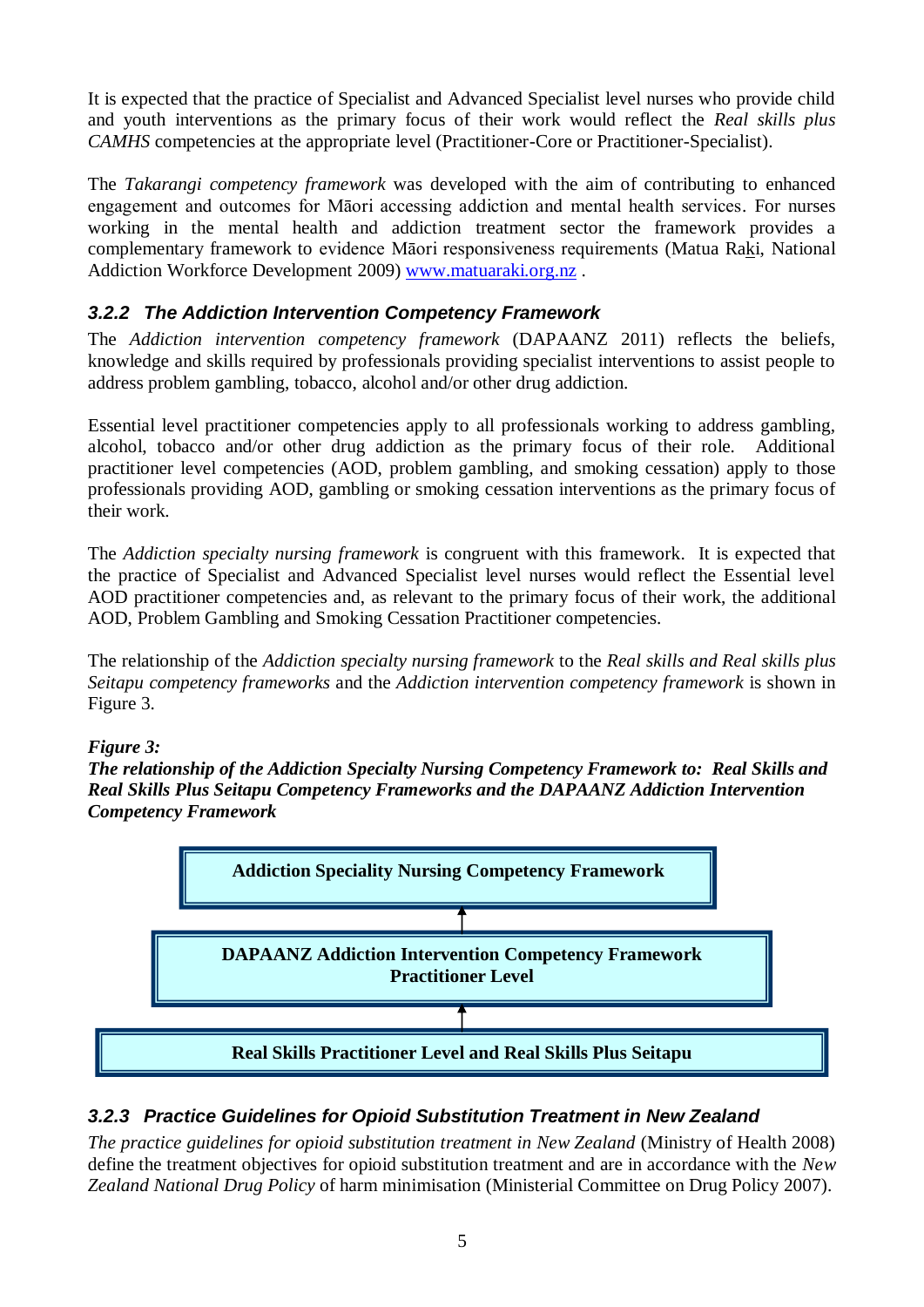These guidelines provide evidence-based advice for clinicians on best practice for the assessment and management of opioid dependence. It is expected that the practice of Specialist and Advanced Specialist level nurses who work with clients receiving opioid substitution treatment, and their significant others, families and whānau, will be in accordance with the Practice Guidelines.

#### <span id="page-11-0"></span>*3.2.4 Te Ariari o te Oranga: The Assessment and Management of People with Coexisting Substance Use and Mental Health Problems*

*Te Ariari o te Oranga: The assessment and management of people with co-existing substance use and mental health problems* (Todd 2010) addresses the generic aspects of care for tangata whaiora/clients with co-existing substance use and mental health problems. The practice of Specialist and Advanced Specialist level nurses is expected to reflect these guidelines.

The relationship of the *Addiction specialty nursing framework* to the *Practice Guidelines for Opioid Substitution Treatment in New Zealand* (Ministry of Health 2008) and *Te Ariari o te Oranga: the Assessment and Management of People with Co-existing Substance Use and Mental Health Problems* (Todd 2010) is shown in Figure 4.

#### *Figure 4:*

*The relationship of the Addiction Specialty Nursing Competency Framework to: The Practice Guidelines for Opioid Substitution Treatment in New Zealand and Te Ariari o te Oranga: the Assessment and Management of People with Co-existing Substance Use and Mental Health Problems*



## <span id="page-11-1"></span>**4.0 UNDERPINNING VALUES, ATTITUDES, PRINCIPLES**

#### <span id="page-11-2"></span>**4.1 Values and Attitudes**

The values and attitudes identified in *Let's get real* (Ministry of Health 2008) are expected to underpin effective mental health and addiction services in Aotearoa New Zealand.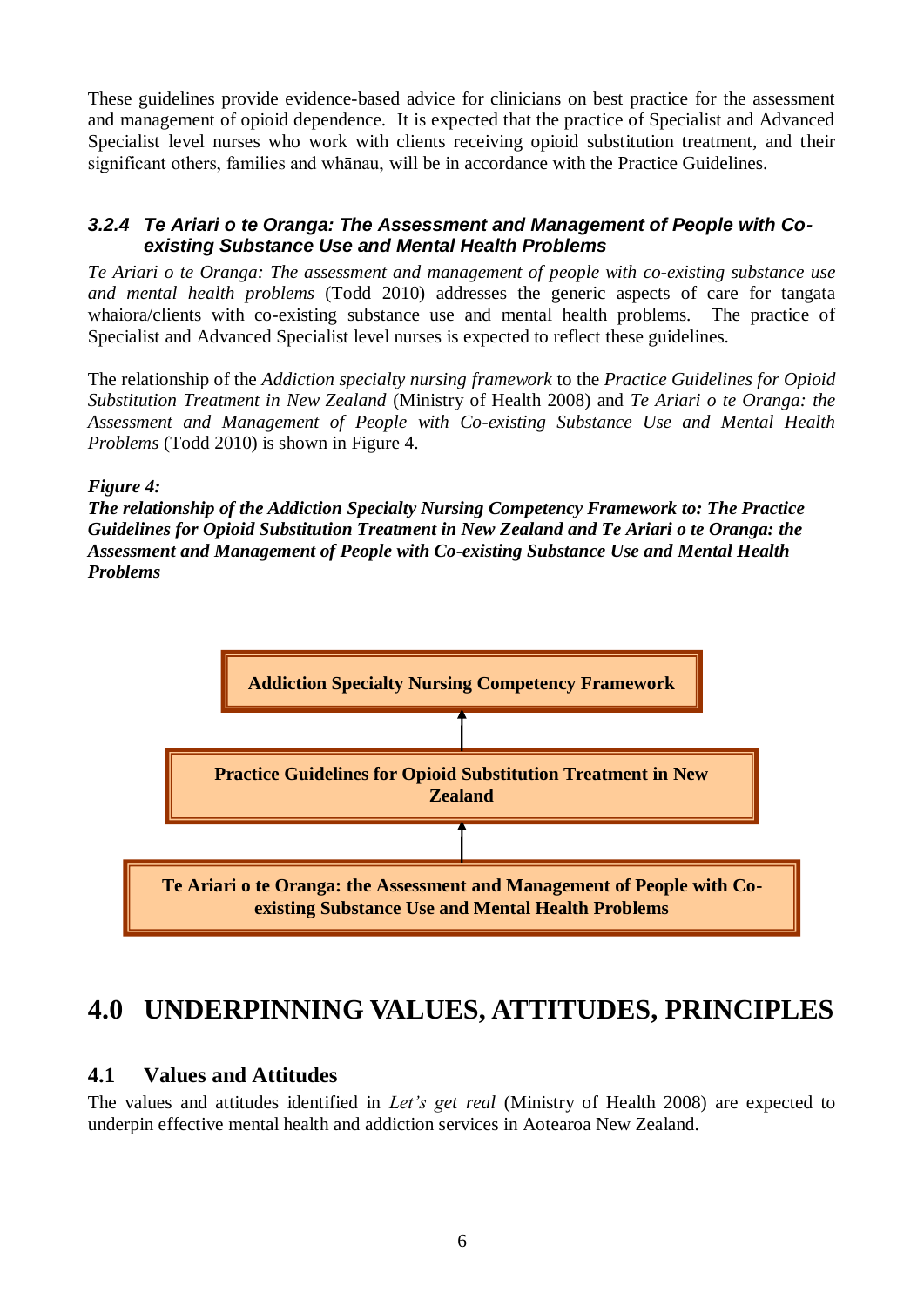#### <span id="page-12-0"></span>*4.1.1 Values*

- **Respect:** Clients and their family and whānau (consumers) are the focus of our practice. We respect the diversity of values of all clients. The values of each client and of their community are the starting point of all of our work.
- **Human rights:** We strive to uphold the human rights of clients and their families and whānau. Human rights include, but are not limited to, the right to autonomy and selfdetermination, the right to be free from coercion, the right to be treated in a non-discriminatory way, the right to informed consent, and the right to receive care and support that responds to the physical, psychological, spiritual, intellectual and cultural needs of clients and their families and whānau.
- **Service** We are committed to delivering an excellent service for all. This includes consumer partnerships at all levels and phases of service delivery, including the choice of services available as well as the actual delivery of service.
- **Recovery:** We believe and hope that every client can live a full and meaningful life in the presence or absence of their mental illness and/or addiction. We also understand that recovery is not only related to the mental illness and/or addiction itself, but also to all of the losses associated with it.
- **Communities:** We value communities, the many places in which we all live, move and have our being, as pivotal resources for the effective delivery of services and support for clients and their families and whānau.
- **Relationships** We seek to foster positive and authentic relationships in all spheres of activity, including relationships with all people who work within mental health and addiction, wider communities, and clients and their families and whānau.

#### <span id="page-12-1"></span>*4.1.2 Attitudes*

People working in addiction services strive to be:

- Compassionate and caring: sensitive, empathic
- Genuine: warm, friendly, fun and have aroha and a sense of humour
- Honest: have integrity
- Non-judgemental: non-discriminatory
- Open-minded: culturally aware, self-aware
- Innovative: creative, positive risk takers
- Optimistic: positive, encouraging, enthusiastic
- Patient: tolerant, flexible
- Professional: accountable, reliable and responsible
- Resilient
- Supportive: validating, empowering, accepting
- Understanding

N.B. In respect to upholding the human rights of consumers (clients, family and whānau) this includes upholding the *Code of health and disability services consumers' rights* (Health and Disability Commissioner 1996) and the broader *New Zealand health and disability services standards* (2008) which incorporate standards pertaining to mental health and addiction. The standards are mandatory for providers of health care services that are subject to the Health and Disability Services (Safety) Act 2001.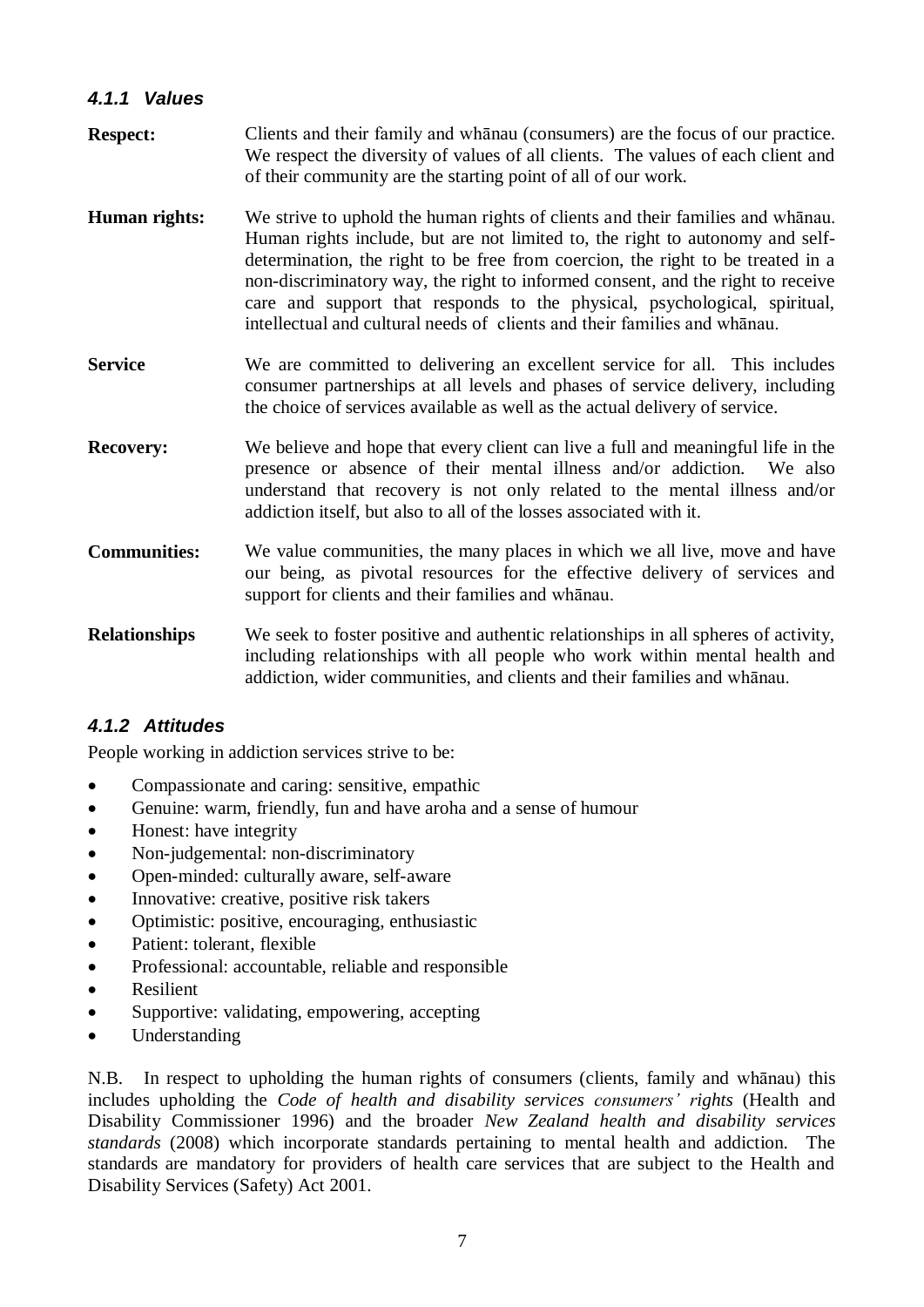#### <span id="page-13-0"></span>**4.2 Principles**

The seven principles underpinning *Te Ariari o te Oranga*: *The assessment and management of people with co-existing substance use and mental health problems* informed the development of the *Addiction Specialty Nursing Framework*.

- 1. **Cultural Considerations:** Consider the cultural needs and values of all tangata whaiora/clients throughout the treatment process
- 2. **Well-being:** Take a well-being perspective by considering problems as barriers to wellbeing and seeing a state of positive well-being as the key outcome variable rather than the absence of dysfunction
- 3. **Engagement:** Actively incorporate strategies to increase and maintain engagement with the clinical case manager, the management plan and the service
- 4. **Motivation:** Actively incorporate strategies to enhance motivation including, but not limited to, co-existing problems-adapted motivational interviewing techniques
- 5. **Assessment:** Screen all tangata whaiora/clients presenting in mental health and alcohol and drug services for co-existing problems and where they screen positive undertake a comprehensive assessment that gives equal weight to diagnoses, individualised problems and an integrated aetiological or causal formulation
- 6. **Management:** Use clinical case management to deliver and co-ordinate multiple interventions appropriate to the phase of treatment
- 7. **Integrated Care:** Integrate care by placing the needs of tangata whaiora/client first and deliver care driven by the integrated formulation in a single setting and ensuring close linkages between all services and workers involved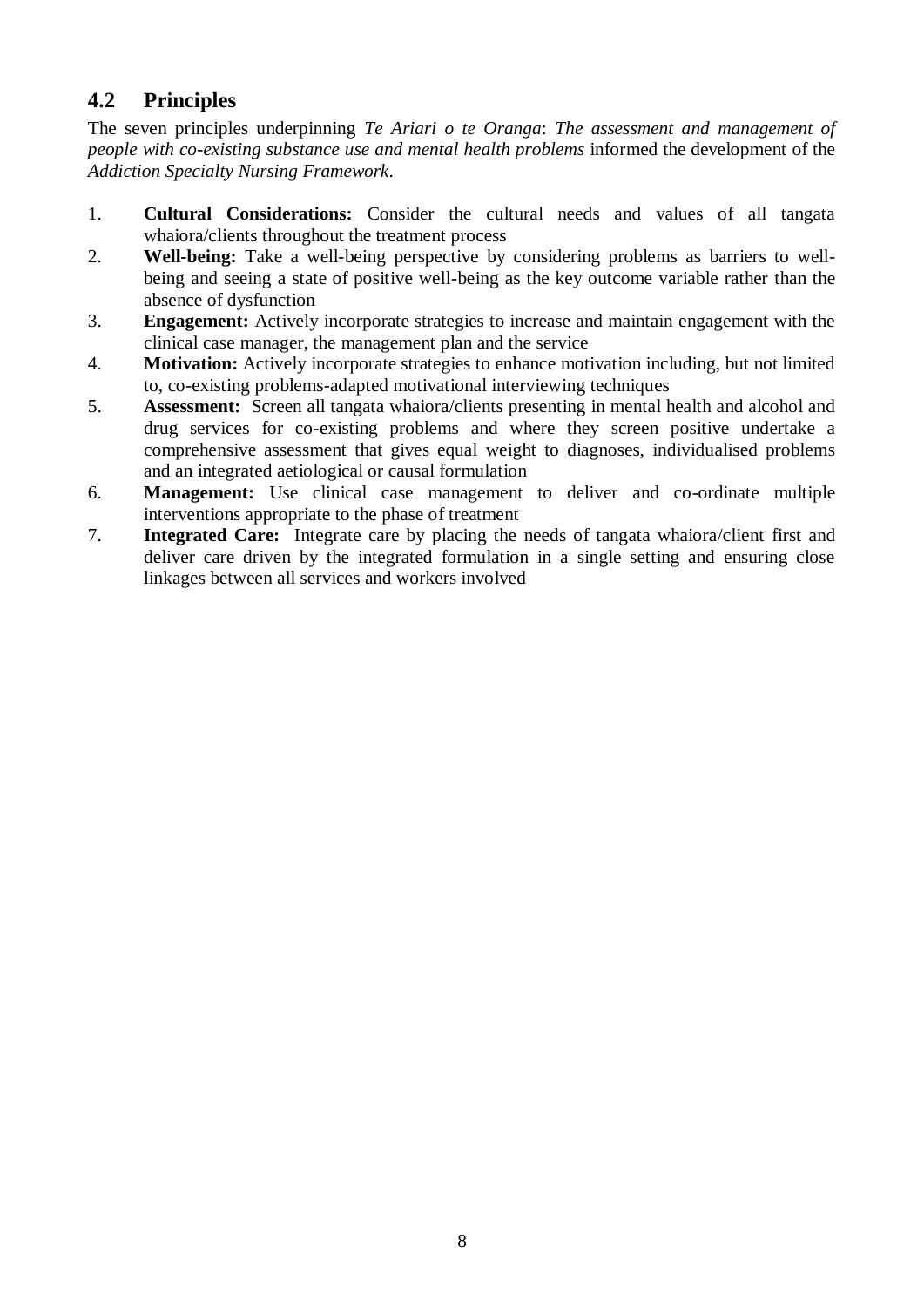## **5.0 AOTEAROA NEW ZEALAND ADDICTION SPECIALTY NURSING COMPETENCY FRAMEWORK**

The *Addiction specialty nursing competency (knowledge & skills) framework* reflects the clinical practice of registered nurses working in the Addiction specialty from Foundation to Advanced Specialist. The competencies relate to practice along the addiction intervention continuum from health promotion to providing interventions for people with high and complex needs. The Framework is a developmental tool and is not intended for managing performance, although it may inform performance management processes. As such, it provides a guide for nurses seeking to become Specialist and Advanced Specialist level nurses. The Framework also offers a guide to educators, employers, other professionals, peer support workers, cultural health workers, consumers, planners and funders as to the knowledge and skills required by nurses to work in the Addiction specialty.

#### **5.1. Relationship to Professional Development Recognition Programmes (PDRP)**

<span id="page-14-0"></span>As noted above, the *Addiction specialty nursing framework* is congruent with District Health Board (DHB) PDRPs. The diagram below shows how the skill levels set out in the *Addiction specialty nursing framework* sit across the levels of practice covered by PDRPs.

<span id="page-14-1"></span>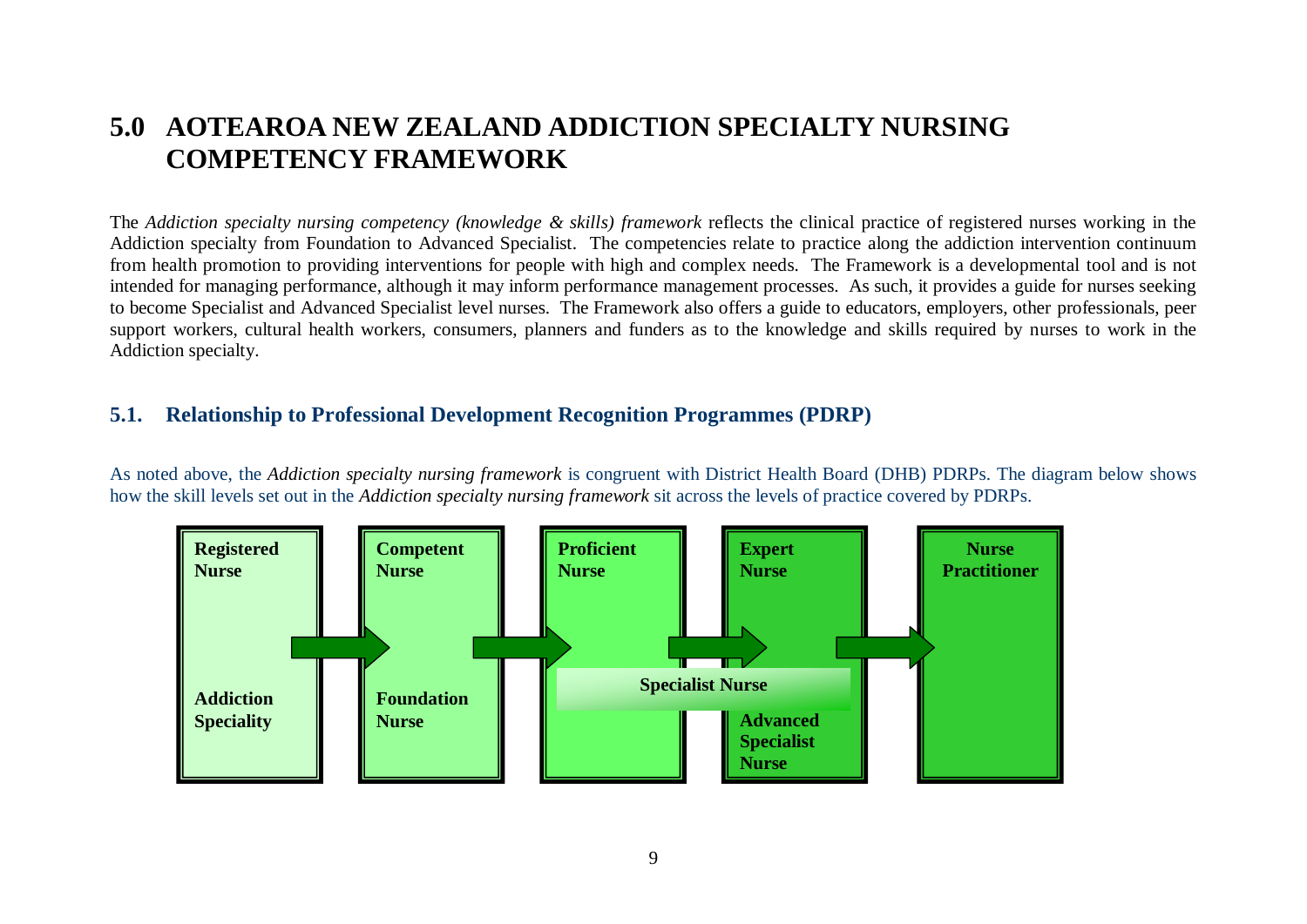The levels are developmental. Foundation knowledge and skills build on the registered nurse competencies and are inherent in the Specialist level. Specialist level knowledge and skills are inherent in the Advanced Specialist level. The nurse practitioner role with an addiction related scope of practice will build on the capabilities of the Advanced Specialist nurse. The expected levels of knowledge and skills at each level are:

**Foundation level nurse:** A foundation level nurse will develop the specific knowledge and skills required for practising in the addiction specialty. She/he will participate in health promotion, education and clinical management with individuals with addiction problems, significant others, families and whānau within a multidisciplinary team context. This knowledge and related skills will occur within the context of formal/informal experiential learning related to the addiction specialty and are to be reflected in a professional development plan.

**Specialist level nurse**: A Specialist level nurse uses a systems approach to care in working with clients, their families and whānau and other support networks. She/he provides assessments and interventions for a diverse range of clients with addiction problems including co-existing mental health problems, and is a source of expert clinical advice. She/he influences Addiction specialty nursing and treatment practices at the local level.

This knowledge and related skills are reflected in completed postgraduate addiction/co-existing disorders related clinically focused courses (at diploma level or with a certificate and working towards) combined with formal/informal experiential learning*.*

**Advanced specialist level nurse:** An Advanced Specialist level nurse provides nursing expertise across multiple populations and settings, providing leadership and consultation. She/he influences the development of Addiction specialty nursing and treatment at local and national levels.

This knowledge and related skills are reflected in Masters level clinically focused education preparation that includes addiction/coexisting disorders related papers, combined with formal/informal experiential learning.

#### **5.2. Performance indicators**

<span id="page-15-0"></span>The following tables set out the performance indicators for each level of expertise in addiction nursing. There are many definitions of performance indicator, but in short, they are the aspects of performance against which we may be measured (Crampton et al. 2004; Lawrence & Olesen 1997; Nursing Council of New Zealand 2009).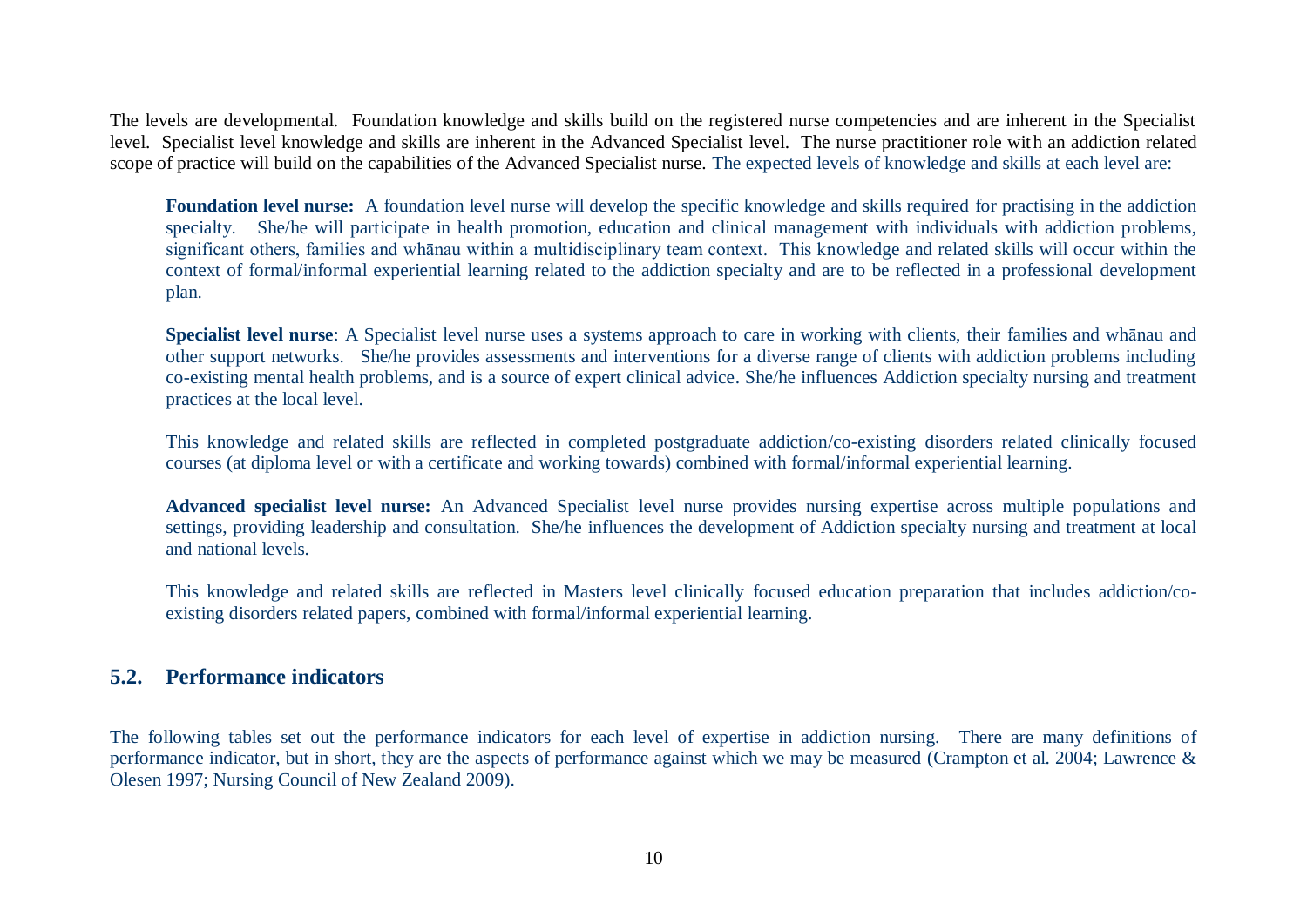| <b>MANAGEMENT OF NURSING CARE</b> |                                                                                                                                                                                                                                  | <b>MANAGEMENT OF NURSING CARE</b>                                                                                                                |                                                                                                                                                                                                                                                                                              | <b>MANAGEMENT OF NURSING CARE</b>                                                                                                                                                      |                                                                                                                                                                                                           |
|-----------------------------------|----------------------------------------------------------------------------------------------------------------------------------------------------------------------------------------------------------------------------------|--------------------------------------------------------------------------------------------------------------------------------------------------|----------------------------------------------------------------------------------------------------------------------------------------------------------------------------------------------------------------------------------------------------------------------------------------------|----------------------------------------------------------------------------------------------------------------------------------------------------------------------------------------|-----------------------------------------------------------------------------------------------------------------------------------------------------------------------------------------------------------|
|                                   | <b>Foundation</b><br>level<br>nurse:<br>develops<br>and<br>demonstrates the knowledge, skills and attitudes<br>required for addictions nursing, by:                                                                              | <b>Specialist</b><br>Demonstrates<br>level<br>nurse:<br>the<br>knowledge, skills and attitudes required of a<br>specialist addictions nurse, by: |                                                                                                                                                                                                                                                                                              | <b>Advanced specialist level nurse:</b><br>Demonstrates the knowledge, skills and attitudes<br>required for advanced clinical and professional<br>expertise in addictions nursing, by: |                                                                                                                                                                                                           |
| ➤                                 | Working in partnership with a diverse range of<br>clients with addiction problems, their families<br>and whanau, to promote recovery and well-<br>being                                                                          | ➤                                                                                                                                                | Using a systems approach to care (inclusive of<br>family, whanau and support networks) within<br>clinical management for a diverse range of<br>clients with complex addiction related                                                                                                        |                                                                                                                                                                                        | evidence-based<br>$\triangleright$ Providing<br>contemporary,<br>addiction nursing expertise along the care<br>continuum, in diverse settings                                                             |
| ➤                                 | Fostering the engagement of the client, their<br>family and whanau and chosen support                                                                                                                                            |                                                                                                                                                  | treatment needs<br>$\triangleright$ Working<br>collaboratively<br>across<br>multiple                                                                                                                                                                                                         | ➤                                                                                                                                                                                      | clinical and<br>professional<br>Demonstrating<br>leadership across diverse settings                                                                                                                       |
|                                   | networks in recovery                                                                                                                                                                                                             |                                                                                                                                                  | settings with health and other professionals,<br>cultural and peer support services and other                                                                                                                                                                                                |                                                                                                                                                                                        | Providing consultancy and collaboration in<br>practice across diverse settings                                                                                                                            |
| ➤                                 | Incorporating health promotion and harm<br>reduction principles into practice                                                                                                                                                    |                                                                                                                                                  | community groups                                                                                                                                                                                                                                                                             |                                                                                                                                                                                        |                                                                                                                                                                                                           |
| $\blacktriangleright$             | Delivering screening, brief assessments and<br>interventions                                                                                                                                                                     |                                                                                                                                                  | $\triangleright$ Providing expert addiction-related clinical<br>advice for health and other professionals,<br>community groups and clients and their<br>families and whanau                                                                                                                  |                                                                                                                                                                                        | Delivering autonomous and<br>collaborative<br>practice, including in services outside the<br>addictions sector                                                                                            |
| ➤                                 | Developing and demonstrating the knowledge<br>and skills for providing access to over-the-<br>counter pharmacotherapies for smoking<br>cessation                                                                                 | ➤                                                                                                                                                | Contributing to strategies to reduce harm from<br>substance use/addictions and promote healthy<br>lifestyles and environments                                                                                                                                                                | $\blacktriangleright$                                                                                                                                                                  | Actively engaging with others to formulate<br>strategies to reduce the harm from substance<br>use/ addictions and promote community well-<br>being                                                        |
| ➤                                 | Participating in comprehensive assessments,<br>treatment<br>planning,<br>evidence-based<br>interventions (inclusive of risk assessment and<br>management) and discharge planning, for<br>clients with complex addiction problems | ➤                                                                                                                                                | Undertaking comprehensive, multidimensional<br>assessments and treatment planning with a<br>diverse range of clients with co-existing<br>substance use/addiction, mental health and<br>physical health problems, incorporating (with<br>client consent) information from multiple<br>sources | $\triangleright$                                                                                                                                                                       | Applying advanced clinical reasoning and<br>judgement within the scope of practice, to<br>provide expert assessment, treatment planning<br>and integrated interventions for a diverse<br>range of clients |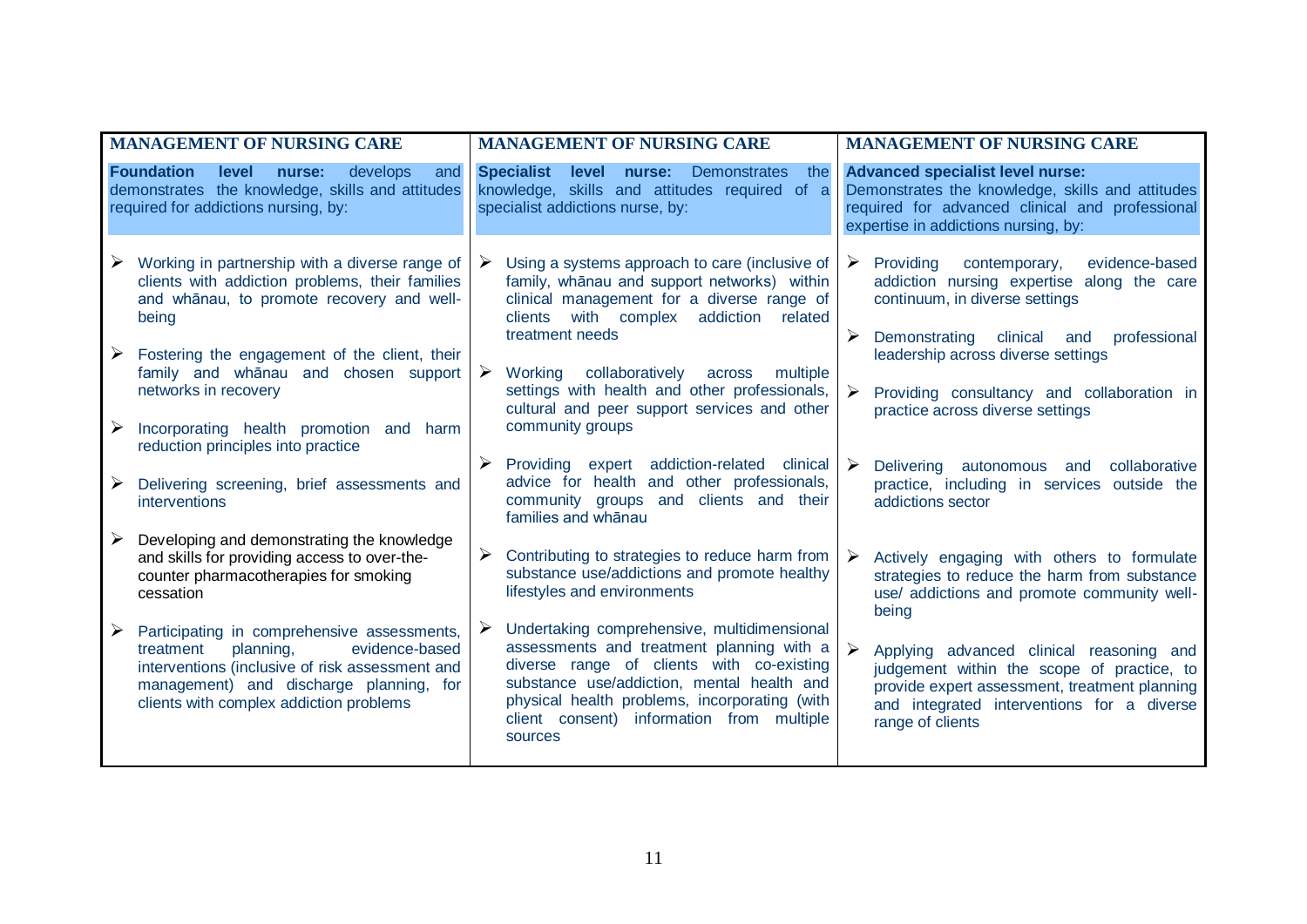| <b>Management of nursing care (contd)</b>                                                                                                                                                                                                                                                                                                                                                                                                                                                                                                                                                                                                                                                                           | <b>Management of nursing care (contd)</b>                                                                                                                                                                                                                                                                                                          | <b>Management of nursing care (contd)</b>                                                                                                                                                         |  |  |
|---------------------------------------------------------------------------------------------------------------------------------------------------------------------------------------------------------------------------------------------------------------------------------------------------------------------------------------------------------------------------------------------------------------------------------------------------------------------------------------------------------------------------------------------------------------------------------------------------------------------------------------------------------------------------------------------------------------------|----------------------------------------------------------------------------------------------------------------------------------------------------------------------------------------------------------------------------------------------------------------------------------------------------------------------------------------------------|---------------------------------------------------------------------------------------------------------------------------------------------------------------------------------------------------|--|--|
| <b>Foundation</b><br>level<br><b>Develops</b><br>nurse:<br>and<br>demonstrates an understanding of addiction and<br>the addiction treatment context across the areas<br>listed below;                                                                                                                                                                                                                                                                                                                                                                                                                                                                                                                               | <b>Specialist</b><br>level<br>nurse:<br><b>Demonstrates</b><br>the<br>knowledge, skills and attitudes of a specialist<br>nurse across addiction specialty nursing by:                                                                                                                                                                              | Advanced specialist nurse: Demonstrates the<br>knowledge, skills and attitudes of an advanced<br>specialist nurse, in promoting and supporting the<br>role of the addictions specialty nurse, by: |  |  |
| ➤<br>Neurobiology of addiction<br>Theoretical models, epidemiology, patterns of use<br>➤<br>≻<br>Bio-psycho-social impacts across the lifespan<br>➤<br>Socio-political context<br>➤<br>Public health and harm minimisation approaches<br>including safe injecting practices<br>➤<br>Continuum of use and diagnostic systems<br>≻<br>Motivating behaviour and lifestyle change                                                                                                                                                                                                                                                                                                                                       | Employing a wide range of contemporary,<br>$\blacktriangleright$<br>evidence-based<br>interventions,<br>including<br>withdrawal and other medication management,<br>to meet the needs of a diverse range of clients<br>with addiction problems<br>In consultation with clients, facilitating access<br>to traditional health and healing practices | Mobilising and co-ordinating resources to meet<br>$\blacktriangleright$<br>the needs of a diverse range of clients with<br>addiction problems                                                     |  |  |
| ➤<br>Levels of assessment and interventions<br>Assessment and management of co-existing<br>substance use and mental health problems<br>➤<br>Assessment and management of behavioural<br>addictions (e.g. gambling)<br>Assessment and management of risk<br>➤<br>Physical health screening; co-existing physical<br>health problems including blood borne diseases and<br>nursing interventions<br>$\blacktriangleright$<br>Evidence-based psycho-social interventions and<br>treatment models (individual, family and whānau,<br>group and community)<br>➤<br>Pharmacotherapies<br>➤<br>Models of care<br>Case management/key working<br>Consumer participation<br>➤<br>Accessing resources, referral pathways<br>➤ | leadership<br><b>Taking</b><br>role<br>within<br>⋗<br>a<br>a<br>multidisciplinary context in managing crises<br>and high risk situations involving clients with<br>addiction problems                                                                                                                                                              | Providing leadership in managing addiction-<br>➤<br>related clinical crises and high-risk situations                                                                                              |  |  |
| Accessing a range of addiction-related clinical<br>➤<br>guidelines and research,<br>participating in<br>discussion forums                                                                                                                                                                                                                                                                                                                                                                                                                                                                                                                                                                                           | Critically reviewing addiction related research<br>$\blacktriangleright$<br>findings and initiating discussion forums                                                                                                                                                                                                                              | Leading the transition and integration of<br>➤<br>addiction-related<br>findings<br>research<br>into<br>practice                                                                                   |  |  |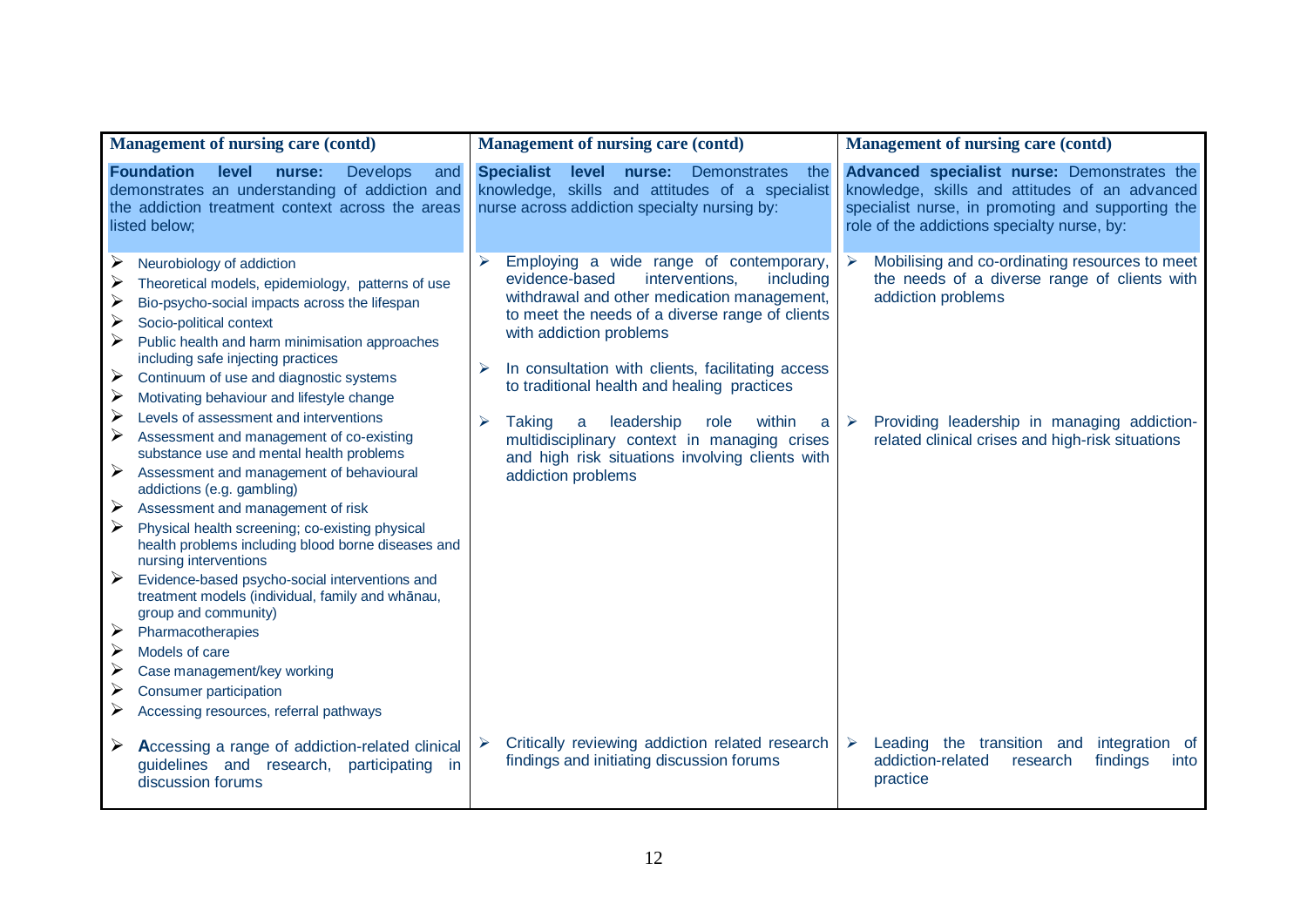| PROFESSIONAL RESPONSIBILITY AND<br><b>LEADERSHIP</b>                                                                                                                                                                                                                                                                                                                                                                                                                                                                                                                                                                                                                                                                                                                                                                                                                                                                                                                                                                                              | PROFESSIONAL RESPONSIBILITY AND<br><b>LEADERSHIP</b>                                                                                                                                                                                                                                                                                                                                                                                                                                                                                                                                                                                                                                                                                                                                                                                                                                                                                                                                       | PROFESSIONAL RESPONSIBILITY AND<br><b>LEADERSHIP</b>                                                                                                                                                                                                                                                                                                                                                                                                                                                                                                                                                                                                                                                                                                                                                       |  |  |
|---------------------------------------------------------------------------------------------------------------------------------------------------------------------------------------------------------------------------------------------------------------------------------------------------------------------------------------------------------------------------------------------------------------------------------------------------------------------------------------------------------------------------------------------------------------------------------------------------------------------------------------------------------------------------------------------------------------------------------------------------------------------------------------------------------------------------------------------------------------------------------------------------------------------------------------------------------------------------------------------------------------------------------------------------|--------------------------------------------------------------------------------------------------------------------------------------------------------------------------------------------------------------------------------------------------------------------------------------------------------------------------------------------------------------------------------------------------------------------------------------------------------------------------------------------------------------------------------------------------------------------------------------------------------------------------------------------------------------------------------------------------------------------------------------------------------------------------------------------------------------------------------------------------------------------------------------------------------------------------------------------------------------------------------------------|------------------------------------------------------------------------------------------------------------------------------------------------------------------------------------------------------------------------------------------------------------------------------------------------------------------------------------------------------------------------------------------------------------------------------------------------------------------------------------------------------------------------------------------------------------------------------------------------------------------------------------------------------------------------------------------------------------------------------------------------------------------------------------------------------------|--|--|
| <b>Foundation level nurse: Demonstrates</b><br>the<br>knowledge, skills and attitudes reflective of<br>professional responsibility and leadership in the<br>addiction specialty, by:                                                                                                                                                                                                                                                                                                                                                                                                                                                                                                                                                                                                                                                                                                                                                                                                                                                              | <b>Specialist</b><br>nurse:<br>level<br><b>Demonstrates</b><br>the<br>knowledge, skills and attitudes of professional<br>responsibility and leadership required of a<br>specialist addictions nurse by:                                                                                                                                                                                                                                                                                                                                                                                                                                                                                                                                                                                                                                                                                                                                                                                    | Advanced specialist nurse: Demonstrates the<br>knowledge, skills and attitudes of professional<br>responsibility and leadership,<br>required of an<br>advanced specialist nurse, by:                                                                                                                                                                                                                                                                                                                                                                                                                                                                                                                                                                                                                       |  |  |
| Developing, with collegial support, addiction<br>$\blacktriangleright$<br>treatment related cultural links and networks<br>Seeking appropriate cultural guidance in order<br>$\blacktriangleright$<br>to meet the addiction related treatment needs<br>of and promote resilience and wellbeing for:<br>Maori clients and their whanau<br>$\circ$<br>Pacific clients and their families<br>$\circ$<br>Asian and other clients of diverse cultural<br>$\circ$<br>and ethnic backgrounds<br>Clients with sexual or gender diversity<br>$\circ$<br>Clients who identify as part of a particular<br>$\circ$<br>culture (e.g Deaf culture)<br>Incorporating gender responsive practices and<br>practices to meet the needs of diverse cultural<br>groups into addiction treatment practice<br>Demonstrating an understanding of consumer<br>participation in the context of addiction<br>treatment<br>Demonstrating an understanding of common<br>➤<br>ethical dilemmas which impact on nursing<br>practice and treatment in the addiction<br>specialty | Acting as a role model for responsive practice<br>≻<br>for clients with addiction problems and their<br>families and whanau from diverse cultural<br>backgrounds<br>$\blacktriangleright$<br>Role modelling and supporting others in<br>gender<br>strengthening<br>and/or<br>diversity-<br>responsive practices for clients with addiction<br>problems<br>Challenging addiction treatment practices that<br>➤<br>are not gender responsive or responsive to the<br>needs of culturally diverse clients<br>Demonstrating the application of consumer<br>➤<br>participation in the context of addiction<br>treatment<br>Reaching ethical decisions and balancing<br>➤<br>therapeutic risk in the context of challenging<br>health and behavioural issues through a<br>process that: a) is client centred and involves<br>input from the client, their family and whānau;<br>and b) considers the balance between the<br>individual client's treatment rights and potential<br>harm to others | Actively engaging in the development of<br>partnerships and collaborative models of care<br>to improve treatment responsiveness for<br>clients with addiction problems from diverse<br>cultural backgrounds and their families and<br>whānau<br>Actively engaging with others to develop<br>gender responsive models of care and<br>practices to meet the addiction treatment<br>needs of culturally diverse client groups<br>Actively engaging with others to develop<br>models of care that are inclusive of consumer<br>participation at all levels of addiction treatment<br>service delivery<br>Contributing to resolutions of complex ethical<br>addiction<br>surrounding<br><i>issues</i><br>treatment<br>practice, in accordance with clients' rights,<br>codes of ethics and relevant legislation |  |  |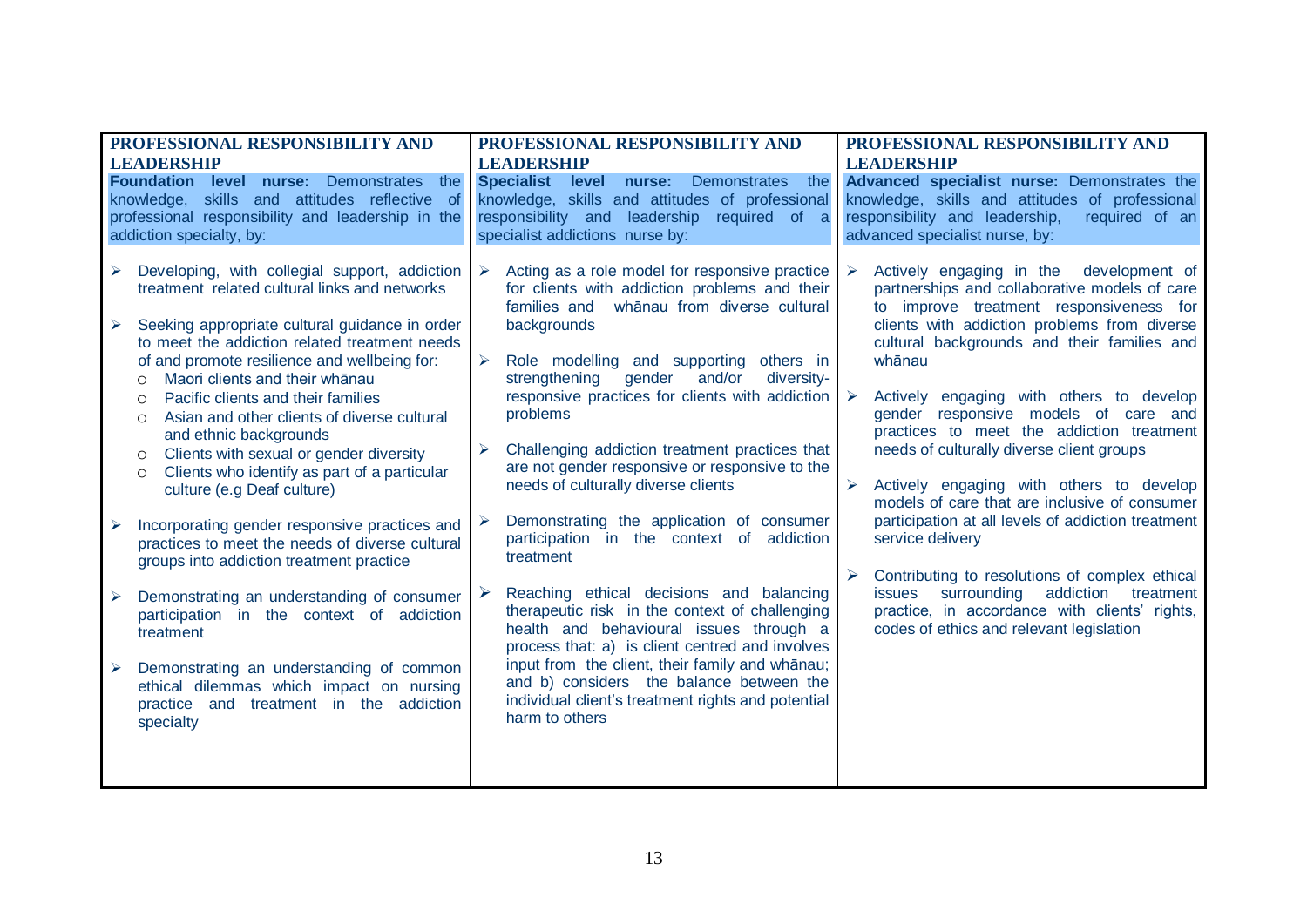| Professional responsibility and leadership contd |                                                                                                                                                                                                                         |                       | Professional responsibility and leadership contd                                                                                                                        | Professional responsibility and leadership contd |                                                                                                                                                               |  |  |
|--------------------------------------------------|-------------------------------------------------------------------------------------------------------------------------------------------------------------------------------------------------------------------------|-----------------------|-------------------------------------------------------------------------------------------------------------------------------------------------------------------------|--------------------------------------------------|---------------------------------------------------------------------------------------------------------------------------------------------------------------|--|--|
| by:                                              | Demonstrates an understanding of New Zealand<br>drug policy and underlying principles, addiction-<br>related legislation, standards, and codes of ethics,                                                               |                       | Applies an in-depth knowledge of addiction related<br>national legislation, policy, practice standards, and<br>codes of ethics, by:                                     |                                                  | Applies leadership in the application, discussion<br>and revision of relevant legislation, policy, practice<br>standards and codes of ethics, by;             |  |  |
| $\overline{\blacktriangleright}$                 | Demonstrating an understanding of<br>the<br>relevance of these to practice                                                                                                                                              | ≻                     | Contributing to consultation processes related<br>to legislative/regulatory reviews                                                                                     |                                                  | Leading debate on reviews of addiction-related<br>national policies and legislation, and co-<br>ordinating feedback                                           |  |  |
| $\blacktriangleright$                            | Demonstrating in practice an understanding of<br>the impact of stigma and discrimination<br>associated with addiction and addiction<br>treatment on individuals affected by addiction,<br>and their families and whānau | $\blacktriangleright$ | Providing<br>challenging<br>leadership<br>in<br>discriminatory practices and attitudes towards<br>clients with addiction-related problems and<br>their families/ whānau |                                                  | Advocating for at-risk populations affected by<br>addiction-related health and social problems                                                                |  |  |
| ➤                                                | Demonstrating an understanding of relevant<br>nursing standards, mental health and addiction                                                                                                                            |                       | $\triangleright$ Upholding expectations that relevant practice<br>standards and codes of ethics are met                                                                 |                                                  | Addressing<br>breaches of relevant practice<br>standards<br>codes<br>within<br>addiction<br>and<br>treatment                                                  |  |  |
|                                                  | standards and competency frameworks, codes<br>of ethics and their relationship to the Addiction<br><b>Specialty Nursing Framework</b>                                                                                   | $\blacktriangleright$ | Providing interventions for nurses and other<br>health professionals with addiction problems,<br>within established guidelines and protocols                            |                                                  | Providing leadership in developing guidelines<br>and intervention systems for nurses and other<br>staff with addiction problems                               |  |  |
| $\blacktriangleright$                            | Developing and using strategies to manage<br>his/her own safety and well-being and that of<br>his/her colleagues within the addiction<br>treatment specialty                                                            | $\blacktriangleright$ | Providing<br>participating<br>clinical<br>and<br>in.<br>supervision                                                                                                     |                                                  | Advocating for and providing leadership in<br>developing supervision processes for nurses<br>and other staff who work with clients with<br>addiction problems |  |  |
| ➤                                                | Critically reflecting on nursing care with peers<br>and with her/his clinical supervisor                                                                                                                                | $\blacktriangleright$ | Providing opportunities for nurses and others<br>who work with clients with addiction problems<br>to critically reflect on their practice                               |                                                  | Advocating for and widely promoting the<br>addiction specialty advanced specialist nursing<br>role                                                            |  |  |
|                                                  | addiction-related<br>Attending<br>training<br>and<br>conferences                                                                                                                                                        | $\blacktriangleright$ | Providing<br>education<br>and<br>presentations<br>designed to promote the addiction specialty<br>nursing role                                                           |                                                  | Providing addiction related input to post-<br>graduate courses and training                                                                                   |  |  |
|                                                  |                                                                                                                                                                                                                         |                       | Supporting and mentoring students, addiction<br>specialty nurses and other staff                                                                                        |                                                  | Supporting and mentoring students, specialist<br>nurses and other staff working with clients with<br>addiction problems                                       |  |  |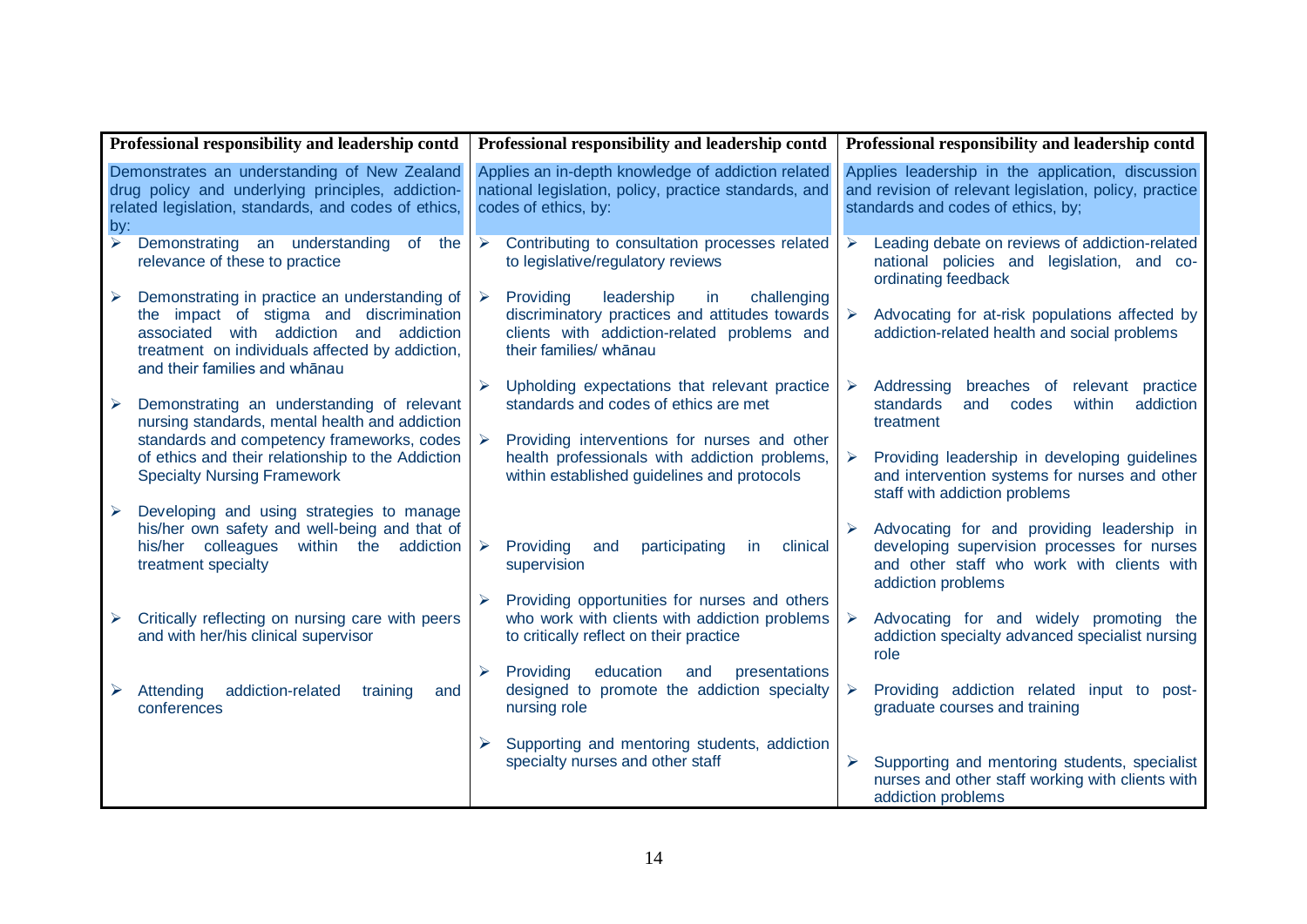|                                                                                                                                                                                                         | <b>INTERPERSONAL RELATIONSHIPS</b>                                                                                                                                                                                                                                                  |                                                                                                                                                                    | <b>INTERPERSONAL RELATIONSHIPS</b>                                                                                                                                                                                                          | <b>INTERPERSONAL RELATIONSHIPS</b>                                                                                                                                           |                                                                                                                                                                                                                                    |  |
|---------------------------------------------------------------------------------------------------------------------------------------------------------------------------------------------------------|-------------------------------------------------------------------------------------------------------------------------------------------------------------------------------------------------------------------------------------------------------------------------------------|--------------------------------------------------------------------------------------------------------------------------------------------------------------------|---------------------------------------------------------------------------------------------------------------------------------------------------------------------------------------------------------------------------------------------|------------------------------------------------------------------------------------------------------------------------------------------------------------------------------|------------------------------------------------------------------------------------------------------------------------------------------------------------------------------------------------------------------------------------|--|
| <b>Foundation</b><br>develops<br>level<br>nurse:<br>and<br>demonstrates the knowledge, skills and attitudes in<br>interpersonal relationships expected within the<br>addiction treatment specialty, by: |                                                                                                                                                                                                                                                                                     | Specialist level nurse:<br>demonstrates the<br>knowledge, skills and attitudes in interpersonal<br>relationships expected of a specialist addictions<br>nurse, by: |                                                                                                                                                                                                                                             | Advanced specialist nurse: demonstrates the<br>knowledge, skills and attitudes in interpersonal<br>relationships expected of an advanced specialist<br>addictions nurse, by; |                                                                                                                                                                                                                                    |  |
| $\blacktriangleright$                                                                                                                                                                                   | Incorporating into her/his nursing practice an $\triangleright$<br>understanding of the theories pertaining to<br>motivation,<br>therapeutic<br>engagement,<br>relationships and other specialist skills                                                                            |                                                                                                                                                                    | Role modelling an effective<br>of<br>range<br>communication and interpersonal skills to<br>promote behavioural and lifestyle change and<br>support recovery and well-being with a diverse<br>range of clients and their families and whanau | $\triangleright$                                                                                                                                                             | advanced<br>Using<br>communication<br>and<br>interpersonal skills to initiate, develop<br>and<br>discontinue therapeutic relationships with a<br>diverse range of clients with addiction<br>problems and their families and whanau |  |
| ➤                                                                                                                                                                                                       | Presenting and supporting the views of clients<br>and their families and<br>whānau in team<br>decision-making processes                                                                                                                                                             |                                                                                                                                                                    | Participating in negotiated clinical decision-<br>making within teams and across settings                                                                                                                                                   | ➤                                                                                                                                                                            | Leading clinical decision-making processes<br>within teams and across settings                                                                                                                                                     |  |
| ➤                                                                                                                                                                                                       | Demonstrating in practice an understanding of<br>conflict<br>situations<br>potential<br>and<br>their<br>management in the context of addiction<br>treatment,<br>therapeutic<br>impacts<br>on<br>relationships,<br>functioning,<br>and<br>team<br>collaborative working arrangements | $\triangleright$                                                                                                                                                   | Role modelling effective negotiation, conflict<br>resolution and delegation skills to enhance<br>working relationships within the team and<br>across service/sector settings                                                                | $\rightarrow$                                                                                                                                                                | Applying leadership, team building, negotiation<br>and conflict resolution skills to manage and/or<br>resolve conflict situations that arise within<br>teams and across service/sector settings                                    |  |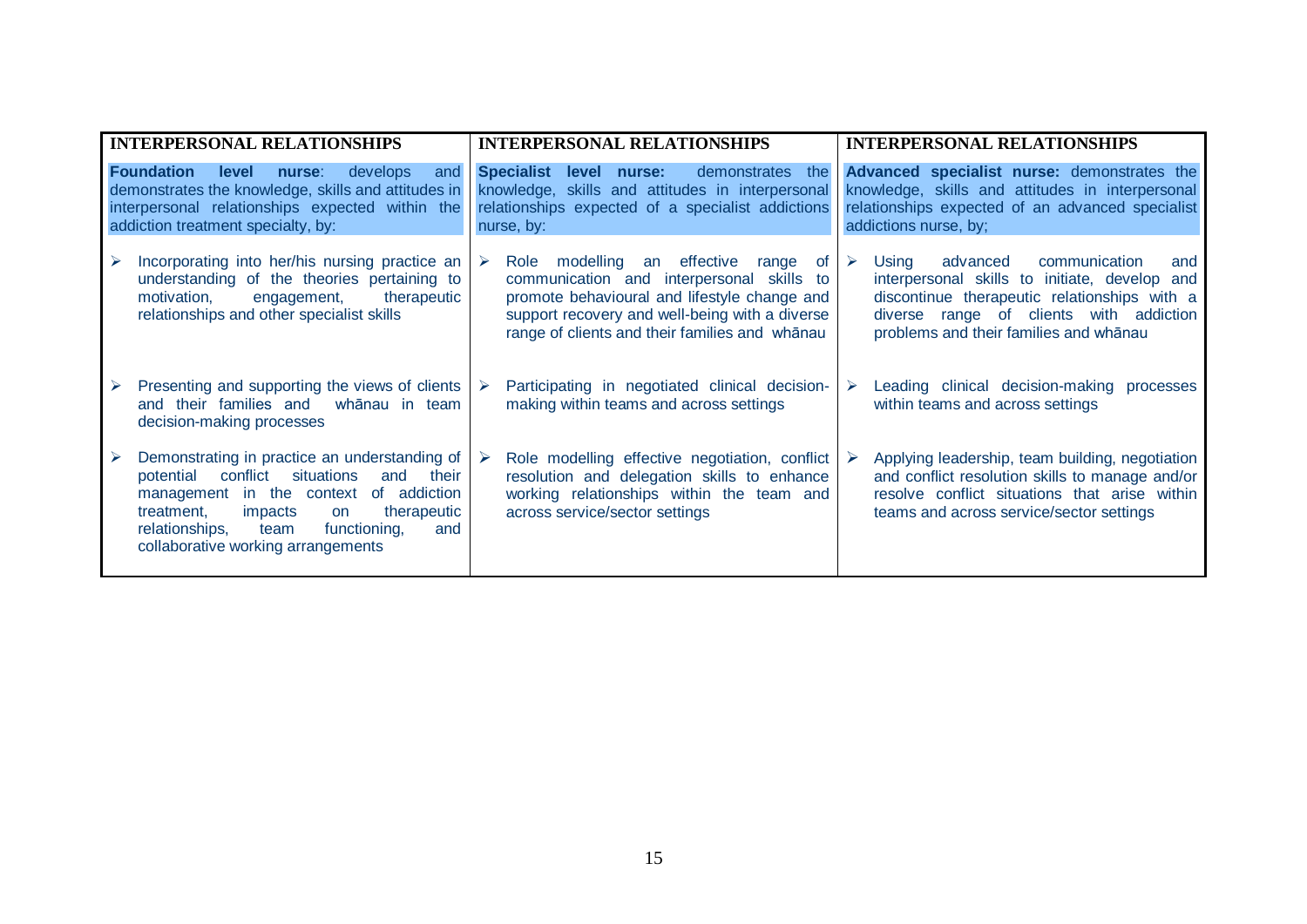| <b>INTER-PROFESSIONAL HEALTH CARE</b> |                                                                                                                                                                                                                                               | <b>INTER-PROFESSIONAL HEALTH CARE</b> |                                                                                                                                                                                                                                                | <b>INTER-PROFESSIONAL HEALTH CARE</b>                                                                                                                                                                                   |                                                                                                                                                                                                                                                      |  |  |
|---------------------------------------|-----------------------------------------------------------------------------------------------------------------------------------------------------------------------------------------------------------------------------------------------|---------------------------------------|------------------------------------------------------------------------------------------------------------------------------------------------------------------------------------------------------------------------------------------------|-------------------------------------------------------------------------------------------------------------------------------------------------------------------------------------------------------------------------|------------------------------------------------------------------------------------------------------------------------------------------------------------------------------------------------------------------------------------------------------|--|--|
|                                       | AND QUALITY IMPROVEMENT                                                                                                                                                                                                                       | AND QUALITY IMPROVEMENT               |                                                                                                                                                                                                                                                |                                                                                                                                                                                                                         | AND QUALITY IMPROVEMENT                                                                                                                                                                                                                              |  |  |
|                                       | <b>Foundation</b><br>level<br>nurse:<br>develops<br>and<br>demonstrates the knowledge, skills and attitudes<br>required to contribute to inter-professional health<br>care and quality improvement in the addiction<br>specialty, by:         |                                       | <b>Specialist</b><br>level<br>nurse:<br>demonstrates<br>the<br>knowledge, skills and attitudes required to<br>establish effective inter-professional relationships<br>and contribute to quality improvement in the<br>addiction specialty, by: | Advanced specialist nurse: demonstrates the<br>knowledge, skills and attitudes required to fulfil a<br>leadership role in inter-professional relationships<br>and quality improvement in the addiction specialty<br>bv: |                                                                                                                                                                                                                                                      |  |  |
|                                       | Using local networks within addictions, mental<br>health, primary care, other sectors and the<br>community to facilitate co-ordinated, integrated<br>and continuous care for clients with addiction<br>problems and their families and whanau | $\triangleright$                      | Maintaining and developing a range of<br>collaborative working relationships within and<br>external to the addiction specialty, to enhance<br>care for clients and their families and whanau                                                   | $\blacktriangleright$                                                                                                                                                                                                   | Building multi-disciplinary team, agency,<br>cultural and other community partnerships to<br>improve the quality of care and address<br>gaps/barriers to access and treatment for<br>people with addiction problems and their<br>families and whanau |  |  |
|                                       | Participating in team and service level nursing<br>and addiction treatment policy development,<br>audits and other quality improvement activities                                                                                             |                                       | Contributing to leadership in the development<br>of nursing and service level addiction<br>treatment policies, audits, adverse event<br>reviews, and other quality improvement                                                                 |                                                                                                                                                                                                                         | Leading and engaging in a range of local and<br>national nursing and addiction treatment<br>related quality improvement activities                                                                                                                   |  |  |
|                                       | Participating in routine outcome monitoring<br>with clients with addiction problems                                                                                                                                                           | ➤                                     | activities<br>Using outcome monitoring data to identify<br>addiction related trends and inform treatment                                                                                                                                       |                                                                                                                                                                                                                         | Using outcome monitoring data to influence<br>the quality of addiction treatment and inform<br>local and national practice trends                                                                                                                    |  |  |
|                                       | Using outcome data to inform treatment<br>planning and clinical decision-making                                                                                                                                                               |                                       | planning and clinical decision-making at a<br>client and team/service level                                                                                                                                                                    | $\triangleright$                                                                                                                                                                                                        | Participating in local and national nursing and<br>addiction-related advisory and other groups;                                                                                                                                                      |  |  |
|                                       | Participating in the development and review of<br>nursing and addiction treatment standards,<br>guidelines and protocols                                                                                                                      | $\triangleright$                      | Contributing to/initiating the development and<br>review of nursing and addiction treatment<br>standards, guidelines and protocols                                                                                                             |                                                                                                                                                                                                                         | Initiating public health and clinical research<br>and evaluations relevant to addiction speciality<br>nursing and the field in general                                                                                                               |  |  |
|                                       | Participating in research and evaluation<br>activities relevant to addiction specialty nursing<br>and the field in general                                                                                                                    | $\blacktriangleright$                 | Supporting and contributing to research and<br>evaluation relevant to addiction specialty<br>nursing and the field in general                                                                                                                  |                                                                                                                                                                                                                         | Consulting and collaborating with a wide range<br>of stakeholders to address the socio-political<br>determinants that contribute to addiction-<br>related problems                                                                                   |  |  |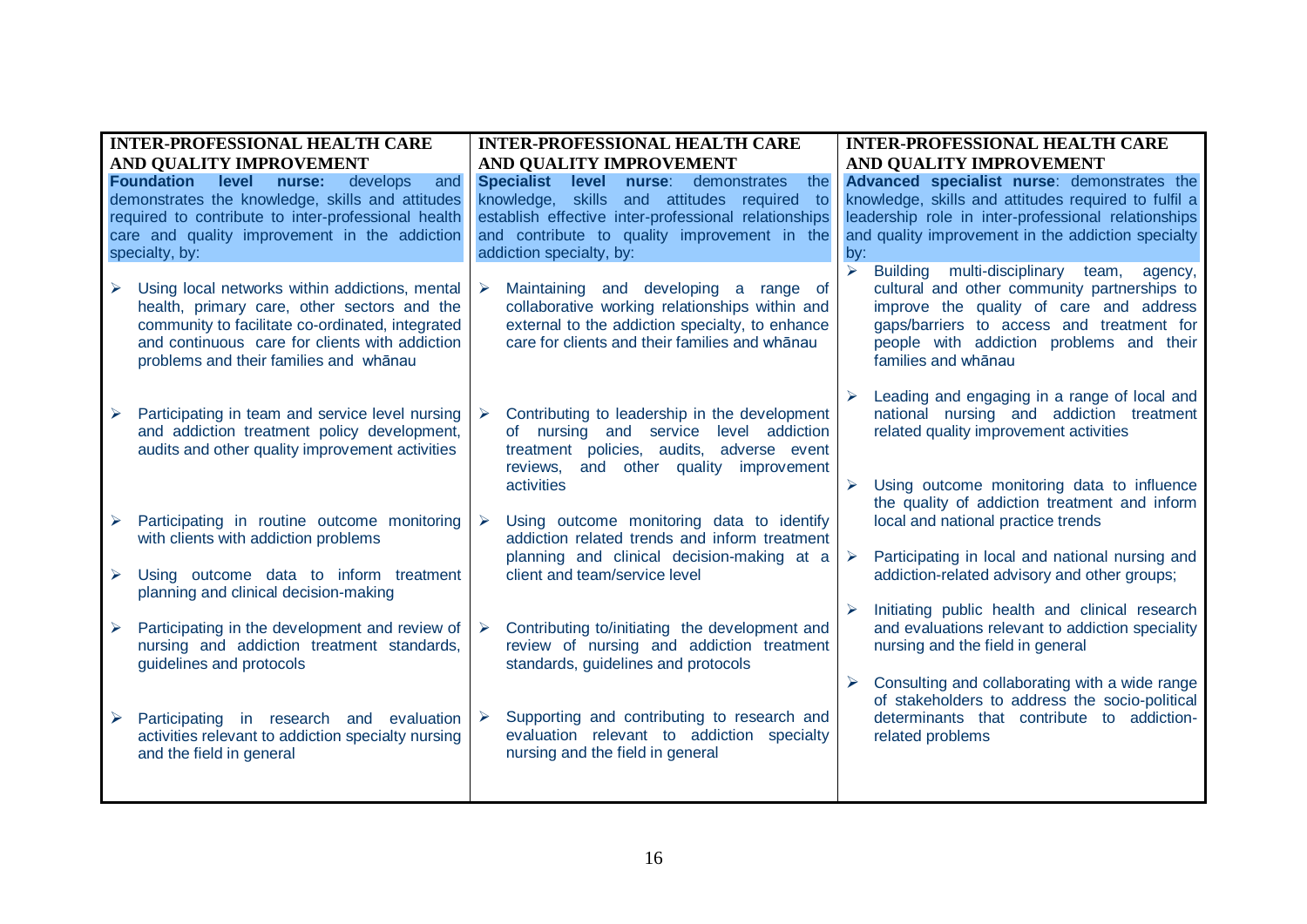## <span id="page-22-0"></span>**6.0 BIBLIOGRAPHY**

Adams PJ. (2008) *Fragmented intimacy: Addiction in a social world*. New York: Springer.

Adamson SJ, Todd FC, Sellman JD, Huriwai T, Porter J. (2006) Co-existing psychiatric disorders in a New Zealand outpatient and other drug clinical population. *Australian and New Zealand Journal of Psychiatry,* 40:164-170.

Australian Nursing & Midwifery Council. (2005) *National competency standards for the registered nurse* @ http://www.anmc.com.au.

Berry R. (2009). *Alignment of standards of practice for mental health nursing (Te Ao Maramatanga NCMHN) with AOD/addiction nursing standards.* Addiction nurses feedback.

Crampton P, Perera R, Crengle Dowell, A., Howden-Chapman, P., Kearns, R., Love, T., Sibthorpe, B. & Southwick, M. (2004) What makes a good performance indicator? Devising primary care performance indicators for New Zealand. *The New Zealand Medical Journal*, 2-April, Vol 117 (1191) https://www.nzma.org.nz/journal/117-1191/820/

Deering D. (2008) *Advanced practice nursing strategy for the addiction treatment sector: a discussion document*. Christchurch: The National Addiction Centre, University of Otago, Christchurch and Matua Raki National Addiction Treatment Workforce Development.

Deering D. (2009) *Matua Raki nursing project 2009-2010. The development of standards and competencies for AOD/addiction nursing: background and context*. Wellington, Matua Raki

Health and Disability Commissioner. (1996) *Code of health and disability consumers' rights*. Wellington: Health and Disability Commissioner.

Holloway K, Baker J, Lumby J. (2009) Specialist nursing framework for New Zealand: A missing link in workforce planning. *Policy, Politics and Nursing Practice,* 10: 269-275.

Lawrence M, Olesen F. (1997) Indicators of quality in healthcare. *Eur J Gen Pract.*;3:103–8.

Mental Health Commission. (2007) *Te Hononga 2015: Connecting for greater well-being*. Wellington: Mental Health Commission.

Mental Health Workforce Development Programme. (2006) *Te Awhiti: National mental health and addictions workforce development plan for, and in support of, non government organisations 2006- 2009.* Auckland: Mental Health Programmes Ltd.

Miller WR, Rollnick S. (2002) *Motivational interviewing. Preparing people for change* (2<sup>nd</sup> ed) New York: Guilford Press.

Minister of Health. (2006) *Te Kōkiri: The mental health and addiction action plan 2006–2015*. Wellington: Ministry of Health.

Ministerial Committee on Drug Policy. (2007) *National drug policy 2007- 2012*. Wellington: Ministerial Committee on Drug Policy.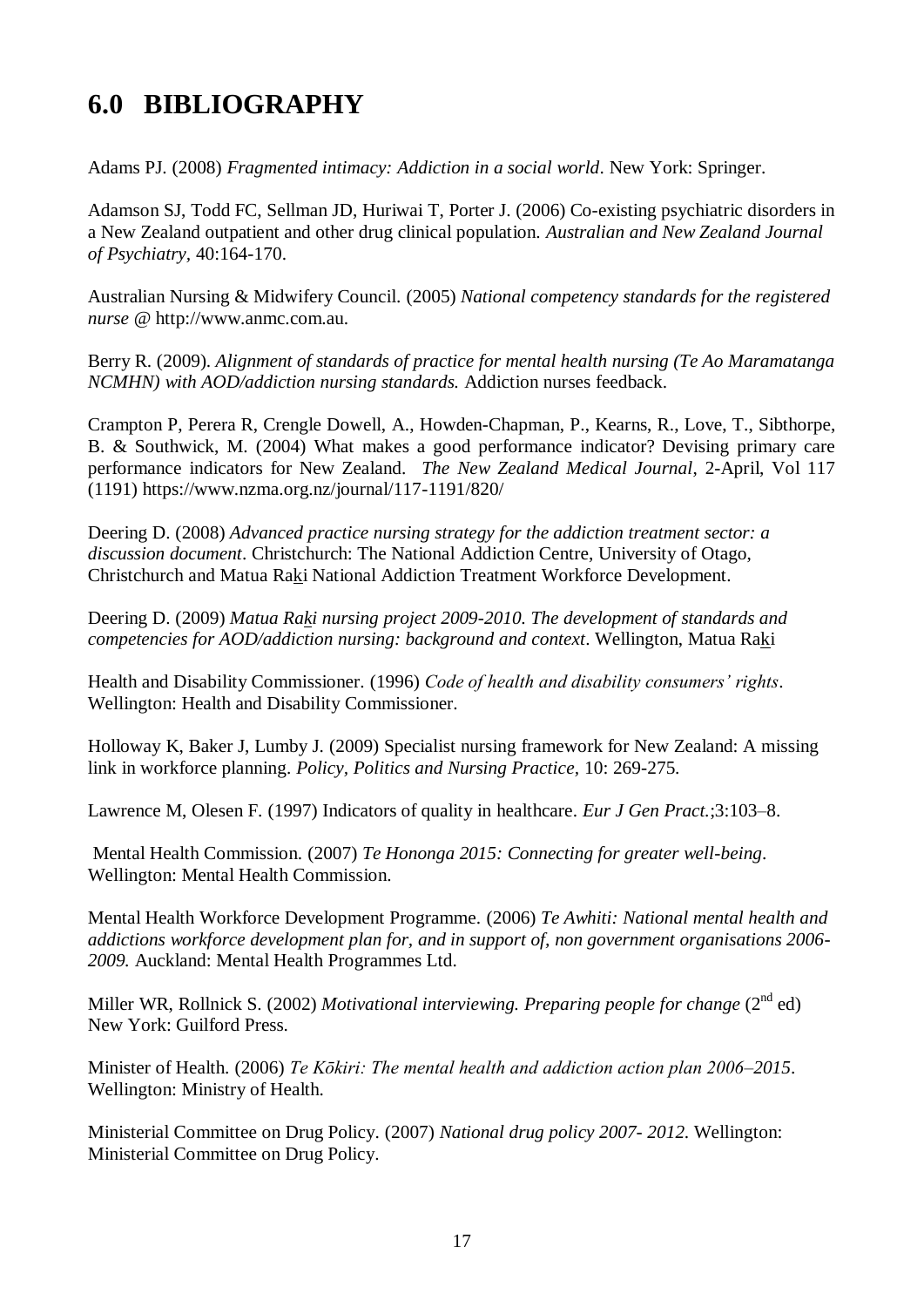Ministry of Health. (2009). *Nurses' Role in Smoking Cessation.* Available at: http://www.moh.govt.nz/moh.nsf/indexmh/tobacco-resources-publications.

Ministry of Health. (2002) *Nurse practitioners in New Zealand*. Wellington: Ministry of Health.

Ministry of Health. (2005) *Tauawhitia te Wero – embracing the challenge: national mental health and addiction workforce development plan 2006-2009*. Wellington: Ministry of Health.

Ministry of Health. (2006) *Mental health nursing and its future: A discussion framework.* Wellington: Ministry of Health.

National Addiction Centre. (2008) Deering D, Sellman D, Adamson S, Cambell S, Sheridan J, Pooley S, Robertson R, Henderson C. *Intravenous opioid dependence in New Zealand*. A Report for the Ministry of Health. Available at [http://www.chmeds.ac.nz/ departments/psychmed/treatment/](http://www.chmeds.ac.nz/%20departments/psychmed/treatment/%20pdfs/%20opioiddependence.pdf)  [pdfs/ opioiddependence.pdf.](http://www.chmeds.ac.nz/%20departments/psychmed/treatment/%20pdfs/%20opioiddependence.pdf)

O'Hagan J, Robinson G, Whiteside E. (1993) *Alcohol and drug problems handbook for health professionals.* Wellington: Alcohol Advisory Council of New Zealand.

O'Hagan M. (2001) Mental Health Commission: *Recovery competencies for mental health workers.* Wellington: Mental Health Commission.

Pega, F. & MacEwan, I. (2010) *Making visible: improving services for sexual minority people in alcohol and other drug addiction prevention and treatment.* Wellington, New Zealand: Matua Raki-National Addiction Workforce Development

Pilling S, Hesketh K, Mitcheson L. (2009) *Psychosocial interventions in drug misuse: A framework and toolkit for implementing NICE-recommended treatment interventions.* London: British Psychological Society & National Treatment Agency for Substance Misuse (NTA).

Scott L, Hickman M. October (2009) *Report of drug and alcohol nurses of Australasia (DANA) pre-conference workshop. What is advanced practice in alcohol and drug nursing?* [Margo\\_Hickman@health.qld.gov.au](mailto:Margo_Hickman@health.qld.gov.au)

Schroder RN, Sellman JD, Deering D. (2007) *Improving addiction treatment retention for young people: A research report from the National Addiction Centre*. Wellington: Alcohol Advisory Council of New Zealand.

The Nursing Council of New Zealand, & New Zealand Nurses Organisation. (2010). *Advice re Nurses Becoming Quit Card Providers*. Available at: [http://www.moh.govt.nz/moh.nsf/Files/tobacco/\\$file/nurses-quit-providers.pdf.](http://www.moh.govt.nz/moh.nsf/Files/tobacco/$file/nurses-quit-providers.pdf)

UK Drug Policy Commission Consensus Group. Retrieved June 2008. *Developing a vision of recovery - a work in progress*. Available at: http://www.ukdpc.org.uk/.

White W, Kurtz E. (2005) *The varieties of recovery experience.* Chicago Il. Great Lakes Technology Transfer Centre.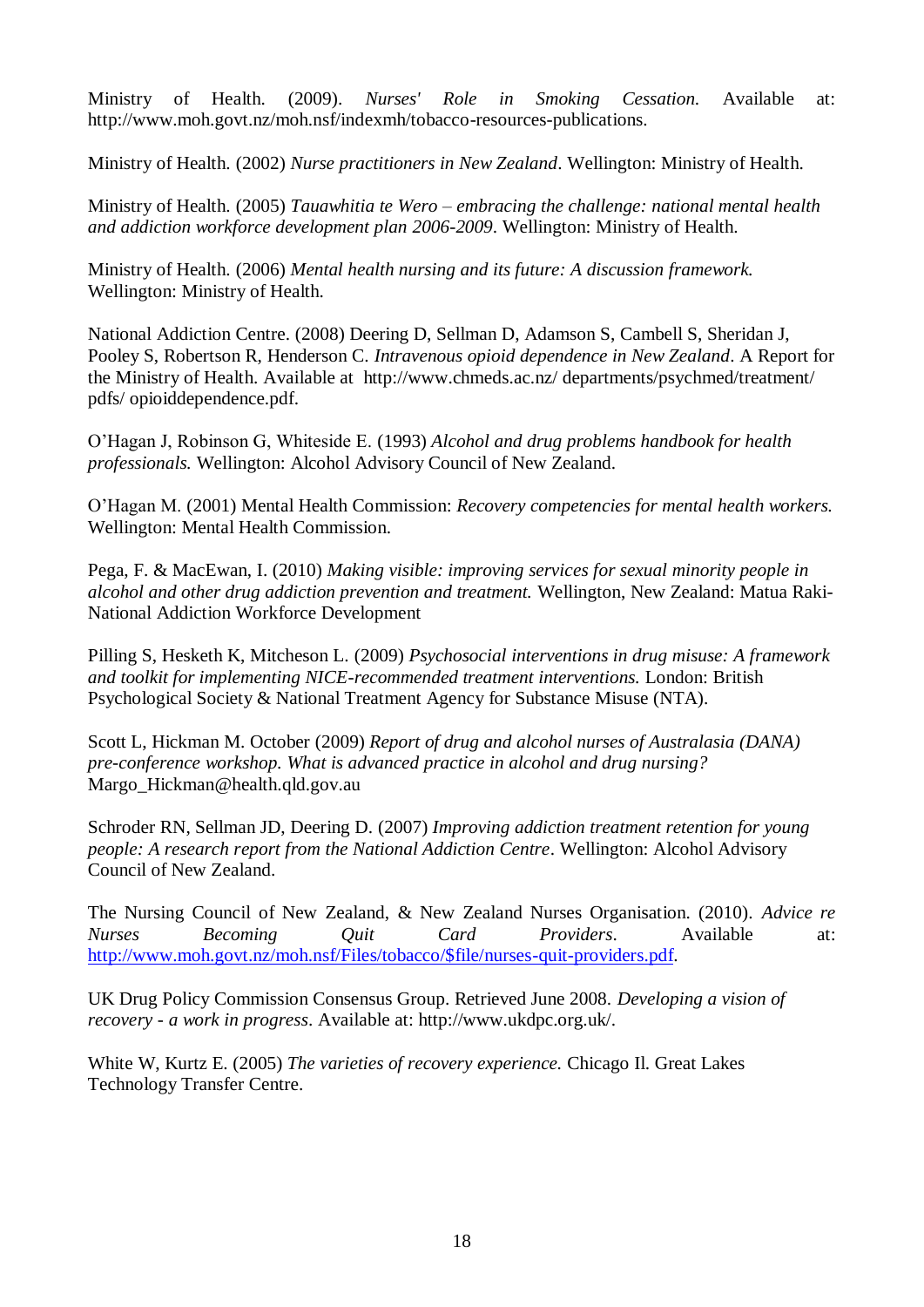#### <span id="page-24-0"></span>**6.1. Standards and Competency Frameworks, and Practice Guidelines**

Alcohol Advisory Council of New Zealand. (2004) *Guidelines for alcohol and drug services working with women. Policy to practice.* ALAC Occasional Publication No 20. Wellington: Alcohol Advisory Council of New Zealand.

Addiction Practitioners' Association Aotearoa-New Zealand. (2011) *Addiction Intervention Competency Framework: A competency framework for professionals specialising in Problem Gambling, Alcohol and other Drug and Smoking Cessation intervention* Wellington: Dapaanz.

Canadian Centre on Substance Abuse. (2007) *Core competencies for Canada's Substance Abuse Field. Version 1.0.* Ottawa: Canadian Centre on Substance Abuse.

Center for Substance Abuse Treatment. (2006) *Addiction Counseling Competencies: The Knowledge, Skills, and Attitudes of Professional Practice.* Technical Assistance Publication (TAP) Series 21. Rockville, MD: Substance Abuse and Mental Health Services Administration.

Drug and Alcohol Services South Australia, Nursing Services. (2007) *Alcohol, tobacco and other drug specialist nursing practice. Professional Development Handbook, Self-Directed Professional Development Pathway (DVD) and Alcohol, Tobacco and Other Drug (ATOD) Specialist Nursing Standards.* Government of South Australia, Southern Adelaide Health Service and Drug and Alcohol Services, SA. Parkside.

Evans C, Humberstone V, Maniapoto W, McKenna B, Simpson S, van Altvorst S, Wack R. (2006) *Assessment and management of risk to others. Guidelines and development of training toolkit.* Auckland: Mental Health Programmes Ltd.

Kina Families & Addictions Trust. (2005) *Family inclusive practice in the addiction field: A guide for practitioners working with couples, families and whänau*. Kina Families & Addictions Trust.

Le Va Pasifika. (2009) *Real skills plus Seitapu: working with Pacific peoples.* Auckland: Le Va Pasifika Te Pou o Te Whakaaro Nui The National Centre of Mental Health Research, Information and Workforce Development.

Matua Raki. (2011) *Screening assessment and evaluation alcohol and other drug, smoking and gambling.* Wellington, New Zealand: Matua Raki-National Addiction Workforce Development*.*

Matua Raki. (2009) *Takarangi competency framework.* Wellington: Matua Raki National Addiction Workforce Development.

Mental Health Commission. (2001) *Mental health recovery competencies. Teaching resource kit.* Wellington: Mental Health Commission.

Ministry of Health. 1995 (re-issued July 2003). *A guide to effective consumer participation in mental health services.* Wellington: Ministry of Health.

Ministry of Health. (2002) *Family violence intervention guidelines – Child and partner violence.* Wellington: Ministry of Health.

Ministry of Health. (2008) *Let's get real*: *Real skills for people working in mental health and addiction*. Wellington: Ministry of Health.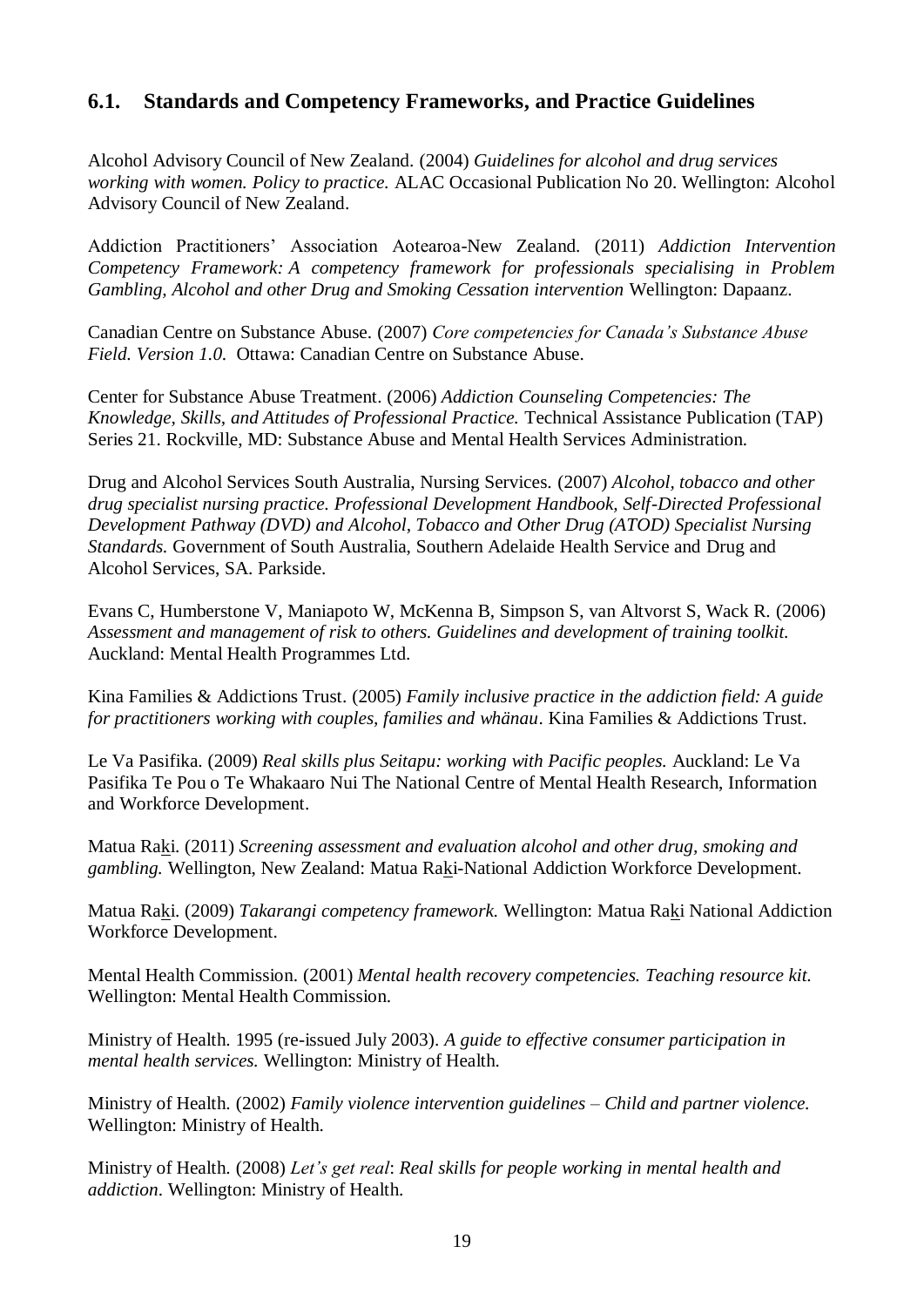Ministry of Health. (2007) *Smoking cessation competencies for New Zealand*. Wellington: Ministry of Health.

Ministry of Health (2008) *Practice guidelines for opioid substitution treatment in New Zealand.* Wellington: Ministry of Health.

Ministry of Health in partnership with the Health Funding Authority. (1998) *Guidelines for clinical risk assessment and management in mental health services.* Wellington: Ministry of Health.

National Nursing Organisations, New Zealand. (2004) updated December 2005. *National framework for nursing professional development & recognition programmes & designated role titles.* Report to the national nurses organisations from the national professional development & recognition programmes working party.

New Zealand Guidelines Group (NZGG) and Ministry of Health (2003) *The assessment and management of people at risk of suicide. For emergency departments and mental health service acute assessment settings.* Wellington: Ministry of Health.

Nursing Council of New Zealand. (2009) *Competencies for registered nurses.* Wellington: Nursing Council of New Zealand.

Nursing Council of New Zealand. (2007) *Competencies for the nurse practitioner scope of practice.* Wellington: Nursing Council of New Zealand.

Privacy Commissioner. (2000) *On the record: A practical guide to health information privacy*, 2nd ed. Wellington: Prepared by the Privacy Commissioner.

Problem Gambling Foundation NZ. (2009*) Problem Gambling Foundation competencies.*  Auckland: Problem Gambling Foundation NZ.

Te Ao Maramatanga (NZCMHN). (2004) *Standards of practice for mental health nursing in New Zealand,* 2nd ed. Auckland: Te Ao Maramatanga (NZMHN) Inc.

Te Rau Matatini. (2004) *Huarahi Whakatū: Māori mental health nursing career pathway.* Palmerston North: Te Rau Matatini.

The Werry Centre. (2008) *Real skills plus CAMHS: A competency framework for the infant, child and youth mental health and alcohol and other drug workforce*. Auckland: The Werry Centre for Child and Adolescent Mental Health Workforce Development.

Todd F. (2010) Te Ariari o te Oranga: The assessment and management of people *with co-existing substance use and mental health problems*. Wellington: Ministry of Health.

White WL and the Pro-Act Ethics Work Group. (2009) *Ethical guidelines for the delivery of peer based recovery support services.* Prepared for the Philadelphia Department of Behavioural Health and Mental Retardation and the Pennsylvania Recovering Organisation Achieving Community Together (Pro Act).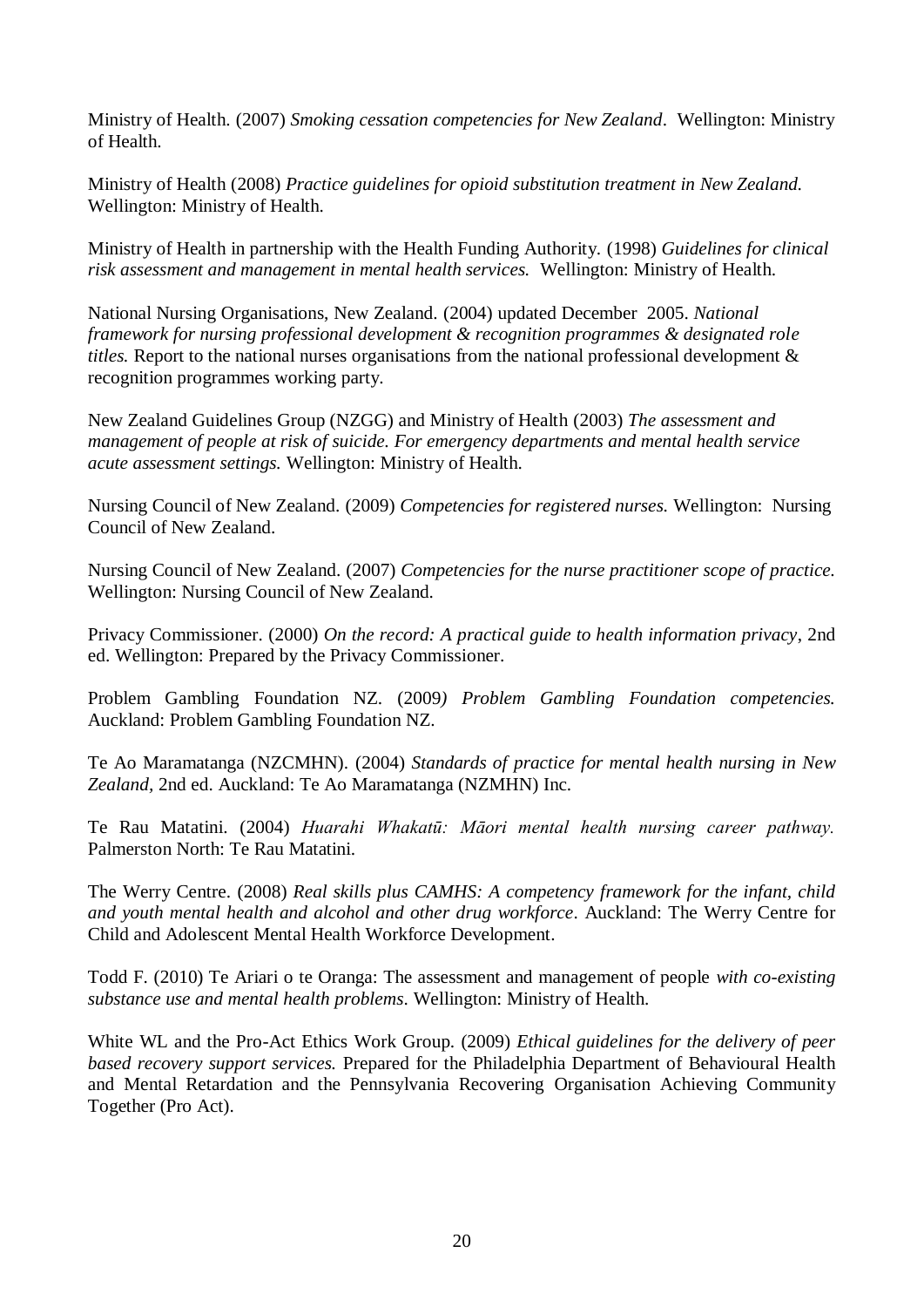## <span id="page-26-0"></span>**GLOSSARY OF TERMS**

- **Addiction** Addiction is inclusive of alcohol and other drugs including nicotine (tobacco) and behavioural addictions such as gambling.
- **Client/consumer** An individual, family, group or community that is receiving an addiction treatment or support service. This term may be inclusive of the following terms: tangata whaiora, consumer, service user, tangata kaupapa, whānau, patient.
- **Clinical case management** The nurse clinical case-manager/key worker coordinates care and also delivers specific interventions that include a combination of psycho-social, cultural and pharmacotherapy interventions (refer to Todd 2010).
- **Co-existing mental health problems** Other terms include: dual diagnosis, co-existing disorders, co-morbidity, concurrent disorders, co-occurring disorders. The word *problems* has been preferred over disorders recognising that significant substance use and mental health symptoms may occur at levels that do not meet criteria for disorders (Todd 2010).
- **Co-existing problems** A broad term pertaining to problems co-existing with substance use experienced by a person which may occur across a range of health related domains e.g. mental health, physical health, social and cultural, spiritual, and disabilities e.g. physical and intellectual.
- **Collaborative working across systems** Many clients with addiction problems, particularly those with co-existing mental health and physical health problems, require assistance from multiple health and disability services. In order to meet the needs of such clients and their significant others, families and whānau, Addiction Specialty nurses need to establish and maintain collaborative working relationships across service and sector settings.
- **Culture** The set of shared attitudes, values, goals, and practices that characterizes an institution, organization or group (Wikipedia, 2011).
- **Cultural (health) worker** A worker who has specific cultural knowledge and skills and is employed to work alongside health and other professionals, or within a specific service e.g. Kaupapa Māori, Pacific health service, to meet the cultural needs of individuals with addiction problems within a family and whānau and broader cultural health context.
- Ethnicity Ethnicity is a broad concept that includes elements of race, language, religion, customs and tradition as well as geographic, tribal or national identity. Ethnic group affiliation is self determined. (Office of Ethnic Affairs, Department of Internal Affairs, *Ethnic Perspectives in Policy: a Resource*, 2002).
- **Family** Relatives, partners, children, as nominated by the client.

Family may refer to relatives, partners, children and other individuals (significant others) who are part of the chosen support networks for a person with addiction problems (Mental Health Commission).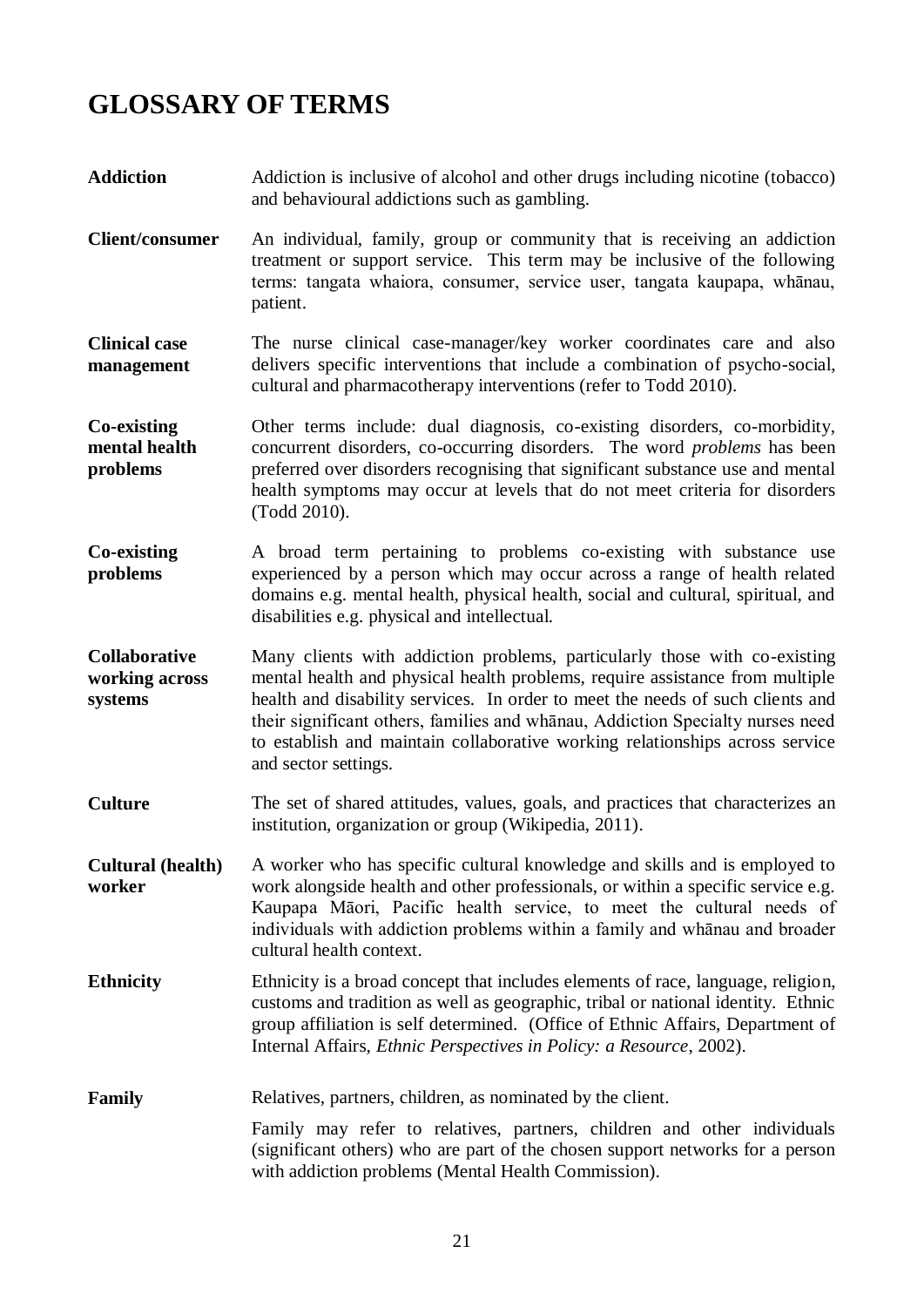- **Intervention** A generic term including treatment, support and care. These terms are frequently used interchangeably.
- **Multidisciplinary team** The Addiction Specialty setting comprises a mix of e.g. health and other professionals (including addiction practitioners), consumer advisors, peer support workers, cultural health workers, youth workers, managers and administration staff.
- **Peer support worker** An addiction professional with their own lived experience of recovery, providing support aimed at assisting people in their recovery towards wellbeing. Peer support workers assist others in initiating recovery, maintaining recovery, and enhancing the quality of life in recovery (refer to White 2009; UK Drug Policy Commission Consensus Group. Retrieved June 2008. Developing a vision of recovery – a work in progress (www.ukdpc.org.uk/).

"Peer" is defined by the person using the service.

**Specialty and 'specialist'** Area of nursing practice i.e. addiction, and 'specialist' means level of nursing practice.

- **Support worker** A person providing support work in the mental health and addiction field, broader health and social service sector. Other terms used interchangeably with support worker include kai tautoko, kai manaakitangi and kai awhina.
- **Systems approach** A systems approach requires systems thinking: an approach to problem solving by viewing "problems" as parts of an overall system or multiple systems e.g. person within their social and cultural context; adolescent within school, family, peer etc systems. Systems thinking is not one thing but a set of practices within a framework that is based on the belief that individuals can be helped best in the context of relationships.
- **Practitioner** An addiction professional qualified to provide interventions and/or treatment within the addiction sector.
- **Professional** A broad term pertaining to persons (including addiction practitioners) employed in the health or other sectors such as justice, corrections, welfare and education to provide direct intervention (including support and treatment) to individuals, families and whānau.
- **Health professional** A broad term pertaining to professionals working in the health field. May also refer to clinicians (health professionals) who are covered by the Health Practitioners Competency Assurance Act (2003).
- **Recovery** Recovery is a process of building a satisfying and meaningful life, as defined by the client. It involves the accrual of positive benefits as well as the reduction of harms. Recovery includes a movement away from addiction and the associated problems towards health, well-being and participation in society. Aspirations and hope, both from the client, their families and whānau and those providing services and support, are vital to recovery.
- **Significant others** A broader term inclusive of others with significant involvement in the person's life as perceived by the client: may be a friend or helping person e.g. mentor, peer support worker, sponsor, pharmacist, probation officer, cultural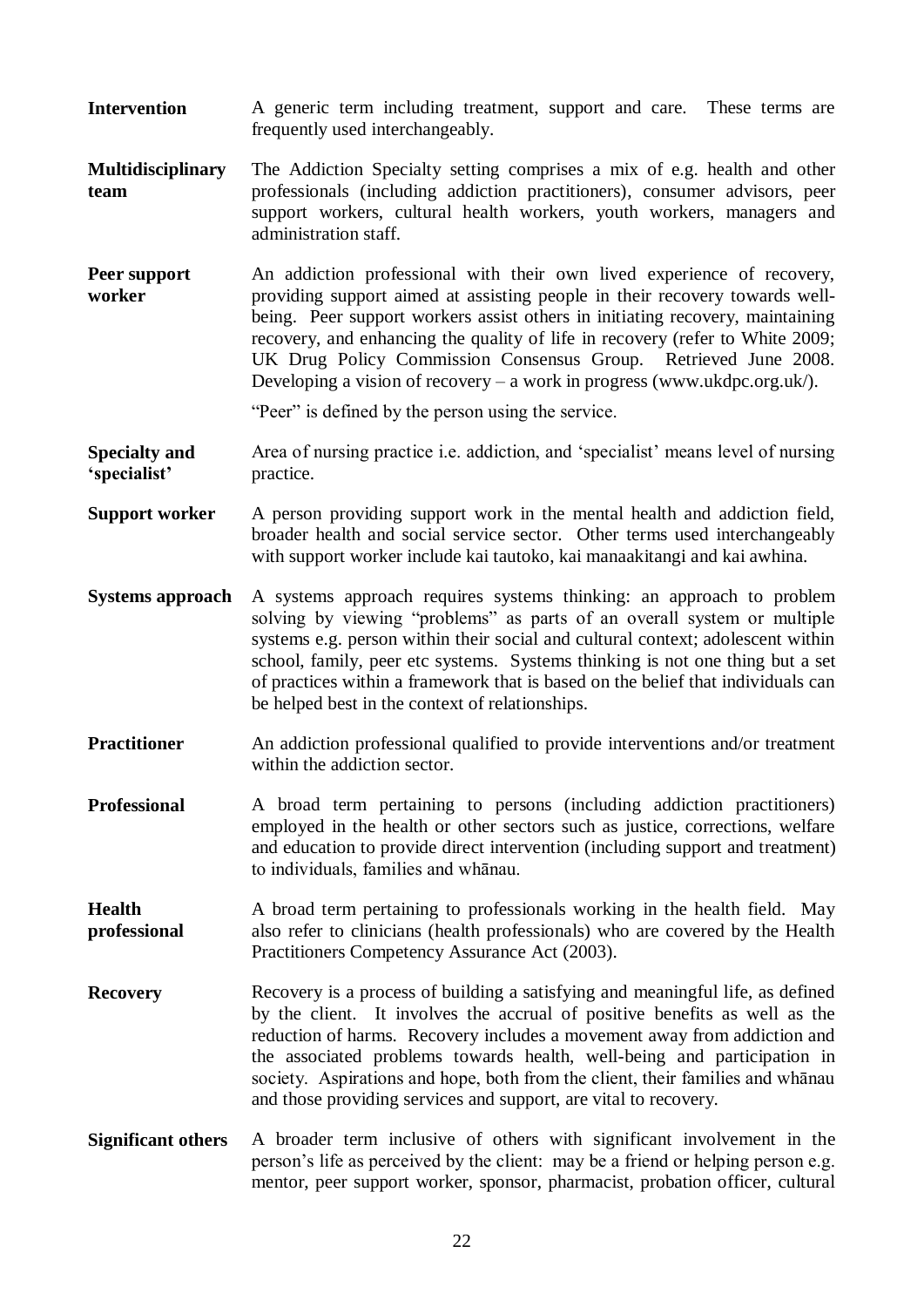health worker, teacher, minister.

| <b>Well-being</b> | A concept that incorporates the positive aspects of a person's life similar to<br>the term quality of life. Well-being is a state or goal that is self-determined<br>and dynamic. The concept of well-being shares many similarities with those<br>of strengths and recovery. Recovery can be considered to capture the process<br>of change as experienced by a person towards a self determined goal or state<br>of well-being" (from Todd 2010). |
|-------------------|-----------------------------------------------------------------------------------------------------------------------------------------------------------------------------------------------------------------------------------------------------------------------------------------------------------------------------------------------------------------------------------------------------------------------------------------------------|
|                   | A well-being approach allows for "treatment of problems as well as for<br>enhancing positive attributes and through the field of positive psychology is<br>developing an emerging evidence base for effective interventions aimed at<br>enhancing subjective well-being (Todd 2010 p5).                                                                                                                                                             |
| Whānau:           | Traditionally a domestic group interconnected by kinship that lived and<br>worked as a social/economic unit on a daily basis. More recently whan also<br>describes groups with no kinship ties who come together for shared purposes<br>(Metge, 1995), and includes support networks such as recovery whanau.                                                                                                                                       |
| Whanau ora        | Māori families achieving their maximum health and well-being.                                                                                                                                                                                                                                                                                                                                                                                       |

#### **Nursing Council terminology**

The Nursing Council of New Zealand (2009) provides the following terminology, often used in the wider nursing context:

| <b>Benchmark</b>        | Essential standard                                                                                                                                  |
|-------------------------|-----------------------------------------------------------------------------------------------------------------------------------------------------|
| Competency              | A defined area of skilled performance                                                                                                               |
| Domain                  | An organised cluster of competencies in nursing practice                                                                                            |
| <b>Indicators</b>       | Key generic examples of competent performance                                                                                                       |
| Performance<br>Criteria | Descriptive statements which can be assessed and which reflect the<br>intent of a competency in terms of performance, behaviour and<br>circumstance |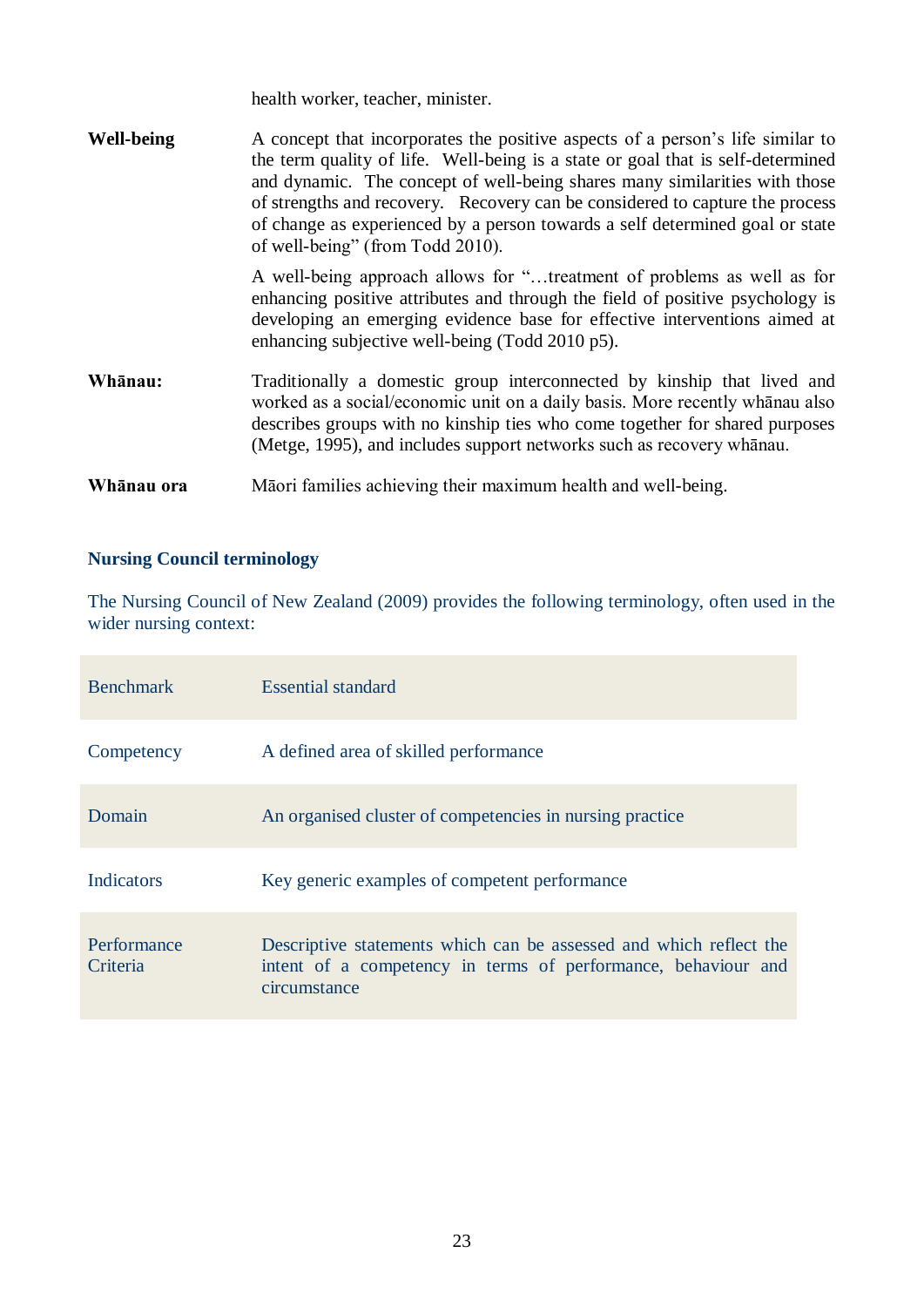### <span id="page-29-0"></span>**APPENDIX 1**

**In addition to input from the National Nursing Reference Group and related local focus groups and individual nurses (refer Appendix 3. for development process), feedback on a first draft of the** *Addiction Specialty Nursing Competency* **(***Knowledge & Skills***)** *Framework* **was received from the following individuals and groups.** 

| Lyn Dawson                 | The Werry Centre for Child and Adolescent Mental Health<br><b>Workforce Development</b>                                                                                                                                           |
|----------------------------|-----------------------------------------------------------------------------------------------------------------------------------------------------------------------------------------------------------------------------------|
| Linda Downey               | Manakau Institute of Technology, Bachelor of Nursing Degree;<br>Tiaho mai, Mental Health Inpatient Unit, Middlemore Hospital,<br>Counties Manakau DHB; National Clinical Co-ordinator for Te<br>Orange Ake, Urban Māori Authority |
| Dr Bronwyn Dunnachie       | Senior Advisor, The Werry Centre for Child and Adolescent<br>Mental Health Workforce Development                                                                                                                                  |
| Janice Ough                | Professor Charlotte de Crespigny (Co-chair) Drug and Alcohol Nurses of Australasia Standards and<br>Competency Expert Reference Group Prof                                                                                        |
| Vicky Kiddell              | Aotearoa New Zealand Alcohol and Other Drug Consumer<br>Network                                                                                                                                                                   |
| Assoc. Prof. Brian McKenna | School of Nursing, Faculty of Medical and Health Sciences, The<br>University of Auckland                                                                                                                                          |
| Anne McDonald              | Clinical Project Lead – Nursing, Te Pou, The National Centre of<br>Mental Health Research, Information and Workforce<br>Development                                                                                               |
| Anthony O'Brien            | School of Nursing, Faculty of Medical and Health Sciences, The<br>University of Auckland                                                                                                                                          |
| Moira O'Shea               | Nurse Educator, Mental Health and Addiction Service, Waikato<br><b>District Health Board</b>                                                                                                                                      |
| Paula Parsonage            | Project Manager, Review of DAPAANZ Addiction Sector<br><b>Competencies Project</b>                                                                                                                                                |
| <b>Robert Pearce</b>       | Acting Clinical Leader, Alcohol, Tobacco & Other Drugs,<br>Clinical Leader Mental Health Teams North, Hawkes Bay District<br><b>Health Board</b>                                                                                  |
| <b>Sheridan Pooley</b>     | Chairperson, Aotearoa New Zealand Alcohol and Other Drug<br><b>Consumer Network</b>                                                                                                                                               |
| Rhonda Robertson           | Matua Raki National Addiction Workforce Development Centre<br><b>Consumer Project Leader</b>                                                                                                                                      |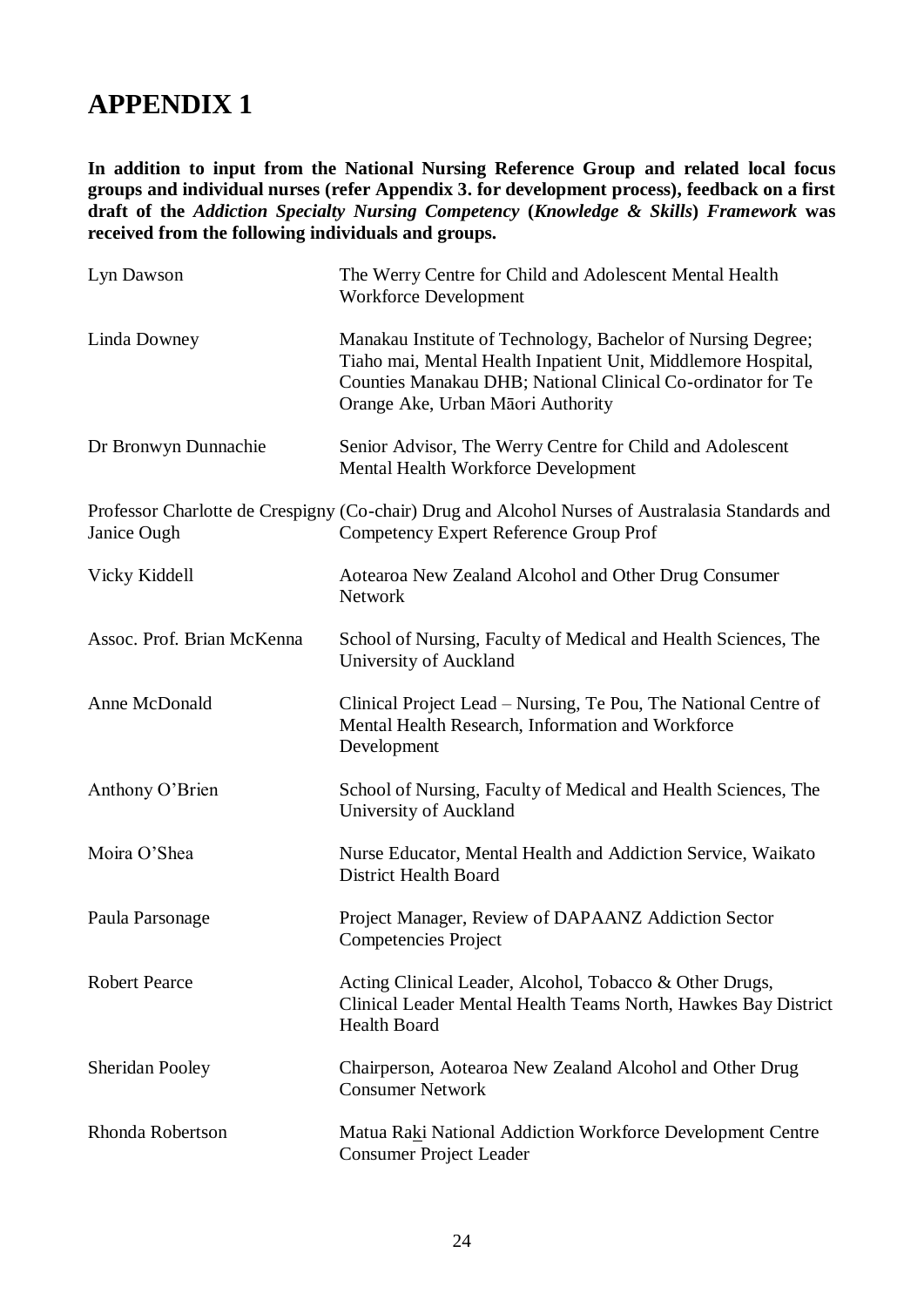Te Ao Maramatanga New Zealand College of Mental Health Nurses Practice Board

|                  | Kaye Carneross (Chair), Dr Frances Hughes, Stuart Gray                      |
|------------------|-----------------------------------------------------------------------------|
| David Warrington | Nurse Consultant, Mental Health & Addiction Services, Hawke's<br>Bay DHB    |
| John White       | Associate Director of Nursing, Mental Health Services,<br>MidCentral Health |

**Māori Nursing Consultation** via Te Kaunihera O Nga Neehi Māori O Aotearoa, National Council of Māori Nurses New Zealand, facilitated by Maria Baker, Te Rau Matatini, Aotearoa Māori Mental Health Workforce Development Centre with:

- Northern Region Māori Mental Health and AOD nursing leadership group: Māori nurses in leadership roles employed in mental health and addiction services from Northland, Auckland, Waitemata and Counties Manukau District Health Boards (DHBs); Te Awhi Whānau Non Government Organisation (NGO), Tu Te Wehi Primary Mental Health Service, Ora Toa Primary Health Organisation
- Central Regional AOD forum hui: Māori mental health nurses employed with Mason clinic; Nelson/Marlborough DHB, Lakes DHB, Auckland DHB, Taiwhenua ki Heretaunga (NGO), and Southland DHB

#### **Pacific Consultation\***

- Genevieve Togiaso, Adult Mental Health Service Nurse Clinician/Quality Co-ordinator, Mental Health, Addictions and Like Minds Like Mine Service.
- Mark Esekielu, Service Manager Mental Health, Addictions and Like Minds Like Mine Service
- Norman Vaele, AOD Practitioner Mental Health, Addictions and Like Minds Like Mine Service.

\*All work for Pacific Trust Canterbury

**In addition to input from the National Nursing Reference Group and related local focus groups/individual nurses and the trans-Tasman DANA Standards and Competencies Expert Advisory Group (SERG), feedback/confirmation of no further feedback on the final draft of the** *Addiction Specialty Nursing Competency (Knowledge & Skills) Framework* **with performance indicators included was received from the following individuals and groups.** 

| Maria Baker          | Te Rau Matatini on behalf of Maori nurses                                                                                                        |
|----------------------|--------------------------------------------------------------------------------------------------------------------------------------------------|
| Sarah Barkley RN     | Lakes District Health Board Methadone Treatment Service                                                                                          |
| Dr Bronwyn Dunnachie | Senior Advisor, The Werry Centre for Child and Adolescent Mental<br><b>Health Workforce Development</b>                                          |
| Tanya Ewart          | On behalf of NZNO Mental Health Nurses Section                                                                                                   |
| Anne McDonald        | Clinical Project Lead – Nursing, on behalf of Te Pou, The National<br>Centre of Mental Health Research, Information and Workforce<br>Development |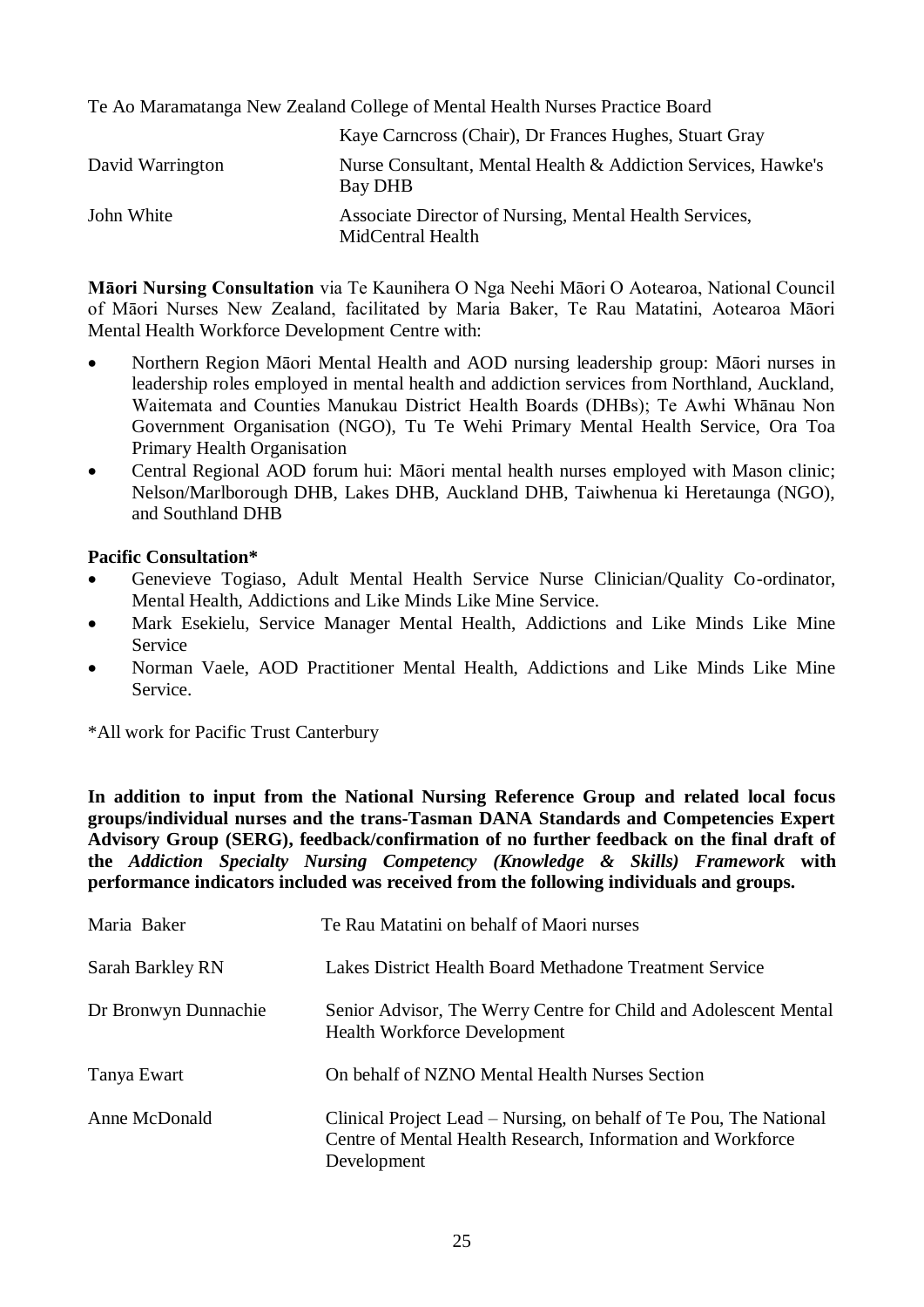| Gina Mitchel               | RN, St Marks Alcohol and Other Drug (AOD) Addiction<br><b>Residential Treatment Centre</b>  |
|----------------------------|---------------------------------------------------------------------------------------------|
| Assoc. Prof. Brian McKenna | School of Nursing, Faculty of Medical and Health Sciences, The<br>University of Auckland    |
| Anthony O'Brien            | School of Nursing, Faculty of Medical and Health Sciences, The<br>University of Auckland    |
| <b>Sheridan Pooley</b>     | Chairperson, Aotearoa New Zealand Alcohol and Other Drug<br><b>Consumer Network</b>         |
| Sione Vaka                 | Aoteroa Tongan Health Workers Association (ATHWA)<br>Manukau Institute of Technology        |
| <b>Kaye Carneross</b>      | Chairperson, Practice Board, Te Ao Maramatanga NC College of<br><b>Mental Health Nurses</b> |
| Grace Wong                 | Director, Smokefree Nurses Aotearoa/New Zealand                                             |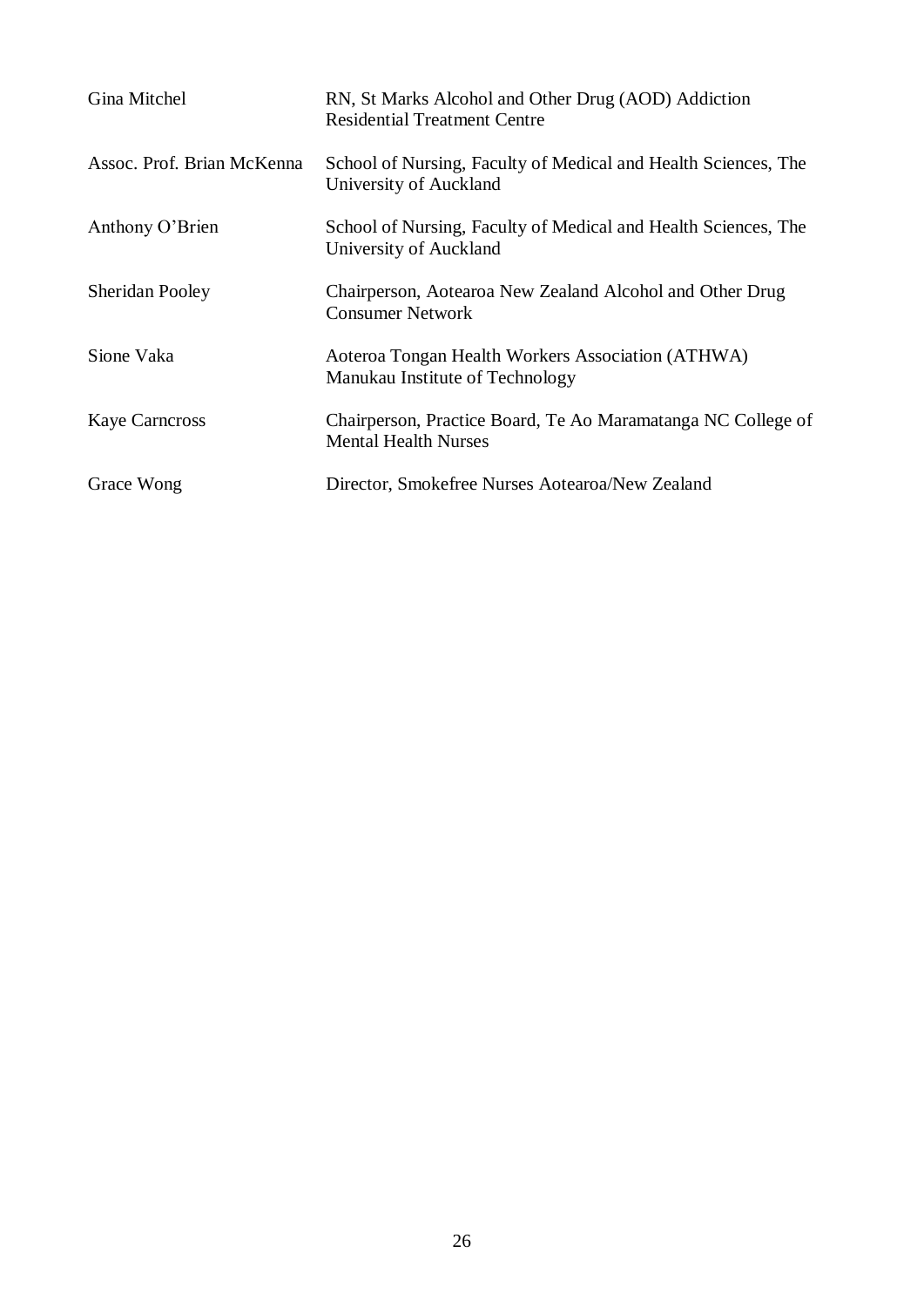## <span id="page-32-0"></span>**APPENDIX 2**

#### **Considerations taken into account in the development of the** *Addiction specialty nursing competency (knowledge & skills) framework*

- Recognition of Māori as tangata whenua and Te Tiriti o Waitangi as the nation's founding document and recognition of the associated health sector obligations
- Underpinned by values, attitudes and principles including those related to Te Tiriti o Waitangi (partnership, protection, and participation and tino rangatiratanga – self determination)
- Inclusion of Foundation, Specialist and Advanced Specialist levels of practice with clear articulation between developmental levels
- Consistent terminology
- Future focused
- Application to nurses working in a range of settings and across settings and along the addictions continuum – from health promotion to working with people with complex issues including co-existing substance use and mental health problems
- Reflection of the skills, knowledge and attributes required in the workplace
- Relevance for curricula development
- Reflection of the relationship between nursing work and work done by other workers
- Meeting requirements for criteria for national specialty nursing standards and competency framework development
- Reflection of contemporary health related concepts and nursing and health care approaches
- Consistent with national sector standards, consumer rights legislation and national drug policy
- Reflection of relevant best practice guidelines
- Reflecting outcome domains for contemporary addiction treatment
- Inclusion or exclusion of nicotine, gambling, youth
- Alignment/articulation with:
	- Nursing Council competency domains for registered nurses
	- Nursing Council domains of competence for advanced practice and nurse practitioner
	- Standards of Practice for Mental Health Nursing
	- Employer Professional Development and Recognition Programme frameworks
	- Let's Get Real: Real skills for real people working in mental health and addiction (Ministry of Health 2008) and Real Skills Plus competency frameworks
	- Drug and Alcohol Practitioners' Association of Aotearoa New Zealand Addiction Intervention Competency Framework
	- Australian Alcohol, Tobacco and Other Drug Nursing Standards and Competency frameworks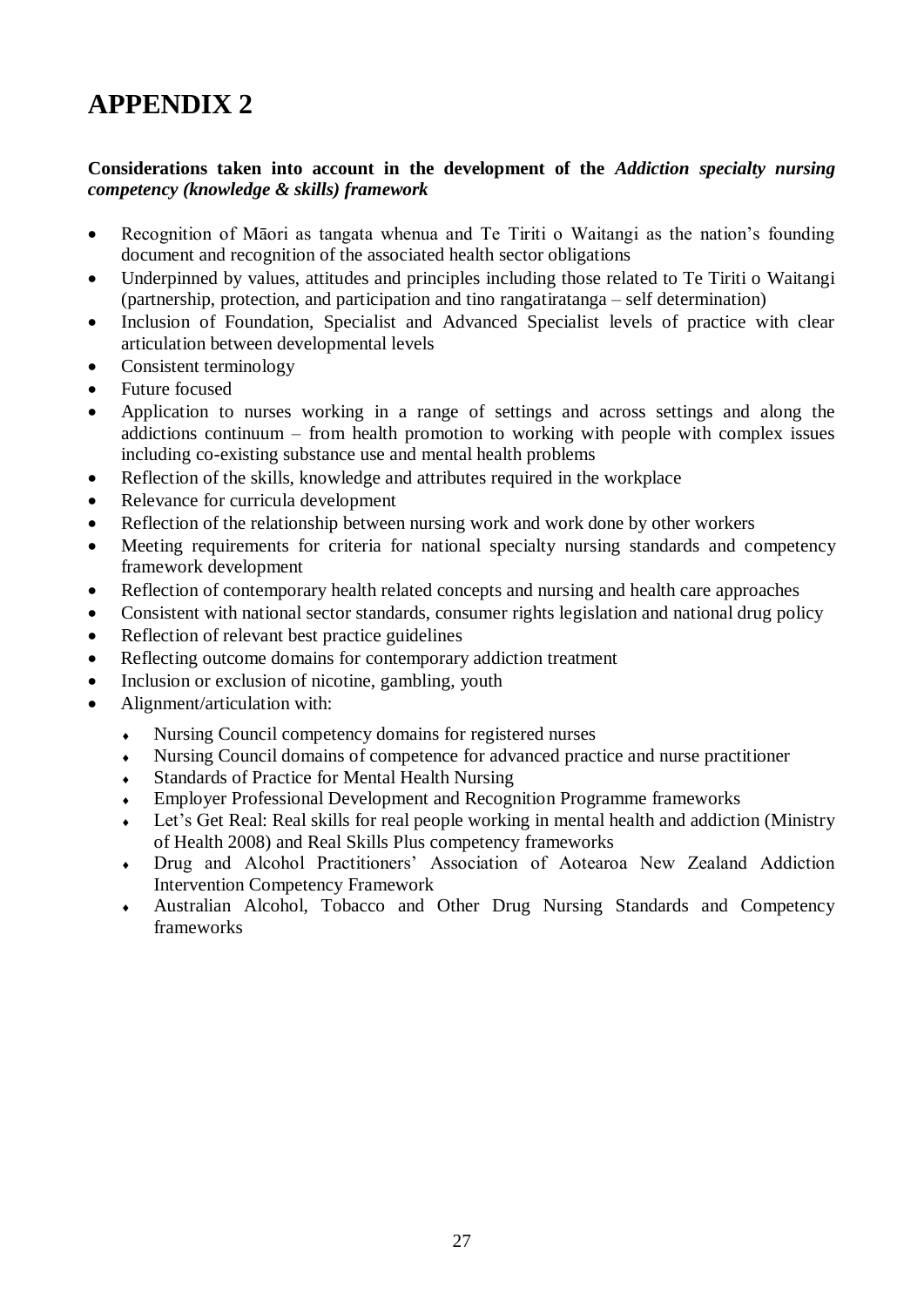## <span id="page-33-0"></span>**APPENDIX 3**

#### **Overview of the development process for the** *Addiction specialty nursing competency (knowledge & skills) framework* **(October 2009 –December 2011)**

#### **Step 1: Preparation**

- Contact established with the Project Manager and Reference Group for the Review of Addiction Sector Competencies (ongoing contact with Project Manager)
- Establishment of the Drug and Alcohol Nurses of Australasia Standards and Competencies Expert Reference Group (SERG) and monthly – two monthly teleconferences
- Development of a Background Paper
- Teleconference with North Island and South Island DANA representatives and Project Coordinator to time-line activities
- Establishment of the National Nursing Reference Group

#### **Step 2: Initial Consultation**

- Initial consultation round on the development of an *Addiction specialty nursing framework* and to seek feedback on the Alcohol, Tobacco and Other Drug Specialist Nursing Practice Drug and Alcohol Services South Australia Nursing Services (DASSA) nursing standards (DASSA 2007)
	- o Feedback via focus groups facilitated by Nursing Reference Group members held in Auckland (11 attendees); Waikato (18 attendees); Wellington (three attendees); Christchurch (5 attendees)
	- o Feedback from National Nursing Reference Group members not involved in focus groups

#### **Step 3: First draft**

 Development of first draft based on feedback on the DASSA Framework and in accordance with the proposed national process for endorsement by the nursing profession of specialty nursing standards and competency frameworks in New Zealand (Appendix 4). Draft competencies were organised under Nursing Council of New Zealand domains of practice for the registered nurse

#### **Step 4: Second consultation round**

- Second consultation round to seek feedback on the first draft of the *Addiction specialty nursing framework* from National Nursing Reference Group members and key stakeholders
- Collation of feedback
- Teleconference with National Nursing Reference Group members in respect to key feedback points

#### **Step 5: Development of second draft and further consultation**

- Meeting with Nelson/Marlborough nurses facilitated by regional Nursing Reference Group member to assist with finalising second draft of the *Addiction specialty nursing framework*
- Consultation with Project Manager, DAPAANZ for the Review of Addiction Sector Competencies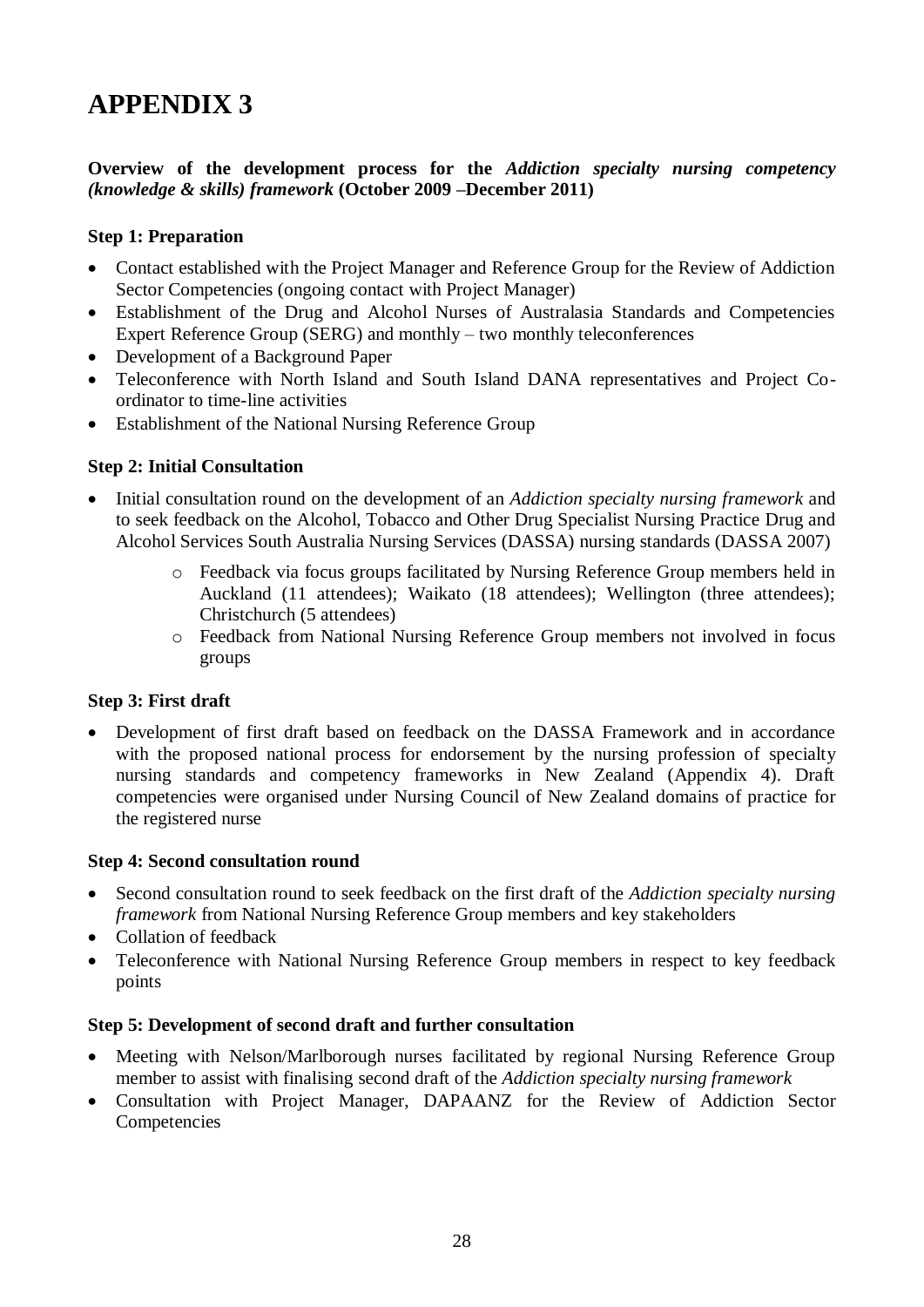- Ongoing revision of the second draft in response to continuing discussions and consultation feedback
- Presentation by DANA SERG on the approach to the development of a congruent Australasian framework at the July 2010 DANA conference
- Meeting with the National Directors of Mental Health Nursing Group
- Completion of the final Draft

#### **Step 6: Performance Indicators**

- Formation of the performance indicator sub-group
- Draft of performance indicators developed and integrated into the *Addiction specialty nursing framework*
- Consultation with reference group and key stakeholders
- Amendments and final document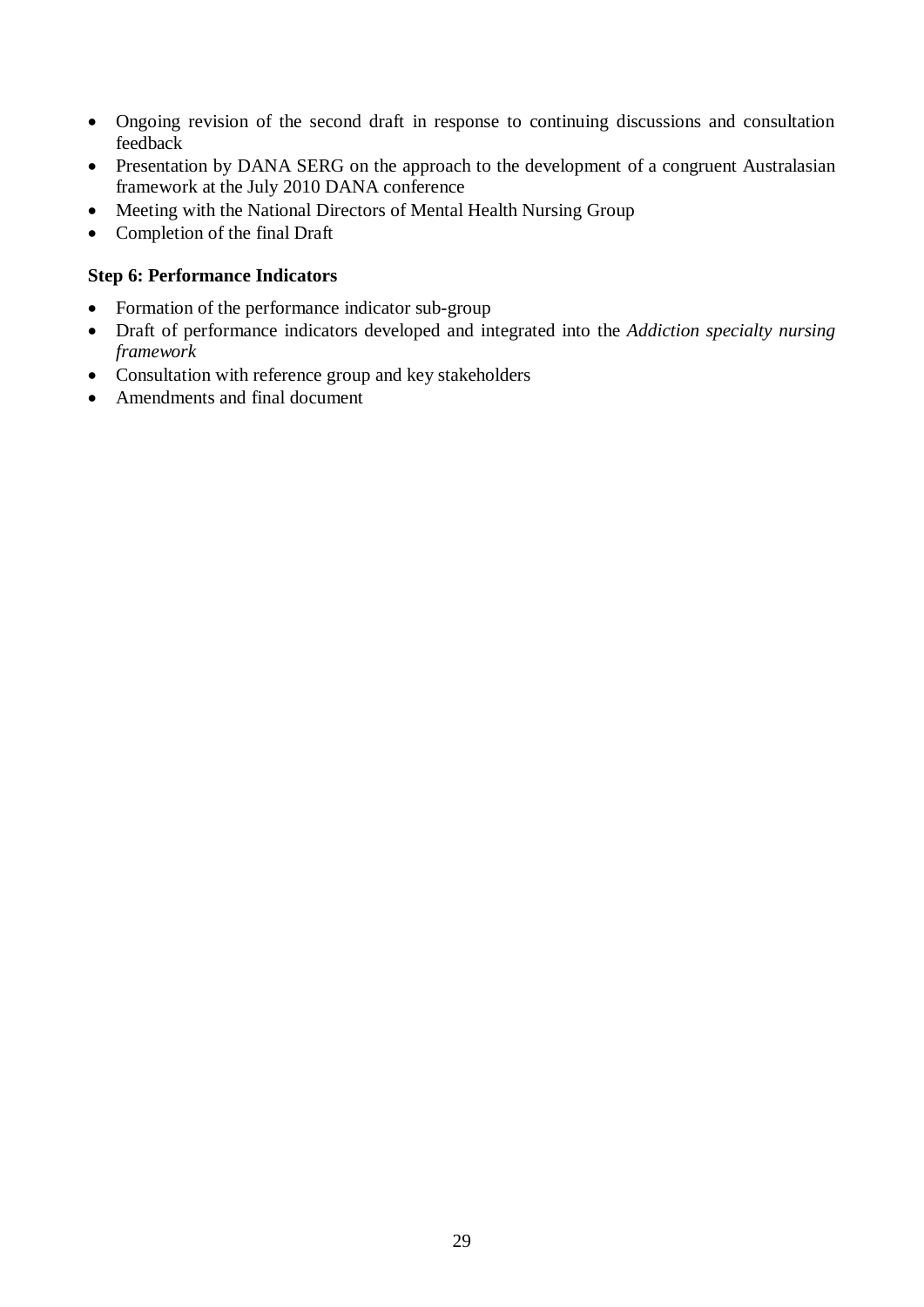## <span id="page-35-0"></span>**APPENDIX 4**

#### **The National Nursing Consortium: speciality standards endorsement (February 2011)**

#### **Introduction**

This paper provides a guide to specialty standards development for clinical nurses in New Zealand and the process by which specialty standards can be recognised and endorsed by the wider nursing profession.

It is the role of the professional nursing associations to set the standards for practice and all nurses can have input through their respective association. In February 2011 the National Nursing Consortium: specialty standards endorsement (the consortium) was formally constituted. The consortium, comprising of representatives of the New Zealand Nurses' Organisation, the College of Nurses Aotearoa, Te Ao Maramatanga (the New Zealand College of Mental Health Nurses) and Te Kaunihera o Nga Neehi Maori o Aotearoa (the National Council of Maori Nurses), has the purpose of providing a national nursing endorsement mechanism for specialty standards or knowledge and skills frameworks within New Zealand. Specialty practice nursing groups may seek national recognition through the consortium's endorsement process for specialty standards or knowledge and skills frameworks.

#### **Background**

In February 2009 Mark Jones, Chief Nurse Ministry of Health, hosted a meeting of nursing leaders to discuss a range of emerging professional issues. One issue was the increasing subspecialisation of nursing, its sustainability in New Zealand and the resulting plethora of complex and lengthy documents defining standards and procedures for specialty nursing. It was also recognised that some of the developments were not being driven by the nursing profession itself and that there was no central repository for accessing documents once finalised. The need for a model to enable systematic development in the future was identified.

A working party comprising of representatives from the four nursing associations was established and through a consultative process has defined a framework for development of specialty standards and a national nursing endorsement process.

#### **Definitions**

The consortium's work is concerned with specialty practice, not specialist nurses. The New Zealand National Nursing Organisations *glossary of terms* (2011) provides the following definitions:

*Specialty* Area of nursing practice *Specialist* Level of nursing practice

#### **Consortium role**

The consortium provides a collaborative, national process for overarching endorsement of nursing standards and knowledge and skills frameworks by the wider nursing profession in New Zealand. It establishes a mechanism by which nursing retains authority over standards and frameworks for areas of practice developed within New Zealand. The process does not replace the processes representative nursing organisations use for the development and approval of standards frameworks but is a validation from the wider nursing profession in New Zealand of standards meeting criteria set by the profession. Neither individual nurses nor education programmes would be endorsed through this process. Nor will procedural standards be eligible. *Objectives* 

1. Provide professional nursing endorsement of standards and specialty knowledge and skills frameworks.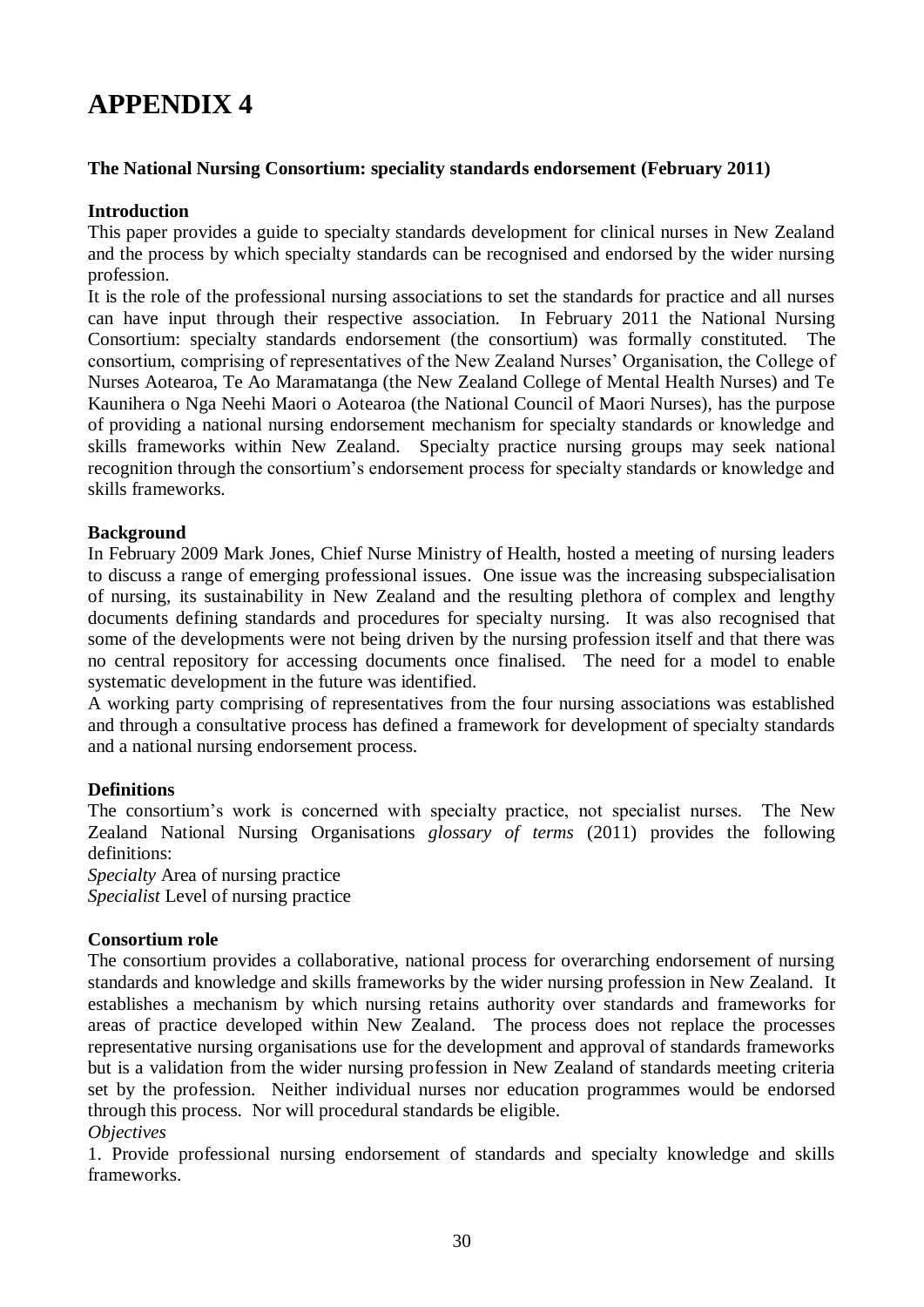2. Establish criteria for the endorsement of nursing standards and specialty knowledge and skills frameworks.

3. Establish a central repository of consortium approved standards and knowledge and skills frameworks, with public access.

#### **Consortium processes**

Organisations seeking national nursing endorsement of standards for specialty nursing practice may make application to the consortium. Full detail of the application process and timeline is provided in *Specialty standards endorsement: national nursing consortium – application for endorsement.* 

Criteria for endorsement will be used to assess applications (*specialty standards endorsement: assessment checklist).* Decision making will be by consensus. Both the Nurse Executives of New Zealand and the Nurse Educators of the Tertiary Sector will be notified of the application and invited to comment on any service implementation or education implications which may have relevance. Their feedback will be shared with the submitting organisation.

Decisions may be to endorse, decline endorsement, to seek further information or to defer a decision. Where consensus cannot be reached, there will be further discussion with the applicant around the area(s) in dispute, seeking resolution. Decisions of the consortium are final. Rationale shall be provided when an application is declined and the applicant may resubmit a new application. An application fee of \$200 will be made by the submitting organisation to cover the administrative costs with the fee waived for applications made by each of the member organisations.

Consortium endorsed standards shall be made available nationally on the consortium's web pages on the Health Improvement and Innovation Resource Centre website (www.hiirc.org.nz).

#### **Defining a specialty area of practice**

The consortium shall use the six defining criteria for specialty areas of practice (2006 AN3ET) as the basis for determining whether standards or a knowledge and skills framework should be considered for endorsement. In addition a minimum of 100 pieces of international nursing research (research articles, EBP guidelines etc) to support defining the area of practice as a speciality will be a criterion as will demonstration that different levels of practice exist within the specialty rather than various 'clip on' skill sets. It is up to the submitting organisation to present the case against those criteria (see *specialty standards endorsement: national nursing consortium – assessment checklist).* 

Generalist nurses have a broad practice which is inclusive of a wider range of specialties. They may access a range of standards or knowledge and skills frameworks if they develop a focus of interest in their practice however the professional development and recognition programme criteria would be the mechanism by which they would seek guidance in their professional development and practice. For example, primary health care nurses would use the New Zealand College of Primary Health Care Nurses (NZNO) professional development and recognition programme to guide their practice however for those who subspecialised, for example in diabetes, they would refer to the diabetes KSF to guide that area of their practice.

#### **Model for the future**

It is recommended that over a period of time organisations developing and reviewing specialty standards should move towards framing specialty standards into a knowledge and skills framework similar to that developed for diabetes and respiratory nursing (Midcentral DHB; see appendix B). Rationale for this recommendation includes:

- Its clear links with the Nursing Council of New Zealand's competencies and professional development and recognition programmes. It avoids duplication
- Moving toward a consistent, national approach to specialty standards
- There is already a level of adoption of and interest in the framework by specialty groups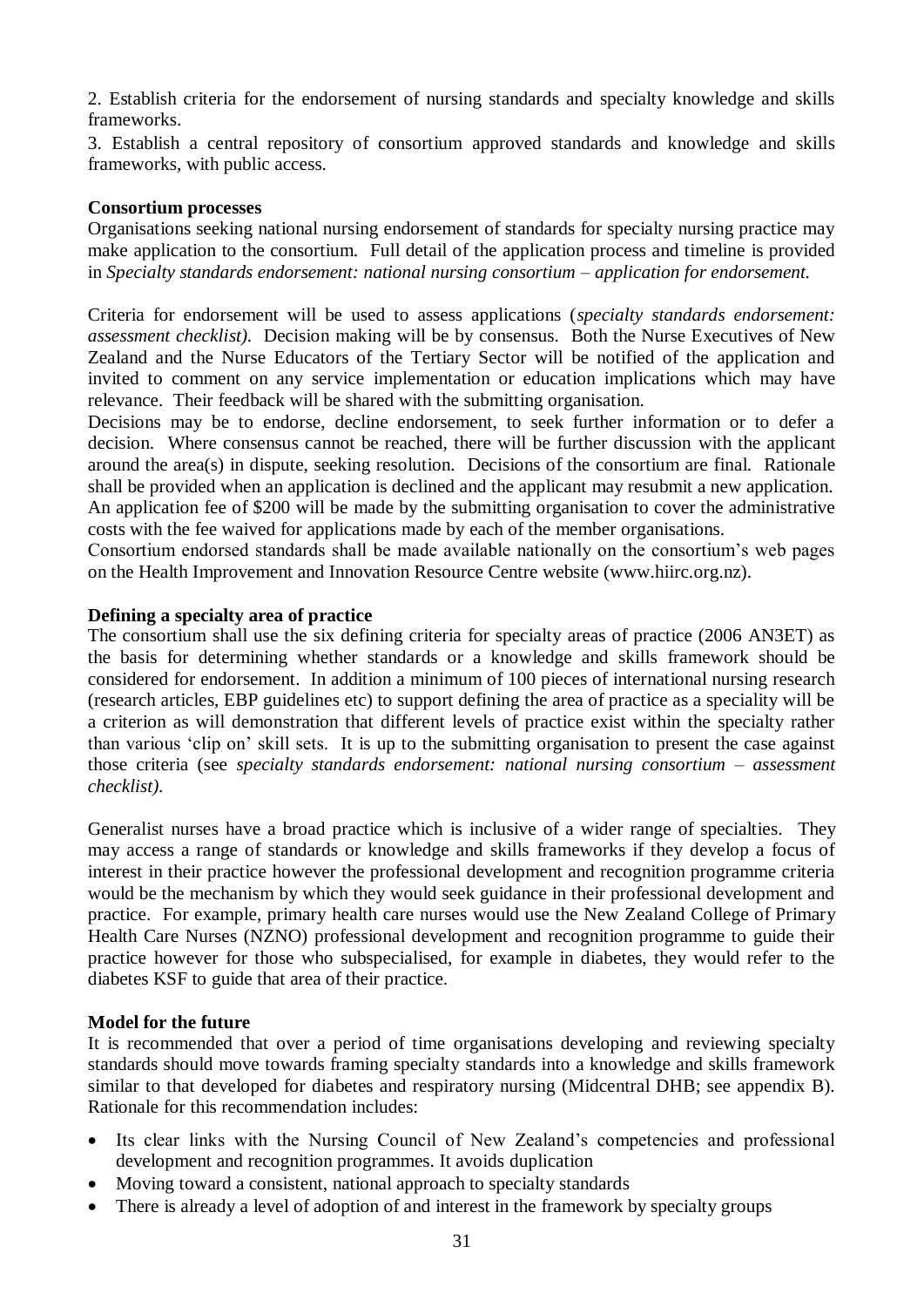- The focus of the framework is on aspects of care unique to the specialty
- Aspects of care encompassing health promotion, pathophysiology, therapeutic interventions including pharmacology, specific nursing cares, assessment, complications, social context/self care/education are common across specialties
- Tool kits or templates can be developed to assist development and reduce duplication of effort

#### **Queries**

The secretariat for the consortium 2011 – 2012 shall be the New Zealand Nurses Organisation. Enquiries should be forwarded to Susanne Trim, Professional Services Manager, NZNO, susannet@nzno.org.nz

#### **Consortium working party, 2009-2011**

New Zealand Nurses Organisation – Susanne Trim (convenor), Marion Guy College of Nurses Aotearoa – Judy Yarwood New Zealand College of Mental Health Nurses – Heather Casey, Daryle Deering National Council of Maori Nurses – Tania Pompallier (2009-2010), Hineroa Hakiaha **National Nursing Consortium: Specialty Standards Endorsement, 2011-** New Zealand Nurses Organisation – Maureen Ager, Maureen Morris College of Nurses Aotearoa – Taima Campbell, Angela Bates New Zealand College of Mental Health Nurses – Daryle Deering, David Warrington National Council of Maori Nurses

#### **Sector Responsibilities**

Professional nursing groups have responsibility for

- Developing evidence to meet the threshold legitimacy criteria for a specialty
- Determining aspects of care specific to the specialty area
- Identifying the knowledge and skills framework (KSF) needed to deliver those aspects of care (within the registered nurse scope)
- Levelling the expectations across the "all, many and some" groups of RN's

Individual registered nurses have responsibility for

- Accessing and utilising the approved KSF relevant to their areas of practice
- Involvement in the speciality group development of KSF either through initial or subsequent consultation

The national nursing consortium: specialty standards endorsement have responsibility for:

- Determining that the threshold criteria for a legitimate specialty area are met
- Facilitating consultation with NENZ and NETS and providing feedback to the professional group
- Approving the specialty care knowledge and skills frameworks

The nurse executive leadership group (Nurse Executives of New Zealand) has responsibility for:

- Providing feedback to the National Consortia on proposed KSF
- Facilitating support for workforce development appropriate to the KSF for nurses in the specialty area

The educational nursing leadership groups (Nurse Educators in the Tertiary Sector in association with the New Zealand Council of Deans) have responsibility for:

- Providing feedback to the National Consortia on proposed KSF
- Utilising approved KSF to inform education programme design where appropriate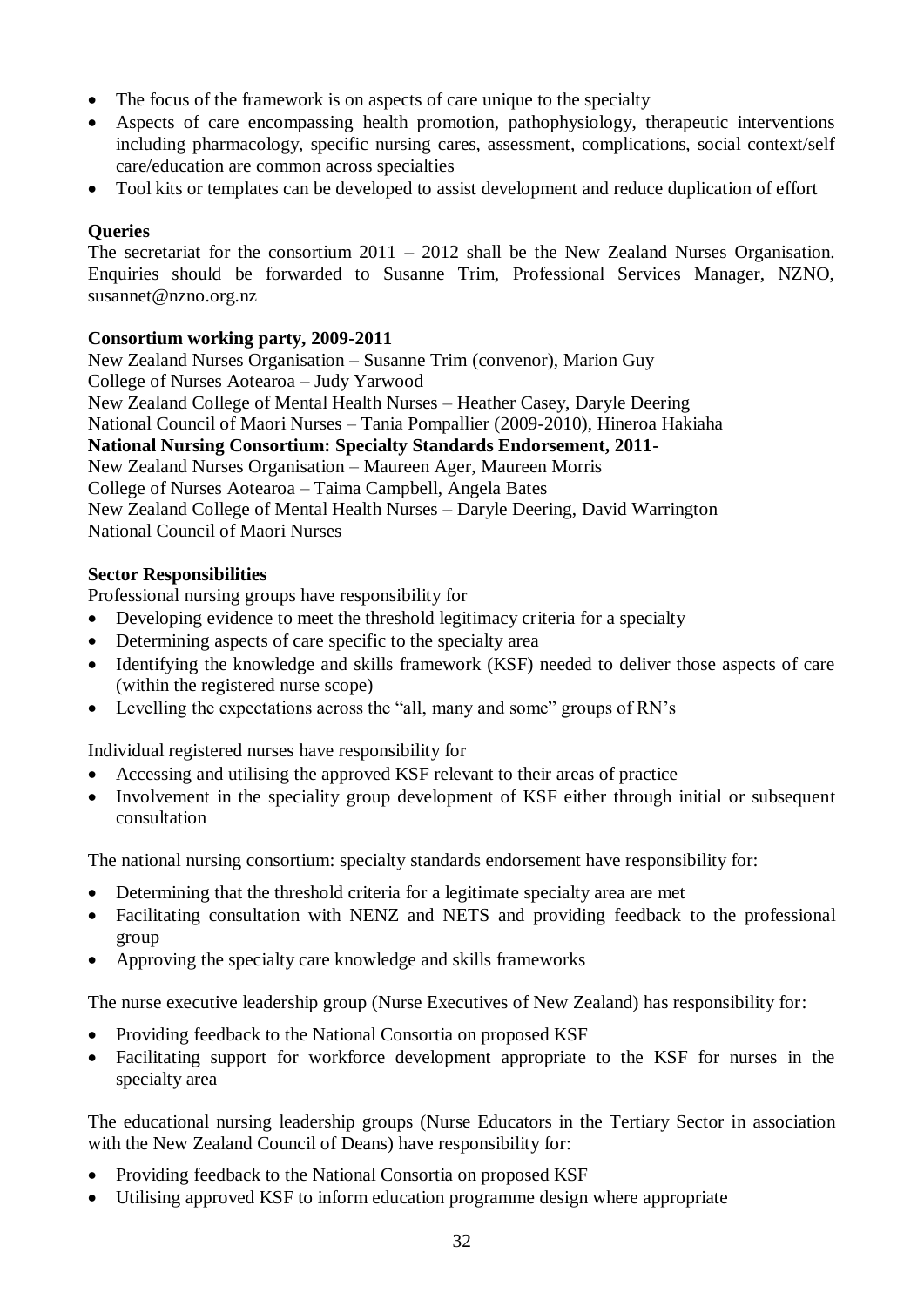**Glossary Knowledge and Skills Framework (KSF)** 

Defines and describes the knowledge and skills that nurses need to apply to their work, to deliver quality services 1 **Legitimacy criteria** Five criteria identified for determining the legitimacy of a specialty area. Legitimacy is concerned with professional practice and the acceptance of the appropriateness of the specialty within the community, nursing and

> Describes a field of professional nursing work that requires application of distinct knowledge and skills

the wider health care team2

- There are clear links to the ethics and functions of nursing practice
- There is a need and demand for the specialty from community and it is developed according to service pathways
- There is a distinct core body of knowledge able to be researched and disseminated through publication
- Requires expertise developed through various combinations of experience, formal and informal education

Aspects of Care **Core** Core concepts/interventions specific to nursing practice within the specialty area3. Should cover at least assessment, pathophysiology, interventions, medications, health promotion and context of care.

| Levels of service engagement within a specialty $2$ |                                                       |
|-----------------------------------------------------|-------------------------------------------------------|
| <b>All</b> nurses                                   | Will come in contact with people with the             |
|                                                     | particular specialty need                             |
| <b>Many</b> nurses                                  | Will participate more frequently or for short         |
|                                                     | intensive periods in the care of people with          |
|                                                     | a specialty need and may have role title of           |
|                                                     | <i>specialty nurse</i> by employers                   |
| <b>Some</b> nurses                                  | Will choose to become nurse specialists               |
|                                                     | within the specialty area and may be                  |
|                                                     | designated in senior or <i>nurse specialist</i> roles |
|                                                     | by employers                                          |
| <b>Educational expectations</b>                     |                                                       |
| <b>All</b> nurses                                   | RN or BN                                              |
| <b>Many</b> nurses                                  | As above plus post registration certificate           |
| <b>Some</b> nurses                                  | As above plus Postgraduate Diploma or                 |
|                                                     | <b>Masters</b>                                        |
| <b>PDRP</b> expectations                            |                                                       |
| All nurses                                          | Competent                                             |
|                                                     |                                                       |